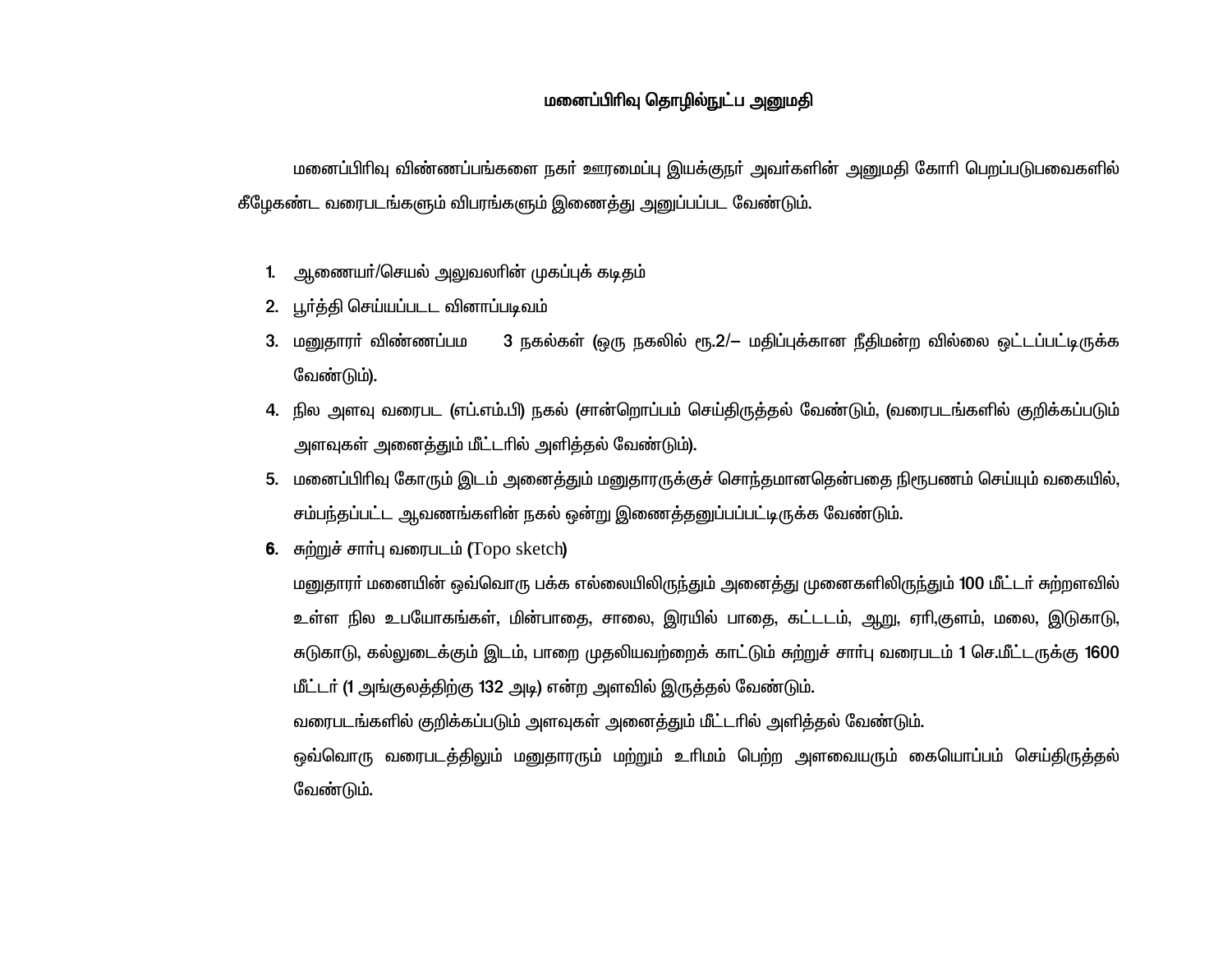- <mark>7. நிலையில் உள்ள சாலைகள் (</mark> Existing roads) அமைப்பு, அகலம், பராமரிப்புத் துறை, தேசிய நெடுஞ்சாலையா, மாநில நெடுஞ்சாலையா, மேஜர் மாவட்ட சாலையா, இதர மாவட்ட சாலையா, நகராட்சி சாலையா, பேரூராட்சி சாலையா, ஊராட்சி ஒன்றிய சாலையா, ஊராட்சி சாலையா போன்ற விவரம் குறிக்கப்படல் வேண்டும்.
- 8. மின்பாதை ( L.T/H.T) குறைந்த அழுத்தமா? உயர்ந்த மின் அழுத்தமா என்ற விபரம் உயர் மின் அழுத்தம் என்றால் அதன் மின் அழுத்தத்தின் அளவு மற்றும் கோபுர கம்பமா ? தனிக்கம்பமா ? என்ற விபரமும், மனையின் அனைத்து எல்லைகளுக்கும் மின்கம்பிகளுக்கும் இடையே உள்ள இடைவெளி, அளவு ஆகியவையும் குறிக்கப்படவேண்டும்.
- **9.** மனைப்பிரிவு வரைபடம் (Layout plan) (அளவுகள் அனைக்கும் மீட்டரில் அளிக்கல் வேண்டும்) மனைப்பிரிவு பரப்பளவு 5 ஏக்கருக்குக் குறைவாக இருந்தால் 1:400 மீட்டர் (1 அங்குலத்திற்கு 33 அடி) என்ற அளவிலும். மனைப்பிரிவ பரப்பளவு 5 ஏக்கருக்கு மேற்பட்டு 25 ஏக்கருக்குள் இருந்தால் 1:800 மீட்டர் (1 அங்குலத்திற்கு 66 அடி) என்ற அளவிலும், மனைப்பிரிவு 25 ஏக்கருக்கு மேல் இருந்தல் 1:1600 மீட்டர் (1 அங்குலத்திற்கு 132 அடி) என்ற அளவிலும் இருத்தல் வேண்டும். மனுதாரரும் உரிமம் பெற்ற அளவையாளரும் கையொப்பமிட்டிருக்க வேண்டும்.
- 10. நகரமைப்பு அலுவலாின் நேராய்வு குறிப்புரை அல்லது செயல் அலுவலாின் நேராய்வு குறிப்புரை.
- 11. தாசில்தாரரால் வழங்கப்படவேண்டிய சான்றிதழ்கள்:
	- அ. மனுதாரருக்கு நில உரிமம் சம்பந்தமான சான்றிதழ்
	- ஆ. நிலச்சீர்திருத்தச் சட்டம் 1961-ன்படி பாதிப்பு உள்ளதா என்கிற சான்றிதழ்
	- இ. நகா்புற நில உச்ச வரம்பு சட்டம் 1978—ன்படி பாதிப்பு உள்ளதா என்கிற சான்றிதழ்
	- ஆர்ஜிதம்ஏதும் நில ஆர்லிகம் சட்டம் 1984–ன் **Lilg** நில உள்ளகா என்பகற்கான 匝. சான்றிதழ்
	- உ. அரசு புறம்போக்கு நிலப்பகுதியில் மனுதாரா் இடம் அமைந்துள்ளதா என்பதற்கான சான்றிதழ்.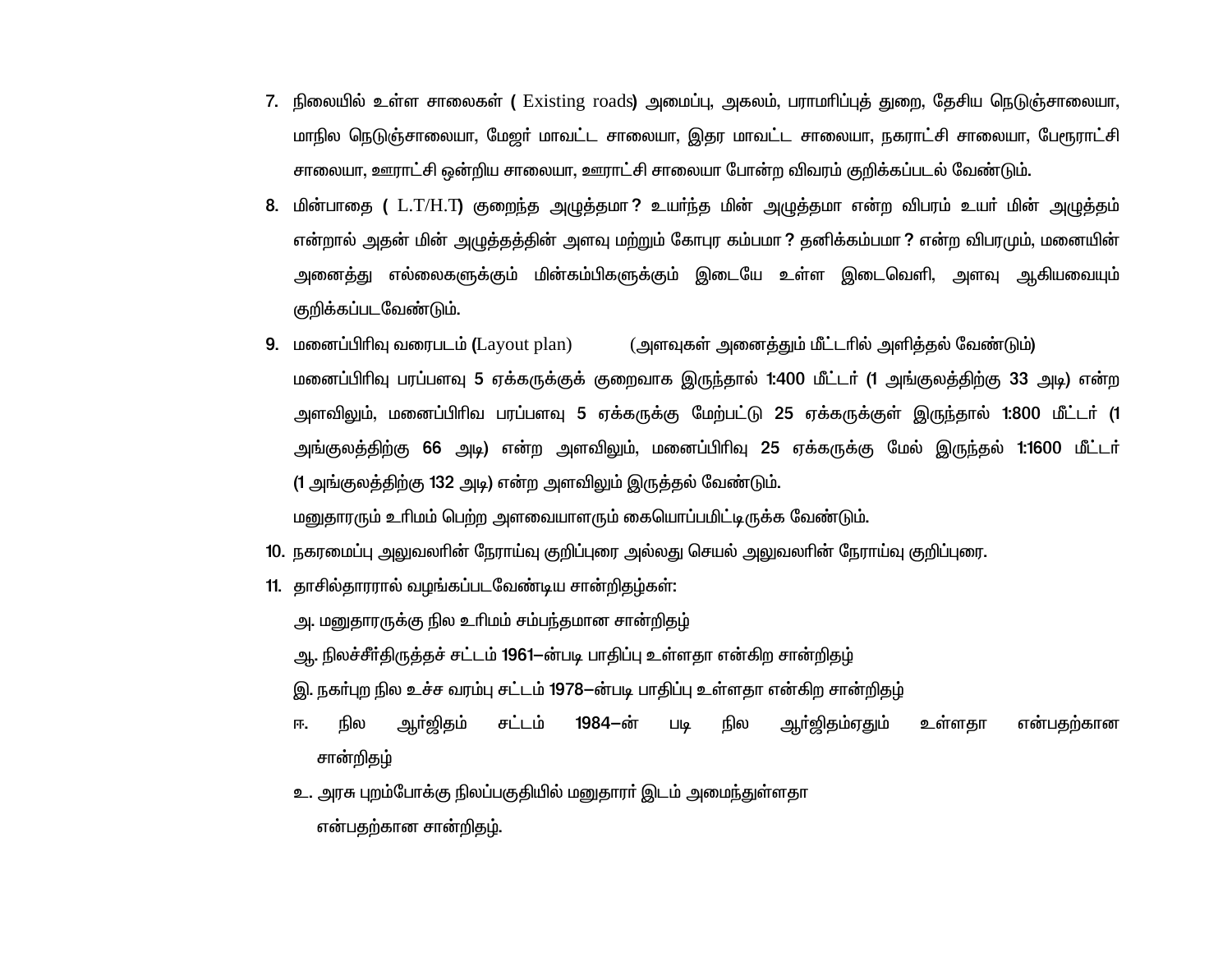12. ஆணையா்/செயல் அலுவலரால் வழங்கப்பட வேண்டிய சான்றிதழ்கள்:-

- அ) பொது நிறுவன body) நிலப்பகுதியில் இடம் அமைகின்றதா (Public) மனுதாரா் என்பதற்கான சான்றிதம்
- பகுதியில் அரசுச்சார்பு நிறுவன (Ouasi நிலப் இடம் அ) Government) மனுதாரா் அமைகின்றதா என்பதற்கான சான்றிதழ்

இ) தடை (BAN) செய்யப்பட்ட பகுதியில் மனுதாரா் இடம் அமைகின்றதா என்பதற்கான சான்றிதழ்.

உடைக்கும் 曱) மனைப்பிரிவ அமையும் இடம் (Quary) பகுதியை மற்றும் கல் மலைப்பகுதியை ஒட்டி அமைகின்றதா என்பதற்கான சான்றிதழ்.

13. விரிவு அபிவிருத்தி திட்டம்

விரிவு கிட்டப் பகுதியில் திட்டத்தின் அபிவிருத்தித் அமைந்தால், கன்மையை அதாவது வரைவு நிலையா அல்லது அங்கீகாக்கப்பட்டதா என்ற விபரம்.

திட்ட உபயோகத்திற்கு ஏற்ப அமைந்துள்ளதா ? அல்லது மாற்றம் ஏதும் அ)

தேவையா ? திட்ட உத்தேசங்களை அனுசாித்துள்ளா ? அவற்றுக்கு மாற்றம் ஏதும் தேவைப்படுகின்றதா என்கிற விவரங்கள் அனுப்பப்படல் வேண்டும்.

மாற்றம் தேவையெனில், வரைபடம், திட்டச்சுருக்க வரைபடம் மற்றும் அ) சுற்றுச் சார்பு வரைபடம், உள்ளூர் திட்டக் குழுமத் தீர்மானம் முதலியன இணைத்து அனுப்பப்படல் வேண்டும்.

14. முழுமைத் திட்டம்

முழுமைத் திட்டப் பகுதியில் அமைந்தால் முழுமைத் திட்டத்தின் தற்போதைய நிலை அதாவது வரைவு நிலையா,

அங்கீகரிக்கப்பட்டதா என்ற விபரம். இணக்கம் அளிக்கப்பட்டதா அல்லது

நில ஒதுக்கீட்டிற்கு ஏற்ப உள்ளதா ? மாற்றம் தேவையா ? என்ற விபரம்.

15. குடியிருப்பு பகுதி தொழிற்பகுதி (Public Health Act)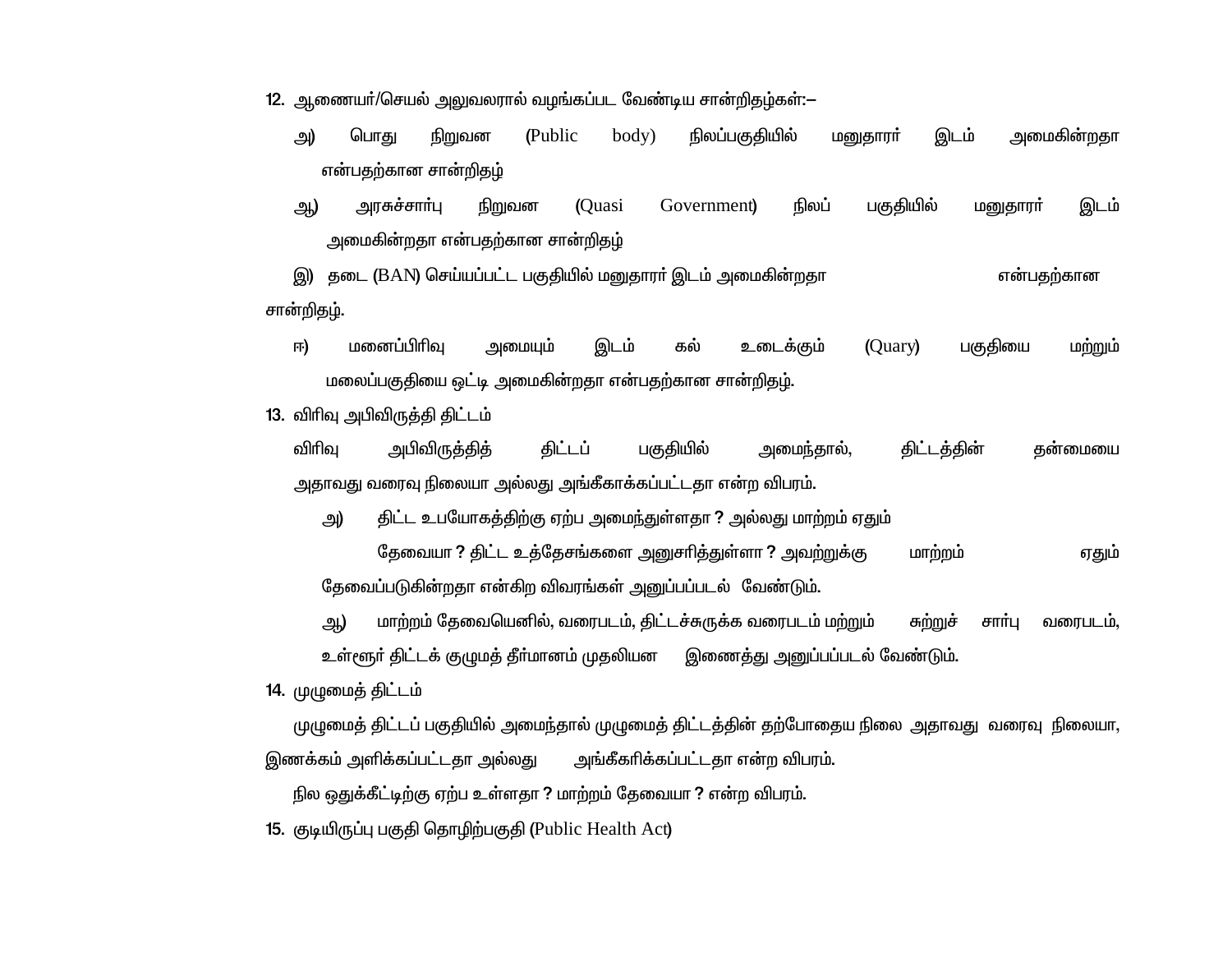பொது சுகாதாரச் சட்டத்தின் கீழ் குடியிருப்புப் பகுதியாக அல்லது தொழிற்பகுதியாக அறிவிக்கப்பட்ட பகுதியில் அமைகிறதா என்ற விபரம் குறிக்கப்பட வேண்டும்.

தொழிற்பகுதி எனில் முழுமைத்திட்டம் அல்லது விரிவு அபிவிருத்தித் திட்ட ஒதுக்கீடா அல்லது அரசுஅறிவிப்பு செய்த தொழிற்பகுதியாக என்ற விபரம் குறிக்கப்பட வேண்டும்.

நிலப்பயன் உபயோக மாற்றம் என்றால் உள்ளாட்சிக் தீர்மானம்/உள்ளூர் கிட்டக் குமுமக் தீர்மானம் இணைக்கப்பட வேண்டும்.

மேலே குறிப்பிடப்பட்டுள்ளவை அடங்கிய விண்ணப்பத்தை, நகர் ஊரமைப்பு இயக்குநருக்கு முகவரியிட்டு சம்பந்தப்பட்ட உள்ளாட்சி மூலமாக உள்ளூர் திட்டக் குழுமம் மூலமாக/புதுநகர் வளர்ச்சிக் குழுமம் முலமாக/நகர் ஊரமைப்பு இயக்குநா் அலுவலகத்திற்கு அனுப்ப வேண்டும்.

தேவையான விபரங்கள் அனைத்தும் பெறப்பட்டு விதிகளுக்கு உட்பட்டிருந்தால் மனைப்பிரிவுக்கு அனுமதி கோரி பெறப்படும் விண்ணப்பங்கள் நகர் ஊரமைப்புத் துறையில் பரிசீலிக்கப்பட்டு, அனுமதி அளிக்க இத்துறையால் <u>ஏற்று</u>க் கொள்ளப்பட்டால், நகர் ஊரமைப்புத் துறையில் தொழில்நுட்ப ஒப்புதல் அளிப்பதற்காக அரசாணை எண்.138, வீட்டுவசதி மற்றும் நகா்ப்புற வளா்ச்சித் துறை நாள் 4.6.04—ன்படி ஒரு மனைக்கு ரூ.300/— வீதம் நன்னிலைத் தொகைச் செலுத்துமாறு மனுதாரருக்கு கடிதம் மூலம் விவரம் தெரிவிக்கப்படும். அக்கடிதம் கிடைக்கப் பெற்றதும், அக்கடிதத்தில் தெரிவித்தவாறு செலுத்தக் கோரும் தொகையை

#### கணக்குத் தலைப்பு Head of Account

 $0217$  – Urban Development – 03 IDSMT – 800 – Other Receipts – AA AA. Director of Town Planning 1. Collection of Payments for Services rendered (0217-03-800-AA.0102).

என்ற தலைப்பில், தமிழ்நாடு அரசிற்குட்பட்ட ஏதேனும் ஒர் கருவூலத்தில்/பாரத ஸ்டேட் வங்கியில் கட்டி அதன் அசல் செ<u>லுத்து</u>ச் சீட்டினை 807, அண்ணாசாலை, சென்னை—2 என்ற முகவரியில் உள்ள நகர் ஊரமைப்பு இயக்குநா்/ஆணையா் அவா்களுக்கு அனுப்பி வைக்கப்பட்டிருக்க வேண்டும். அசல் செலுக்துச் சீட்டு கிடைக்கப் பெற்றதும் தொழில் நுட்ப அனுமதிக்கான நகர் ஊரமைப்புத் துறையின் உத்தரவு பிறப்பிக்கப்பட்டபின் சம்பந்தப்பட்ட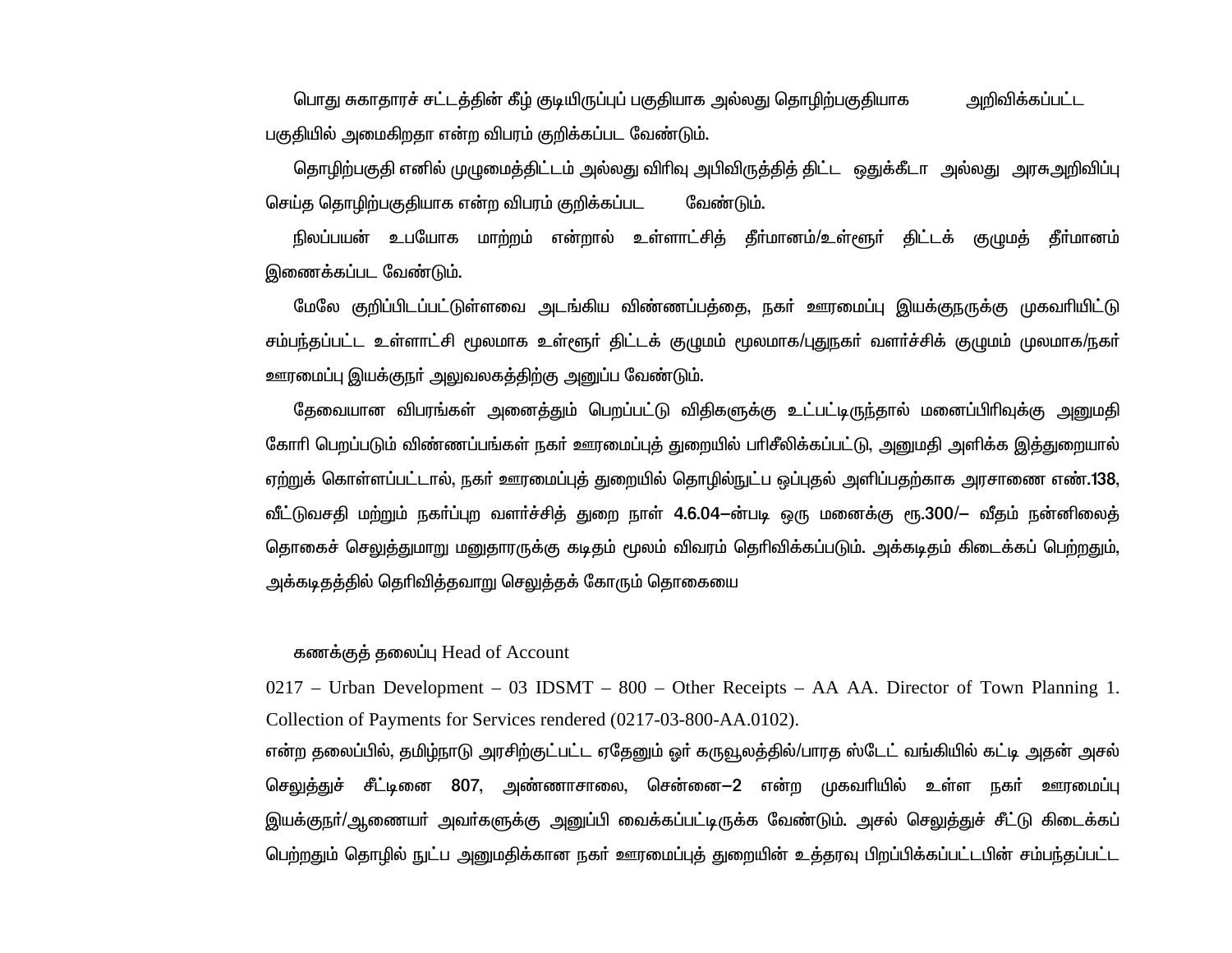உள்ளூர் திட்டக்குழுமம்/புதுநகர் வளர்ச்சிக் குழுமம்/உள்ளாட்சி அலுவலகத்திற்கு வரைபடங்களும் இணைப்புகளும் அனுப்பி வைக்கப்பட வேண்டும்.

# மனை உட்பிரிவு அனுமதி/மனை ஒருங்கிணைப்பு அனுமதி/ இட அனுமதி

மனை உட்பிரிவு, மனைகள் ஒருங்கிணைப்பு அல்லது இட அனுமதி கோரி நகர் ஊரமைப்பு இயக்ககத்திற்கு அனுப்பப்படும் விண்ணப்பங்களுடன், கீழே குறிப்பிட்டுள்ளவாறு வரைபடங்களையும், விபரங்களையும் இணைத்து, நகர் ஊரமைப்பு இயக்குநா், 807 அண்ணா சாலை, சென்னை 600 002 என்ற முகவாியிட்டு சம்பந்தப்பட்ட உள்ளாட்சி அலுவலகம், உள்ளூர் திட்டக் குழும அலுவலகம்/புதுநகர் வளர்ச்சிக் குழும அலுவலகம் மூலமாக பெறப்படவேண்டும்.

மனுகாரரால் கொடுக்கப்பட வேண்டிய இணைப்புகள்

- 1. மனை உட்பிரிவுக்கா, மனைகள் ஒருங்கிணைப்புக்கா அல்லது மனை உட்பிரிவு/மனைகள் ஒருங்கிணைப்புடன் பாதிக்கும் கட்டட விதிகளுக்கு விதிவிலக்கா, மனைப்பிரிவு நிபந்தனைகள் அல்லது திட்ட விதிகளைத் தளர்த்த அனுமதியா ? என்ற தெளிவான விபரத்துடன் மனுதாரர் கையொப்பமிட்ட விண்ணப்பம் 3 நகல்கள்
- 2. மனைப்படம் (site plan)

(வரைபடங்கள் 1:00 மீட்டர் அளவிலும், அளவுகள் அனைத்தும் மீட்டரிலும் அளித்தல் வேண்டும்) மனையின் நீள அகல அளவுகளைத தெளிவாகக் குறித்து, மனையின் எல்லைகளை **கனி வண்ணமிட்டு** காண்பித்து, மனைக்கு அணுகுவழியாக அமையும் சாலை/தெரு ஆகியவைகளை அகல மற்றும் நீள அளவுகளுடன் காட்டும் வரைபடங்கள்3 நகல்.

அணுகு சாலையின் தரம் மற்றும் பராமாிப்பு குறித்த விவரங்கள் தெரிவிக்கப்பட்டிருக்க வேண்டும். அடங்குகின்ற அளவை எண்கள், அதில் உட்பிரிவு கோரப்படுகின்ற மனையின் மொத்த பரப்பளவு அதில் மனையின் பரப்பளவு மற்றும் சரியான அளவுகளுடன் கூடிய வரைபடங்கள் அனுப்பப்படல் வேண்டும்.

3. சுற்றுச் சாா்பு வரைபடம்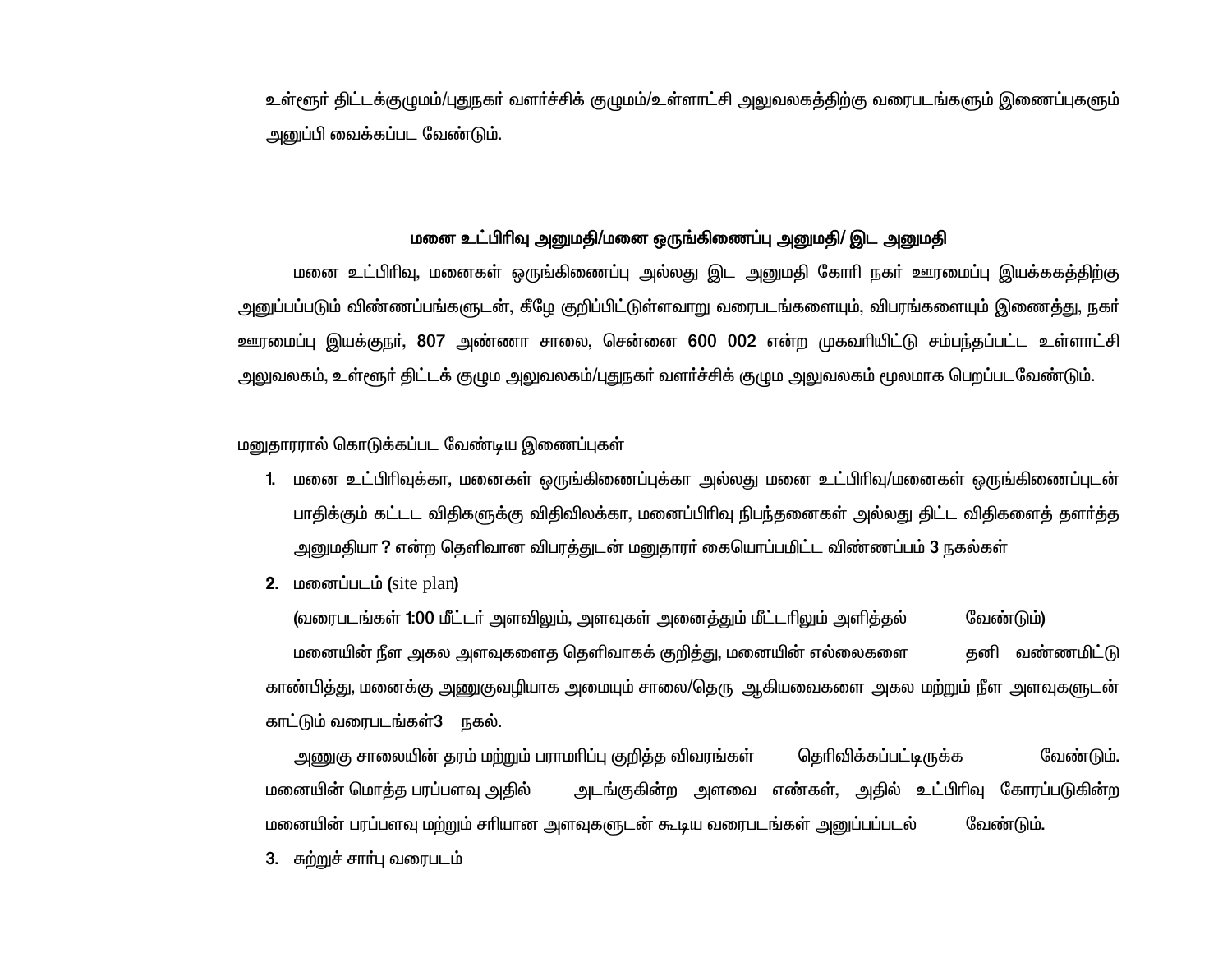(வரைபடங்கள் 1:1600 மீட்டர் அளவிலும், அளவுகள் அனைத்தும் மீட்டரில் அளித்தல் வேண்டும்). மனுதாரா் மனையின் ஒவ்வொரு பக்க எல்லையிலிருந்தும் 100 மீட்டா் சுற்றளவில் உள்ள நில உபயோகங்கள், மின்பாதை, சாலை, இரயில் பாதை, கட்டடம், ஆறு, ஏரி, குளம், மலை, இடுகாடு, சுடுகாடு முதலியவைகளைக் காட்டும் சுற்றுச் சார்பு வரைபடம் – 3 நகல்கள்.

அனைத்து வரைபடங்களிலும் மனுதாரரும், உரிமம் பெற்ற அளவையாளரும் கையொப்பம் செய்திருத்தல் வேண்டும்.

4. மனுகாரருக்கு நில உரிமைச் சம்பந்தமான பக்கிர நகல் ஒன்று.

- 5. மனைப்பிரிவுப் பகுதிக்கு 13 ஆண்டுகளுக்கான வில்லங்கச் சான்று.
- 6. விதிகள் பாதிப்புடன் உள்ள கட்டடத்திற்கும் சேர்த்து மனை உட்பிரிவு/ மனைகள் ஒருங்கிணைப்பு அனுமதி கோருவதாக இருந்தால் அதற்கான கட்டட வரைபடமும் இணைத்து அனுப்புதல் வேண்டும்.
- 7. மனை உட்பிரிவு அல்லது மனைகள் ஒருங்கிணைப்பு கோரும் இடம் அங்கீகாக்கப்பட்ட மனைப்பிரிவில் அமைந்தால் மனைப்பிரிவிற்கு நகர் ஊரமைப்புத் துறையில் ஏற்கெனவே ஒப்புதல் அளிக்கப்பட்ட கோப்பு எண் மனைப்பிரிவு எண் நாள் விவரம்.
- 8. மனை விரிவு அபிவிருத்தித் திட்டப் பகுதியில் முழுமைத் திட்டப் பகுதியில் அமைந்தால் அத்திட்டத்தின் திட்ட சுருக்க நகல்.
- 9. உள்ளாட்சி அதிகாரியால் இணைத்து அனுப்பப்பட வேண்டியவை

அ) செயல் அலுவலா்/ஆணையாின் முகப்புக் கடிதம்

ஆ) நில உரிமைக் குறித்து செயல் அலுவலரின்/ஆணையரின் சான்றிதழ்

இ) முழுமையாகப் பூர்த்தி செய்யப்பட்ட வினாவிடைப் படிவம்

ஈ) நகரமைப்பு அலுவலாின்/செயல் அலுவலாின் நேராய்வுக் குறிப்பு

உ) மனுதாரரால் கொடுக்கப்படட அனைத்து இணைப்புகள்.

மலை இடங்களில் மனை அமைந்தால் கீழேகண்ட விவரங்களையும் வரைபடங்களையம் இணைத்து அனுப்ப வேண்டும்.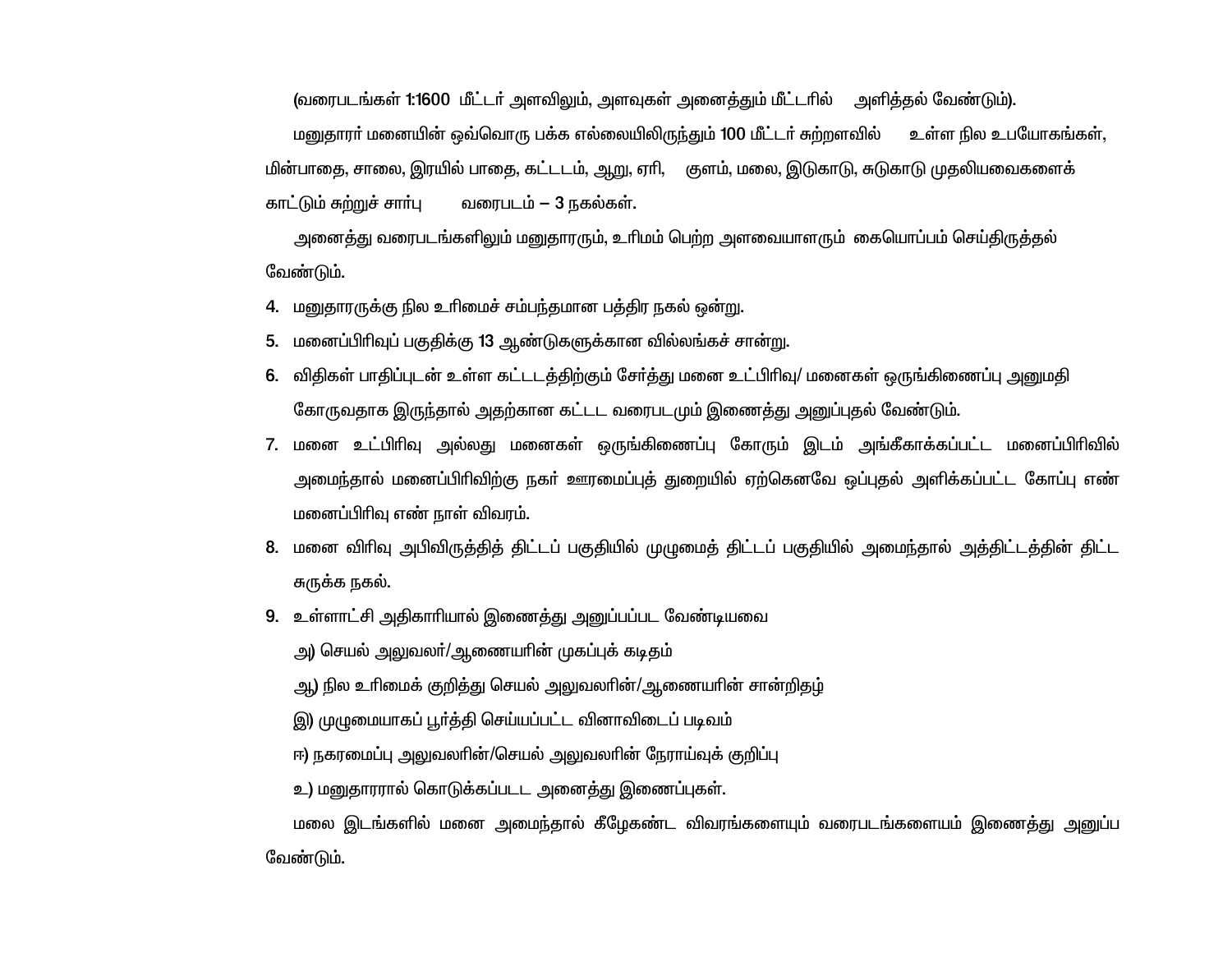- 10. கிரேடியன்ட் விவரங்கள் ( Gradient of the site ) அடங்கிய மனைப்படம்.
- **11.** Geologically weak zone notified by collector-details
- 12. மனையின் அகலமும் பரப்பும் தமிழ்நாடு நராட்சிகள் சட்ட மனையிடங்களுக்கான கட்டட விதிகள் 1993—ஐ நிறைவு செய்கிறதா என்ற விவரம்

மனை உட்பிரிவுக்கோ, மனை ஒருங்கிணைப்பிற்கோ அல்லது கட்டட மேன்முறையீட்டு விண்ணப்பததுடனோ அனுமதி கோரி பெறப்படும் விண்ணப்பங்கள் இவ்வலுவலகத்தில் பரிசீலிக்கப்பட்டு, உட்பிரிவிற்கோ அல்லது ஒருங்கிணைப்பிற்கோ அனுமதி அளிக்க இத்துறையால் ஏற்றுக் கொள்ளப்பட்டால், நகா் ஊரமைப்புத துறையின் தொழில்நுட்ப ஒப்புதல் அளிப்பதற்காக, அரசாணை எண்.138 வீட்டுவசதி மற்றும் நகர்ப்புற வளர்ச்சித் துறை நாள் 4.3.04—ன்படி ஒரு மனைக்கு ரூ.300/— வீதம் நன்னிலைத் தொகைச் செலுத்துமாறு மனுதாரருக்குக் கடிதம் மூலம் விவரம் தெரிவிக்க வேண்டும். அக்கடிதம் கிடைக்கப் பெற்றதும், அக்கடிதத்தில் தெரிவித்தவாறு செலுத்தக்கோரும் தொகையை மனுதாரா் கீழேகண்ட தலைப்பில் செலுத்தியுள்ளாரா என்பதைப் பாிசீலிக்க வேண்டும்.

#### கணக்குக் தலைப்பு Head of Account

0217 – Urban Development – 03 IDSMT – 800 Other Receipts – AA. Director of Town Planning. 1. Collection of Payments for services rendered (0217-03-800-AA.0102)

என்ற தலைப்பில் தமிழ்நாடு அரசிற்குட்பட்ட ஏதேனும் ஒரு கருவூலத்தில்/பாரத ஸ்டேட் வங்கியில் கட்டி அதன் அசல் செலுத்துசூ, சீட்டினை 807. அண்ணா சாலை, சென்னை—2 என்ற முகவரியில் உள்ள நகர் ஊரமைப்பு இயக்குநர் அவா்களுக்கு,<u>அனு</u>ப்பி வைக்கப்பட்டிருக்க வேண்டும். அசல் செ<u>லுத்</u>துச் சீட்டு கிடைக்கப் பெற்றதும் தொழில்நுட்ப <u>அனுமதிக்கான நகர் ஊரமைப்புத் துறையின் உத்தரவு பிறப்பிக்கப்பட்டபின் சம்பந்தப்படட உள்ளூர் </u> திட்டக்குழுமம்/புதுநகா் வளாச்சிக்குழுமம்/உள்ளாட்சி அலுவலகத்திற்கு வரைபடங்களும் இணைப்புகளும் அனுப்பி வைக்கப்பட வேண்டும்.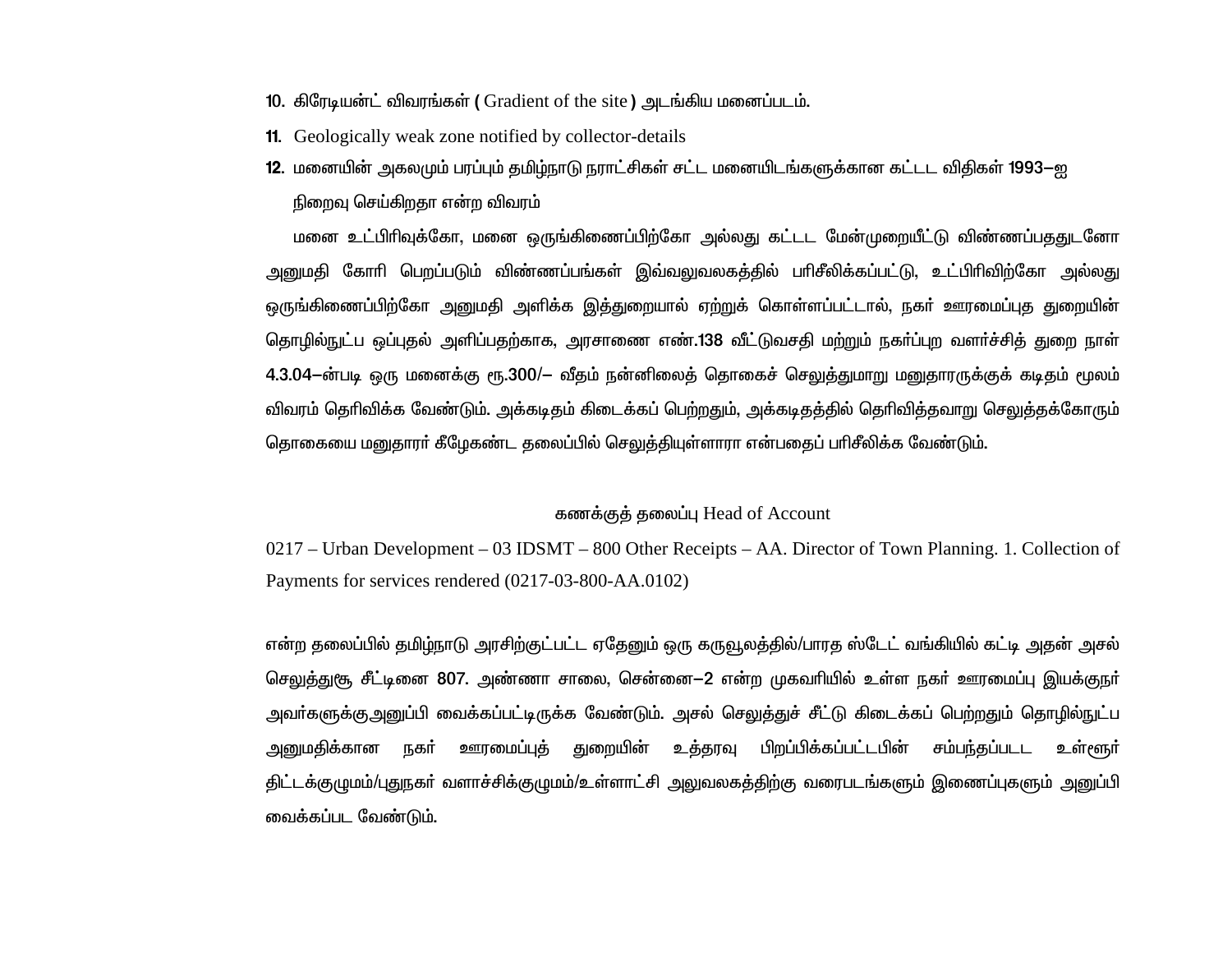# மனை உட்பிரிவு அனுமதி/மனை ஒருங்கிணைப்பு/மனை அனுமதி படிவம்.

நகா் ஊரமைப்பு இயக்குநா் அவா்களுக்கு அனுப்பப்படும் மனை உட்பிாிவு அனுமதி/மனைஅனுமதி/மனைகள் ஒருங்கிணைப்பு அனுமதி சம்பந்தமான விண்ணப்பத்துடன் பெறப்படவேண்டிய விவரங்கள்

| 1. உள்ளாட்சியின் பெயர்                     |  |
|--------------------------------------------|--|
| உள்ளூர் திட்டக் குழுமத்தின் பெயர்          |  |
| 2. உள்ளாட்சியில் விண்ணப்பம் பெறப்பட்ட நாள் |  |
| 3. மனுதாரரின் பெயரும் முகவரியும்           |  |
| 4. மனுதாரா் விண்ணப்பத்தில் ரூ.2-க்கான      |  |
| நீதிமன்ற வில்லை ஒட்டப்பட்டுள்ளதா ?         |  |
| 5. மனுதாரா் மனை அமையும்                    |  |
| (அ) கிராமத்தின் பெயா்                      |  |
| (ஆ) வார்டு எண் பிளாக் எண்                  |  |
| (இ) நகரளவு எண்/நில அளவு எண்                |  |
| 6. இடத்திற்கு மனுதாரா் எவ்வாறு உரிமையாளா்  |  |
| பூர்வீக சொத்தா/பாகப்பிரிவினை               |  |
| மூலமாகவா/கிரயப் பத்திர முலமாகவா?           |  |
| 7. ஆவணங்கள் $\&$ சான்றிதழ்கள்              |  |
| (அ) நில அளவு புத்தக வரைபட நகல்             |  |
| (F.M.B.Sketch)                             |  |
| (ஆ) சிட்டா & அடங்கல்                       |  |
| இ) பத்திர நகல் (சான்றளிக்கப்பட்டிருக்க     |  |
| வேண்டும்)                                  |  |
| (ஈ) வில்லங்கச் சான்று                      |  |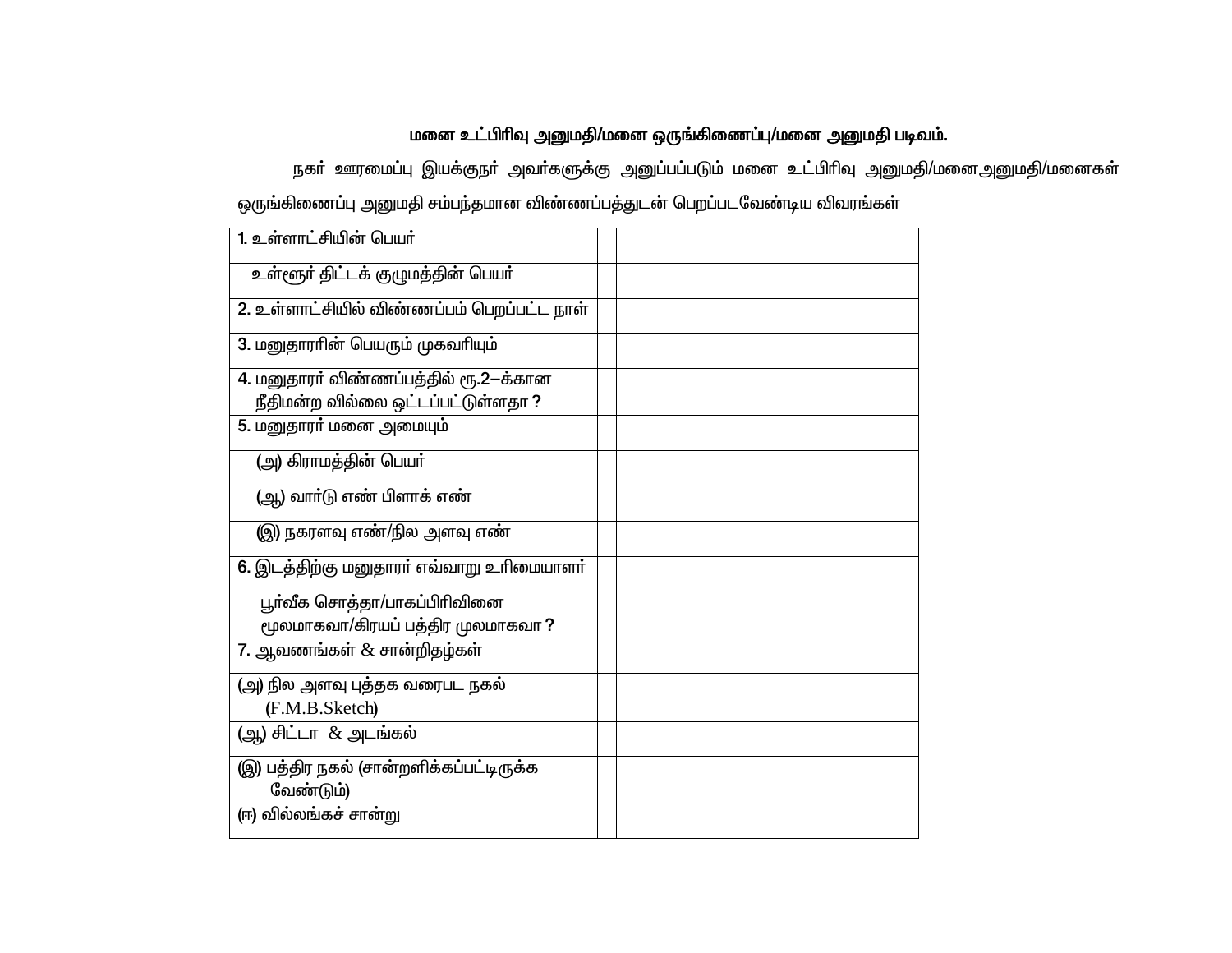| (உ) உள்ளாட்சி அதிகாரியால்                                            |  |
|----------------------------------------------------------------------|--|
| அளிக்கப்படவேண்டிய 9 சான்றுகள்                                        |  |
| 8 (அ) மனையின் பரப்பளவு                                               |  |
| (ஆ) மனையின் குறைந்தபட்ச அகலம்                                        |  |
| (இ) மனையின் குறைந்தபட்ச நீளம்                                        |  |
| 9. (அ) உத்தேச மனை உட்பிரிவா? அல்லது                                  |  |
| (ஆ) ஏற்கனவே அங்கீகரிக்கப்பட்ட                                        |  |
| மனைப்பிரிவு மனையில் உட்பிரிவா ?                                      |  |
| அல்லது மனைகள் ஒருங்கிணைப்பா ?                                        |  |
| ஆம் எனில்                                                            |  |
| (இ) நகா் ஊரமைப்பு இயக்குநாின் ஒப்புதல் கடித                          |  |
| எண் மற்றும் நாள்                                                     |  |
| (ஈ) வரைபட எண்                                                        |  |
| (உ) இடம், அனுமதியற்ற மனைப்பிரிவில் ஒரு                               |  |
| மனையாக அமைகிறதா                                                      |  |
| (ஊ) மனை உட்பிரிவு செய்வதற்கான காரணம்                                 |  |
| என்ன                                                                 |  |
| (எ) மனையில் என்ன உபயோகத்திற்கான                                      |  |
| கட்டடம் கட்டப்பட உள்ளது                                              |  |
| (ஏ) மனைக்கு அருகில் அங்கீகாிக்கப்பட்ட                                |  |
| மனைப்பிரிவு ஏதேனும் உள்ளதா?                                          |  |
| 10. சுற்றுச் சார்பு வரைபடம் (TOPO SKETCH)                            |  |
| மனுதாரா் மனையின் ஒவ்வொரு பக்க எல்லையிலிருந்தும் 90 மீ சுற்றளவிற்குள் |  |
| கீழ்கண்டவைகள் இருப்பின் அவை வரைபடத்தில் குறிக்கப்பட்டுள்ளனவா ?       |  |
| (அ) கட்டடங்களின் இருப்பிடம் & உபயோகம்,                               |  |
| சாலைகள், நில உபயோகங்கள்                                              |  |
| (ஆ) சுடுகாடு, இடுகாடு                                                |  |
| (இ) இருப்புப்பாதை                                                    |  |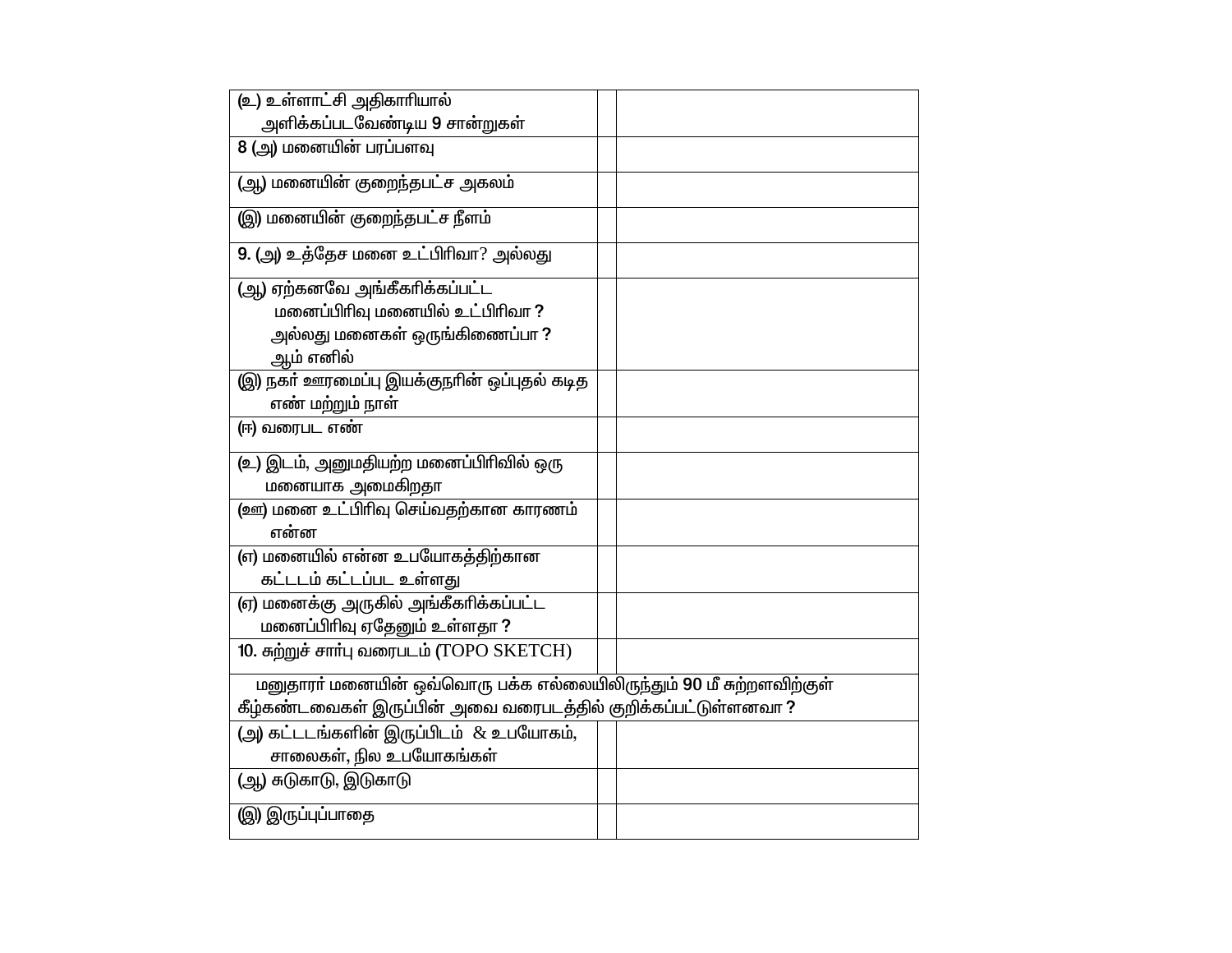| (ஈ) குளம்,ஏாி, ஓடை, வாய்க்கால் மற்றும் ஆறு   |  |
|----------------------------------------------|--|
| போன்ற நீர்நிலைகள்                            |  |
| (உ) உயர்ந்த/குறைந்த அழுத்த மின் கம்பிப்      |  |
| பாதை                                         |  |
| (ஊ) விமான தளம்/கனிம சுரங்கங்கள்/கல்          |  |
| தோண்டும் இடங்கள்                             |  |
| (எ) தடை செய்யப்பட்ட பகுதி                    |  |
| (ஏ) மனை கடற்கரையிலிருந்து 500 மீ             |  |
| தூரத்திற்குள் அமைகிறதா ?                     |  |
| (ஐ) இடம் அறிவிக்கப்பட்ட தொழிற்பகுதியில்/     |  |
| குடியிருப்புப் பகுதியில்/குடியிருப்பு அல்லாத |  |
| பகுதியில் அமைகிறதா?                          |  |
| 11. அணுகு பாதை பற்றிய விவரங்கள்              |  |
| <u>அ</u> . அணுகுபாதையின் பெயா்               |  |
| ஆ. அணுகுபாதை யாரால்                          |  |
| பராமரிக்கப்படுகிறது                          |  |
| இ. அணுகு பாதையின் அகலம் நீளம்                |  |
| ஈ. அணுகு பாதையின் தன்மை                      |  |
| (தார்சாலை/சரளை சாலை/மண் சாலை)                |  |
| உ. அணுகுபாதை தனியாா் பாதை என்றால்            |  |
| அதை உபயோகிக்க மனுதாரருக்கு                   |  |
| உரிமையுண்டா ?                                |  |
| <u>ஊ.</u> அணுகுபாதை ஏற்கனவே                  |  |
| உள்ளதா/உத்தேசிக்கப்பட்டுள்ளதா?               |  |
| 12. தமிழ்நாடு மாவட்ட நகராடசிகள் சட்டம்       |  |
| 1920-ன் அத்தியாயம் IX, X, XA விஸ்தரிப்பு     |  |
| செய்யப்பட்டுள்ளதா ?                          |  |
| 13. விரிவு அபிவிருத்தித் திட்டம் (D.D.PLAN)  |  |
|                                              |  |
| அ. இடம் திட்டப் பகுதியில் அமைகிறதா           |  |
| ஆம் எனில்                                    |  |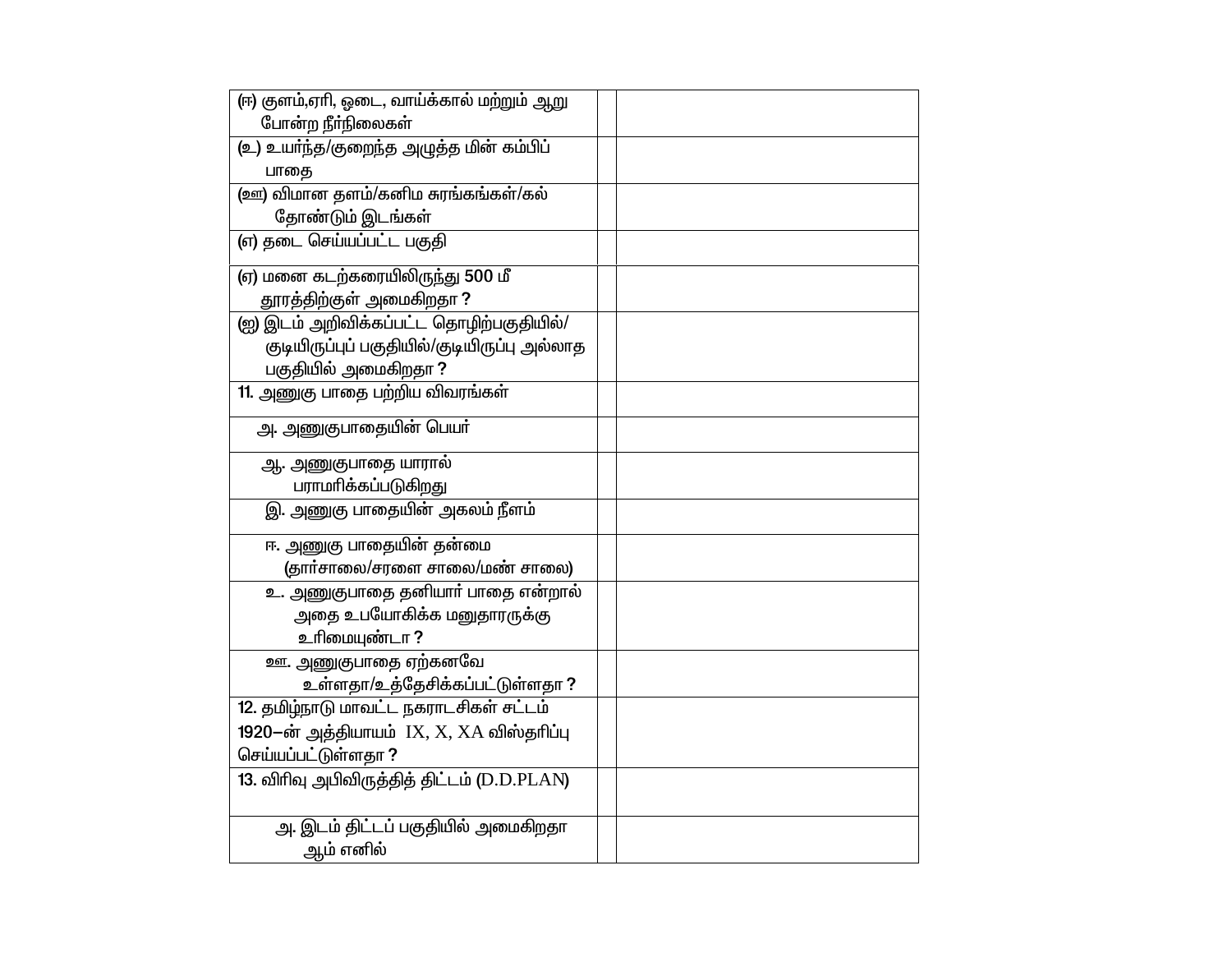| ஆ. திட்டத்தின் பெயர்                      |  |
|-------------------------------------------|--|
| இ. திட்டத்தின் தற்போதைய நிலை              |  |
| ஈ. திட்டத்தில் மனுதாரா் இடம் எந்த         |  |
| உபயோகத்தில் அமைகிறது                      |  |
| உ. திட்ட சாலையையோ அல்லது திட்ட            |  |
| ஒதுக்கீட்டையோ பாதிக்கின்றதா ?             |  |
| ஊ. திட்ட சுருக்க வரைபடத்தில்              |  |
| மனுதாராின் மனையை தனி                      |  |
| வண்ணத்தில் காட்டப்பட்டு,                  |  |
| இணைக்கப்பட்டுள்ளதா ?                      |  |
| 14. முழுமைத் திட்டம் (MASTER PLAN)        |  |
| அ. இடம் முழுமைத் திட்டப் பகுதியில்        |  |
| அமைகிறதா <b>?</b> ஆம் எனில்               |  |
| ஆ. முழுமைத் திட்டத்தின் தற்போதைய நிலை     |  |
| இ. மனுதாரா் இடம் எந்த நில உபயோகத்தில்     |  |
| அமைகிறது                                  |  |
| ஈ. முழுமைத் திட்ட சுருக்க வரைபட நகல்      |  |
| இணைக்கப்பட்டுள்ளதா ?                      |  |
| உ. நில உபயோகத்தை பாதிக்கும் வகையில்       |  |
| மனுதாரா் உத்தேசம் அமைந்துள்ளதா ?          |  |
| 15. வரைபடங்கள்                            |  |
| அ. சுற்றுச்சார்பு வரைபடம் 3 நகல்கள்       |  |
| ஆ. மனைப்படம் 3 நகல்கள்                    |  |
| இ. வரைபடங்கள் சரிபார்க்கப்பட்டு விவரங்கள் |  |
| அளவுகள் சரியாகக் குறிக்கப்பட்டுள்ளது      |  |
| என்று ஒவ்வொரு வரைபடத்திலும்               |  |
| உள்ளாட்சி அதிகாரியால்                     |  |
| சான்றளிக்கப்பட்டுள்ளதா ?                  |  |
| 16. உள்ளாட்சி அதிகாரியின்/நகரமைப்பு       |  |
| அலுவலாின் குறிப்பு                        |  |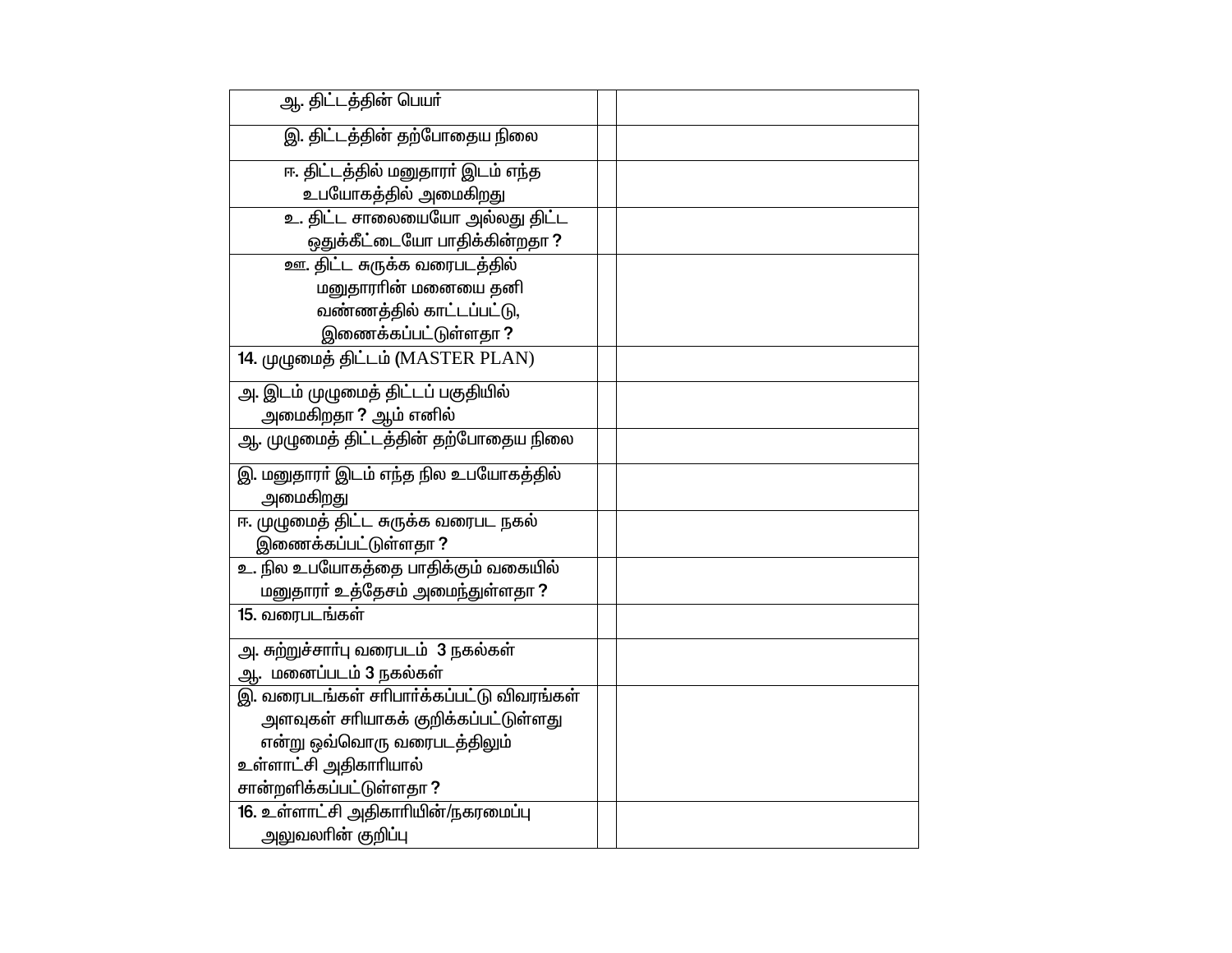## ஆணையா்/செயல் அலுவலா்

#### கட்டட மேல்முறையீடு

கட்டட விதி பாதிப்பிற்கா னவிதிவிலக்கிற்கும், மனைப்பிரிவு நிபந்தனை பாதிப்பு மற்றும் திட்ட விதி பாதிப்பு ஆகியவைகளின் இசைவிற்குமான கட்டட மேல்முறையீட்டு விண்ணப்பங்களை நகா் ஊரமைப்பு இயக்குநா் அவா்களின்/அரசின் அனுமதி கோாி அனுப்பப்படும்போது கீழேகண்ட விபரங்களும், இணைப்புகளும் இணைத்து அனுப்பபட்டுள்ளதா என்பதை பரிசீலித்து குறிப்பு வழங்க வேண்டும்.

- 1. ஆணையாளா்/நிா்வாக அலுவலாின் கடிதம்
- 2. மனுதாரா் விண்ணப்பம் (இரண்டு ரூபாய் நீதிமன்ற வில்லையுடன்)
- 3. மேல்முறையீட்டு வரைபடம்.

| இவ்வலுவலகக் கோப்பு எண் நாள்           | "The particulars furnished in the appeal"  |
|---------------------------------------|--------------------------------------------|
| மூலம் நகா் ஊரமைப்பு                   | plan are found to be correct. This plan is |
| இயக்குநருக்கு/அரசுக்கு முகவரியிட்டு   |                                            |
| இத்துடன் இணைத்து அனுப்பப்படும்        |                                            |
| மேல்முறையீட்டு வரைபடங்களில்           | D.T.C.P./Govenrnment"                      |
| குறிக்கப்பட்டுள்ள விபரங்கள் அனைத்தும் |                                            |
| சரியானவை எனச் சான்றளிக்கின்றேன்.      |                                            |
|                                       |                                            |
| ஒப்பம்<br>ஆணையாளா்/நிா்வாக அதிகாாி    | $sd/$ -<br><b>Executive Authority</b>      |
|                                       |                                            |

#### மேல்முறையீட்டு வரைபடங்களில்

"என்று ஆணையாளரால் அல்லது நகரமைப்பு அலுவலரால்/நிர்வாக அலுவலரால் சான்றளிக்கப்பட்டிருக்க வேண்டும்.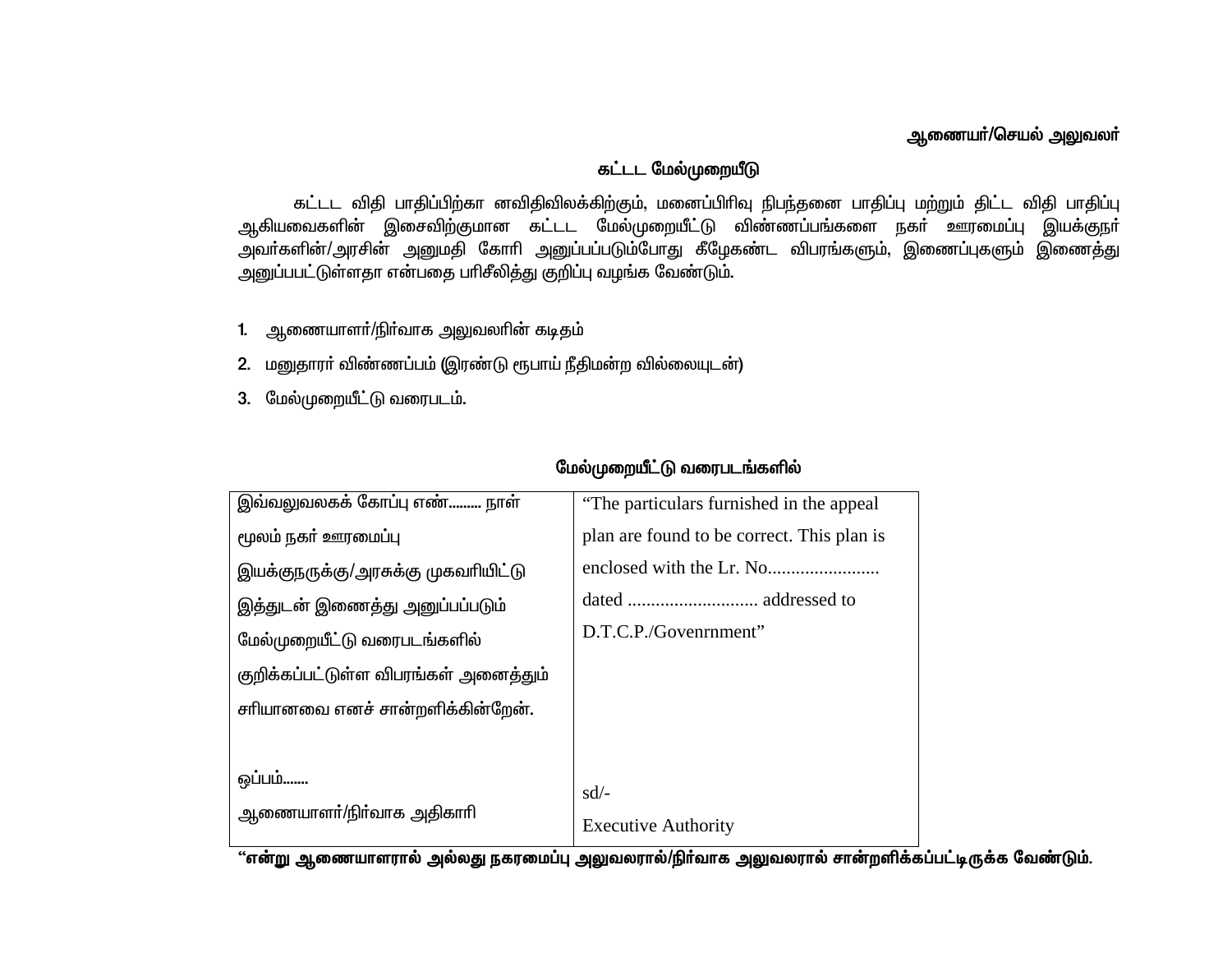#### 4. மேல்முறையீட்டு வினா விடைப் படிவம்.

5. என்னென்ன விதிகள் பாதிக்கின்றன என்பதை விவரிக்கும் கீழேகண்டவாரான விதி பாதிப்பு அட்டவணை

| விகி எண் | விதி விபரம் தேவை | உளளது | குறைவு | விழுக்காடு |
|----------|------------------|-------|--------|------------|
|          |                  |       |        |            |

அ. தமிழ்நாடு மாவட்ட நகராடசிகள் கட்டட விதிகள், 1972

ஆ. திட்ட விதிகள்:

இ. மனைப்பிரிவு நிபந்தனைகள்:

ஈ. பலமாடி மற்றும் பொதுக் கட்டட விதிகள், 1973

ஊ. வளர்ச்சிக் கட்டுப்பட்டு விதிகள்

ஊ. துணை கட்டட விதிகள்

(ஊராட்சி கட்டட விதிகள் 1970, புயல் பாதிக்கும் பகுதி கட்டட விதிகள், 1982 போன்றவைகள்) அதில் ஆணையாளா் அல்லது நகரமைப்பு அலுவலா், நிா்வாக அலுவலா் கையொப்பமிட்டிருக்க வேண்டும்.

- 6. மனைக்கு அணுகு பாதையாக உள்ள சாலை தெரு யாரால் பராமரிக்கப்படுகிறது. பாதையின் அகலம், பாதை மண் பாதையா, கப்பி சாலையா, தாா் சாலையா போன்ற விவரம்
- 7. கட்டட ஆய்வா் மற்றும் நகரமைப்பு அலுவலா் நேராய்வு குறிப்பு (அரசுக்கு மேல்முறையீடு என்றால் ஆணையாளரின் நேராய்வு குறிப்பும் சேர்த்து)
- மாநகராட்சியில், நகராட்சியில்/பேருராட்சியில்/நகரியத்தில் அனுமதி 8. கட்டட மறுக்கப்பட்ட வரைபடம் மற்றும் உத்தரவின் நகல்.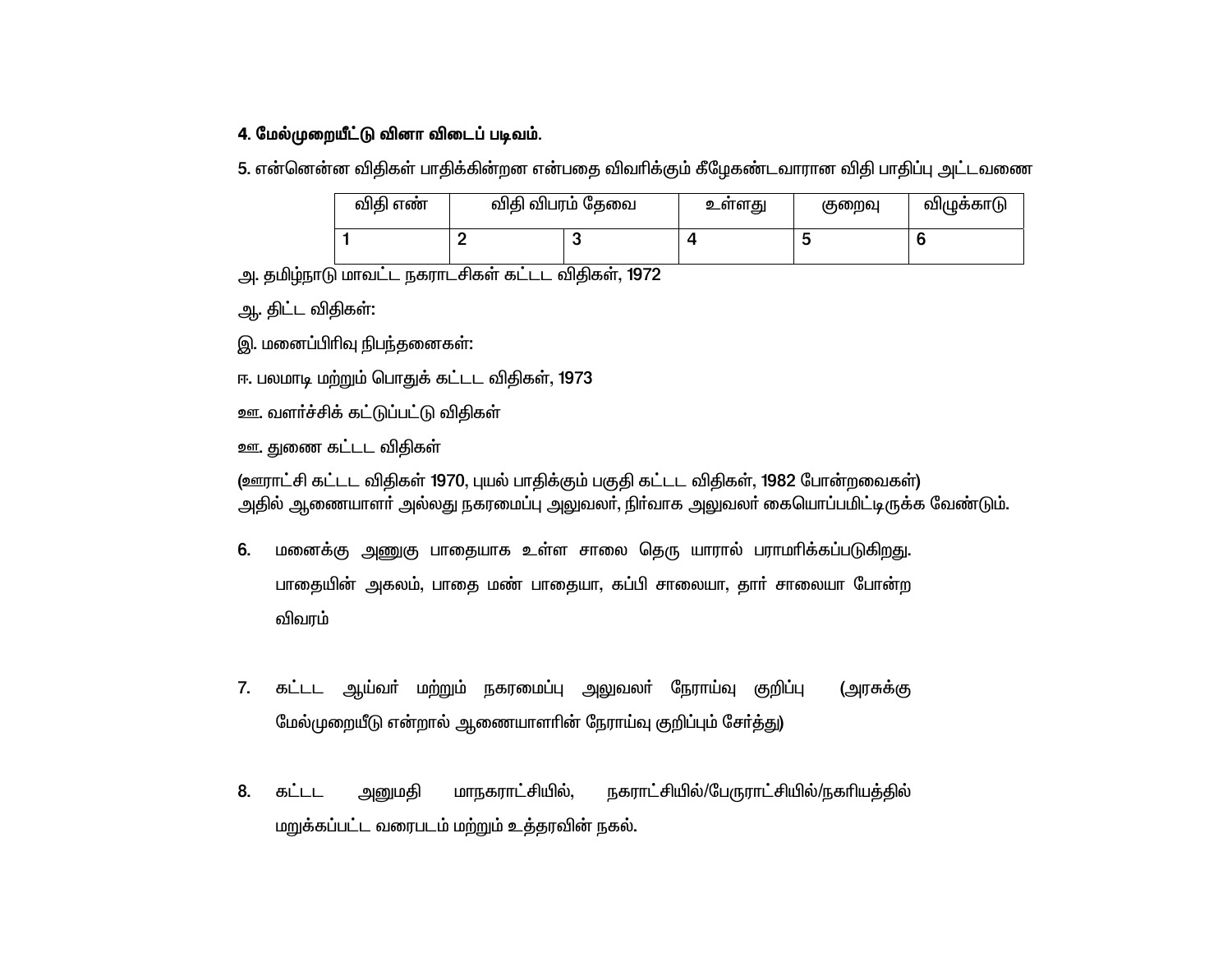- விதிவிலக்கிற்கு ஏற்கனவே இயக்குநரால், அரசால் மறுக்கப்படடிருந்தால்/விபரம் 9. கோரப்பட்டிருந்தால் அந்த உத்தரவின் எண் நாள் விபரம்
- 10. மனுதாராின் கட்டடம் அமையும் இடம் முழுமைத் திட்டப் பகுதியில் அமைந்தால், முழுமைத் திட்டத்தில் உள்ள நில உபயோகங்களைக் காட்டும் முழுமைத் திட்ட சுருக்க வரைபட நகல். மனுதாரா் இடம் எந்த நில அளவு எண்ணில் அமைகிறது என்பதையும் அதன் உட்பிரிவு எண்கள் விபரத்தினையும் முழுமைத் திட்டத்தில் உத்தேச நில உபயோக விபரத்தினையும் விபரமாகத் தெரிவிக்க வேண்டும்.
- மனுதாராின் கட்டடம் அமையும் இடம் விாிவு அபிவிருத்தித் திட்டப் பகுதியில்  $11.$ அமைந்தால் மனுதாராின் மனையினை தனி வண்ணமிட்டு காட்டும் விாிவு அபிவிருத்தித் திட்ட சுருக்க வரைபட நகல். விரிவு அபிவிருத்தி திட்டத்தில் மனுதாரா் இடம் என்ன நில உபயோகததில் உள்ளது என்ற விபரம்.
- 12. மனுதாராின் கட்டடம் அமையும் இடம் உள்ளூர் திட்டக் குழும எல்லையில் அமைந்தால் உள்ளூர் திட்டக் குழுமத் தீர்மான நகல்
- 13. சம்பந்தப்படட நகரவைக் கோப்பு/பேரூராட்சி கோப்பு/நகரியக் கோப்பு
- மனைக்கு/மனை உட்பிரிவுக்கு அனுமதி கோரப்படும்போது, மனை அமையும் இடம்  $14/$ அங்கீகரிக்கப்பட்ட மனைப்பிரிவா ? அங்கிகரிக்கப்படாத மனைப்பிரிவா ? நத்தமா ? தனிமனையா ? என்பதற்கும் ? இடம் நன்செய்நிலமா என்பதற்கும் தெளிவான விபரம் அளித்தல் வேண்டும்.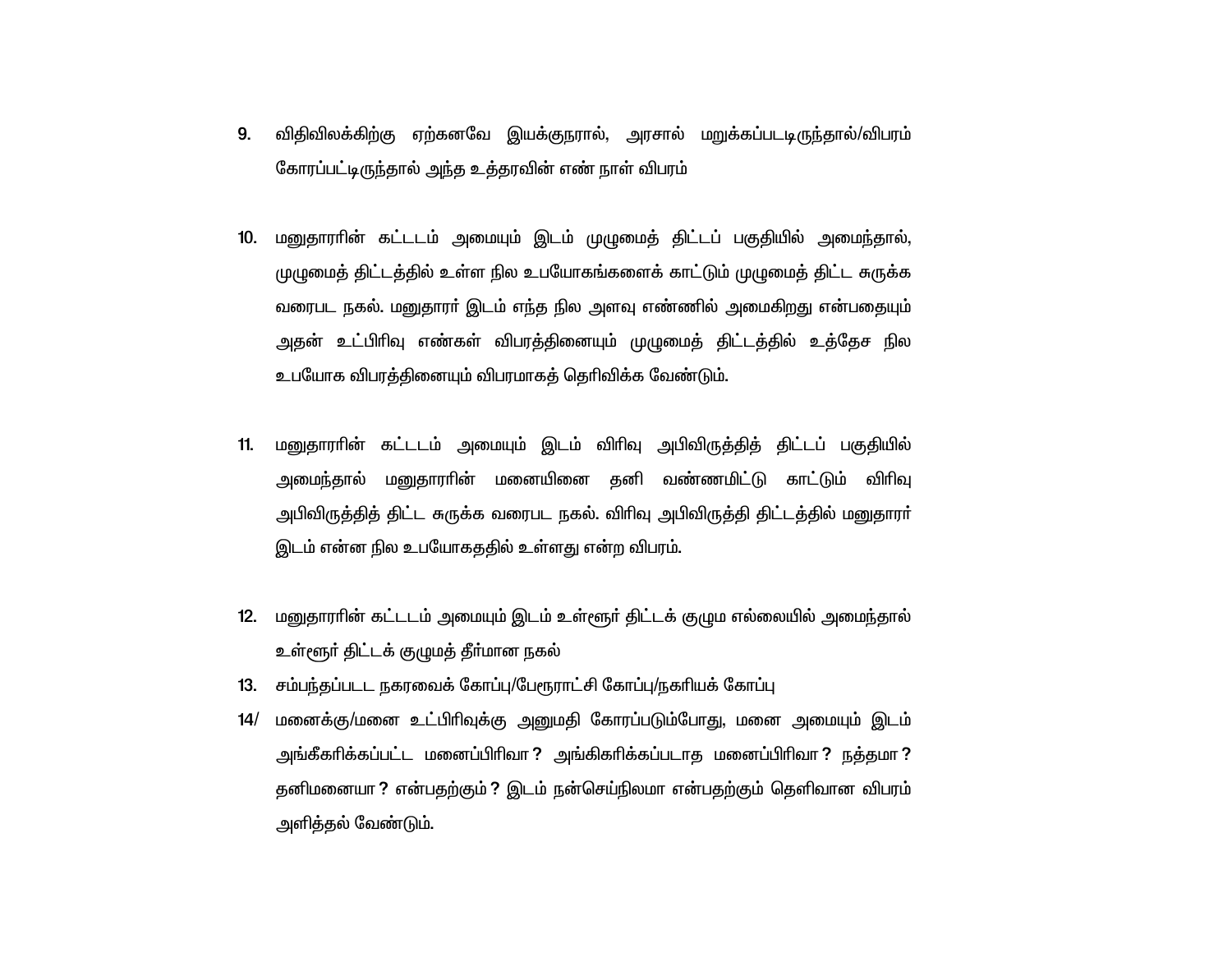- 15. மனை உட்பிரிவு மற்றும் மனை ஒருங்கிணைப்பு சம்பந்தமான திட்ட விதி அல்லது மனைப்பிரிவு நிபந்தனை பாதிப்பு இருந்தால், மனுதாரா் தனது விண்ணப்பத்திலும், ஆணையாளா் தனது கடிதத்திலும் விபரம் தொிவித்து அதற்கும் அனுமதி கோர வேண்டும். மனுதாரா் கட்டட விண்ணப்பததுடன் மனை ஒப்புதலுக்கும்/மனை உட்பிரிவுக்கும்/மனை ஒருங்கிணைப்புக்கும் சேர்த்து விண்ணப்பிக்கும்பொழுது மனை உட்பிரிவுக்காக/மனை ஒருங்கிணைப்புக்காக ஒப்புகலுக்காக/மனை கனியாக வரைபடங்கள் மற்றும் விபரங்கள் கட்டட விண்ணப்பக்துடன் இணைக்து அனுப்பப்படல் வேண்டும்.
- மேல்முறையீடு நகர் ஊரமைப்பு இயக்குநருக்கு முகவரியிடப்பட்டிருந்தால் நகரவை 16. கோப்புடன், வரைபடங்கள், இணைப்புகள் ஒவ்வொன்றிலும் குறைந்தது 3 நகல்களும், மேல்முறையீடு அரசுக்கு முகவரியிடப்பட்டிருந்தால், நகரவைக் கோப்படன் வரைபடங்கள் இணைப்புகள் ஒவ்வொன்றிலும் குறைந்தது 6 நகல்களும் இணைத்து அனுப்ப வேண்டும்.

(மேலே கண்ட இணைப்புகள் அனைத்தையும் ஒரு கட்டாக தைத்தும், சம்பந்தப்பட்ட நகரவைக் கோப்பை ஒரு கட்டாகவும் தைத்து பின் இரண்டையும் ஒன்றாக வைத்து தைத்து அனுப்பினால் இணைப்புகளைப் பிரித்தெடுக்க வசதியாக அமையும்)

17. மேலே கண்டவைகள் அடங்கிய விண்ணப்பம் நகர் ஊரமைப்பு இயக்குநர், 807, அண்ணா சாலை, சென்னை – 600 002 என முகவரியிடப்பட்டு சம்பந்தப்பட்ட <u>உள்ளாட்சி/உள்ளூர் கிட்டக் குமுமம்/புதுநகர் வளர்ச்சிக் குமுமம் மூலமாக அனுப்ப</u> வேண்டும். மேல்முறையீடு அரசுக்கு என்றால் அரசு செயலாளா். நகராட்சி நிா்வாகம் குடிநீா் வழங்கு துறை சென்னை 9 என முகவாியிட்டு வழி நகா் ஊரமைப்பு இயக்குநா் எனக் குறிப்பிட்டு சம்பந்தப்பட்ட உள்ளாட்சி/உள்ளூர் திட்டக் குழுமம்/புதுநகர்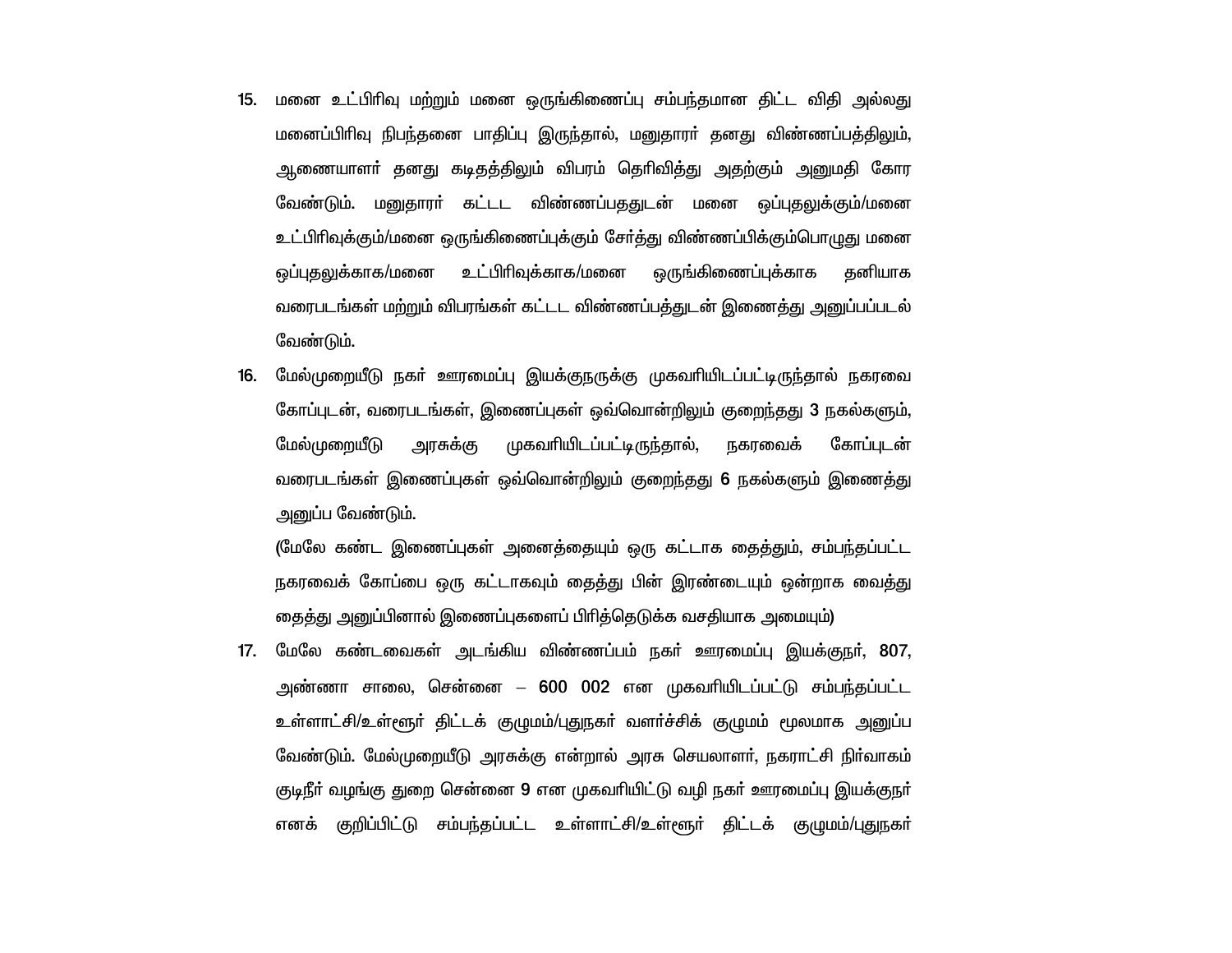# வளா்ச்சிக் குழும் மூலமாக அனுப்ப வேண்டும்.

# மனைப்பிரிவு விண்ணப்பத்துடன் நகா் ஊரமைப்பு இயக்குநா் அவா்களுக்கு

| இணைத்தனுப்பப்பட வேண்டிய வினா / விடைப் படிவம் (உள்ளாட்சியினால் நிரப்பப்பட வேண்டியது) |
|-------------------------------------------------------------------------------------|
|-------------------------------------------------------------------------------------|

| $\blacksquare$ |   | உள்ளாட்சியின் பெயர்                        |  |
|----------------|---|--------------------------------------------|--|
|                |   | (அஞ்சல் குறியீட்டு எண்ணுடன்)               |  |
| $\overline{2}$ |   | <u>உள்ளாட்சியில் விண்ணப்பம்</u>            |  |
|                |   | பெறப்பட்ட நாள்                             |  |
| $\overline{3}$ |   | உள்ளுா் திட்டக்குழுமத்தின்                 |  |
|                |   | பெயர்                                      |  |
| $\overline{4}$ |   | மனுதாராின் பெயரும், கடித                   |  |
|                |   | போக்குவரத்து முகவரியும்                    |  |
|                |   | (அஞ்சல் குறியீட்டு என்னுடன்)               |  |
| 5              |   | பிரிவு ( தனியாா்,<br>மனைப்                 |  |
|                |   | வீட்டுவசதி வாரியம், கூட்டுறவு              |  |
|                |   | சங்கம், இதர)                               |  |
| 6              |   | மனைப்பிரிவு<br>மனுதாரா் <del>காணமும்</del> |  |
|                |   | இடத்திற்கு உரிமம்<br>குறித்த               |  |
|                |   | விபரம்                                     |  |
|                | அ | பூர்விகம், பாகப்பிரிவினை, கிரயப்           |  |
|                |   | பத்திரம் மூலம் உரிமையாளரா ?                |  |
|                |   |                                            |  |
|                | ஆ | ஒப்பந்தப் பத்திரத்தின்<br>கிரய             |  |
|                |   | மூலம் உரிமையாளரா ?                         |  |
|                | இ | அதிகாரம் பெற்ற பிரதிநிதியா ?               |  |
| $\overline{7}$ |   | இடத்தின்<br>மனைப்பிரிவு                    |  |
|                |   | விபரங்கள்                                  |  |
|                | ஆ | ந.அ.எண். (அல்லது) நிலஅளவை                  |  |
|                |   | எண்                                        |  |
|                | ஆ | பிளாக் எண் / வார்டு எண்                    |  |
|                | இ | தலை கிராமத்தின் பெயர்                      |  |
| 8              | அ | மனைப்பிரிவு இடத்தின் மொத்தப்               |  |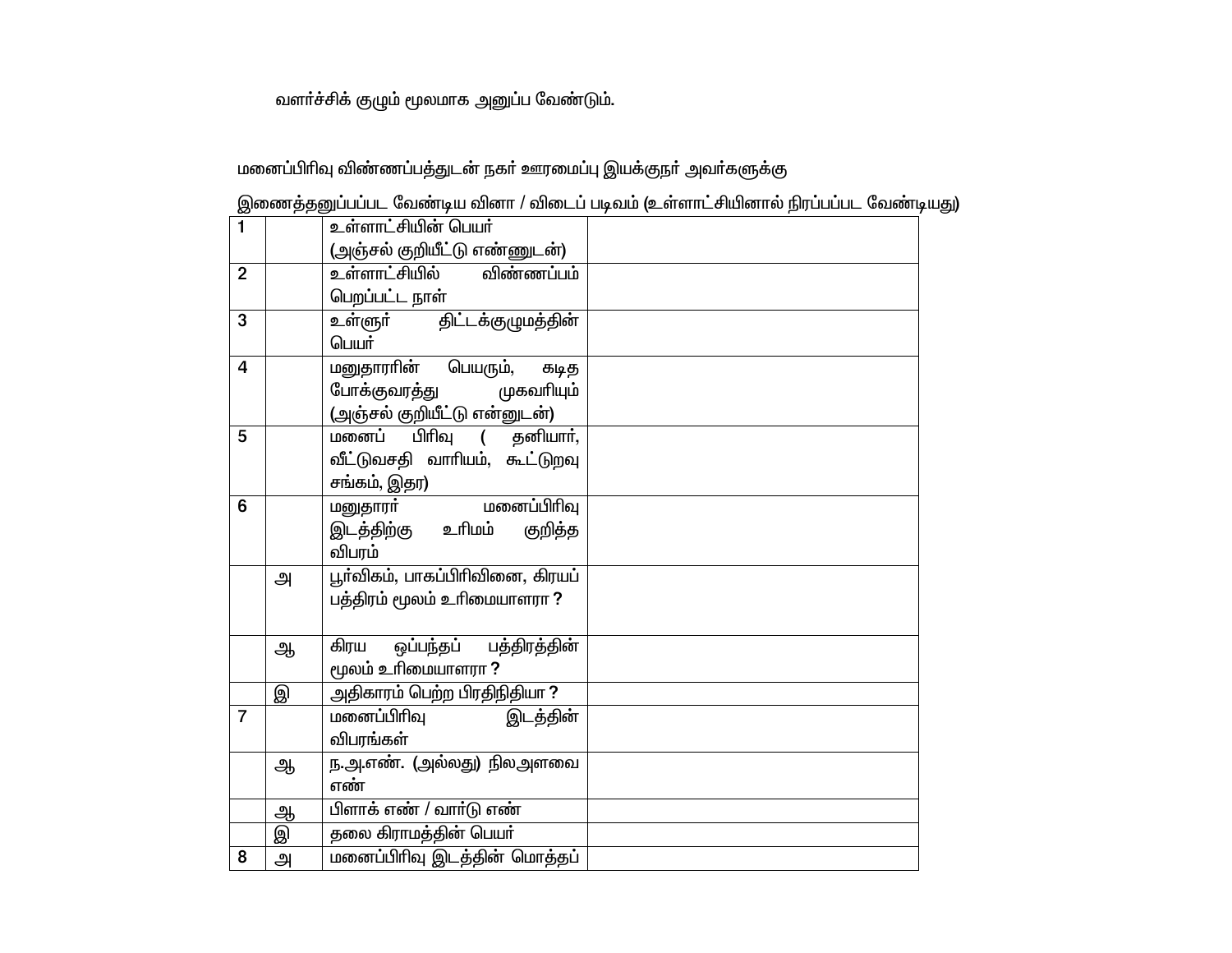|   |                | பரப்பு                                           |                                                                   |
|---|----------------|--------------------------------------------------|-------------------------------------------------------------------|
|   | ஆ              | தேவைப்படும்<br>மனைகளின்                          |                                                                   |
|   |                | எண்ணிக்கை                                        |                                                                   |
|   | இ              | தேவைப்படும்<br>மனைகளின்                          |                                                                   |
|   |                | அளவுகள்                                          |                                                                   |
|   |                | 1. குறைந்த அளவு அகலம்                            |                                                                   |
|   |                | 2.அதிகபட்ச அளவு அகலம்                            |                                                                   |
|   |                | 3.குறைந்த அளவு பரப்பளவு                          |                                                                   |
|   |                | 4.அதிக அளவு பரப்பளவு                             |                                                                   |
|   | 匝              | ஏற்கனவே<br>மனைப்பிரிவில்                         |                                                                   |
|   |                | விற்கப்<br>மனைகள்                                |                                                                   |
|   |                | பட்டுள்ளனவா ?                                    |                                                                   |
|   | $\mathbf{1}$   | எனில்,<br>விற்கப்பட்ட<br>ஆம்,                    |                                                                   |
|   |                | மகைளின் இருப்பிடத்தைத் தனி                       |                                                                   |
|   |                | வண்ணமிட்டு<br>காண்பிக்கவும்,                     |                                                                   |
|   |                | அம் மனைகளுக்கு உண்டான                            |                                                                   |
|   |                | கிரயப்பத்திரம்<br>நகல்கள்                        |                                                                   |
|   |                | இணைக்கப்பட வேண்டும்                              |                                                                   |
|   | $\overline{2}$ | <u>மனையில் கட்டம் ஏதும் நிலையில்</u>             |                                                                   |
|   |                | உள்ளதா ? இருப்பின் கட்டங்கள்                     |                                                                   |
|   |                | உள்ள<br>தனி<br>மனைகளை                            |                                                                   |
|   |                | காண்பிக்கப்பட<br>வண்ணமிட்டு                      |                                                                   |
| 9 |                | வேண்டும்                                         |                                                                   |
|   |                | மனைப்பிரிவு<br>புதிய  <br>முன்மொழிவுகளா ? அல்லது | (அமைகிறது / அமையவில்லை<br>குறிக்கப்பட்டுள்ளது / குறிக்கப்படவில்லை |
|   |                | ஏற்கனவே அங்கீகரிக்கப்பட்ட                        | என்ற விபரங்களைத் தவறாது குறிப்பிட                                 |
|   |                | மனைப்பிரிவில் பகுதி,<br>மொத்த                    | வேண்டும்.)                                                        |
|   |                | திருத்தமா?<br>திருத்த                            |                                                                   |
|   |                | மனைப்பிரிவாக இருப்பின்                           |                                                                   |
|   |                | ஏற்கனவே நகர்<br>ஊரமைப்பு                         |                                                                   |
|   |                | துறையில் அளிக்கப்பட்ட<br>கடித                    |                                                                   |
|   |                | எண்ணும் வரைபட<br>எண்ணும்                         |                                                                   |
|   |                | திருத்தம்<br>கோருவதற்கான                         |                                                                   |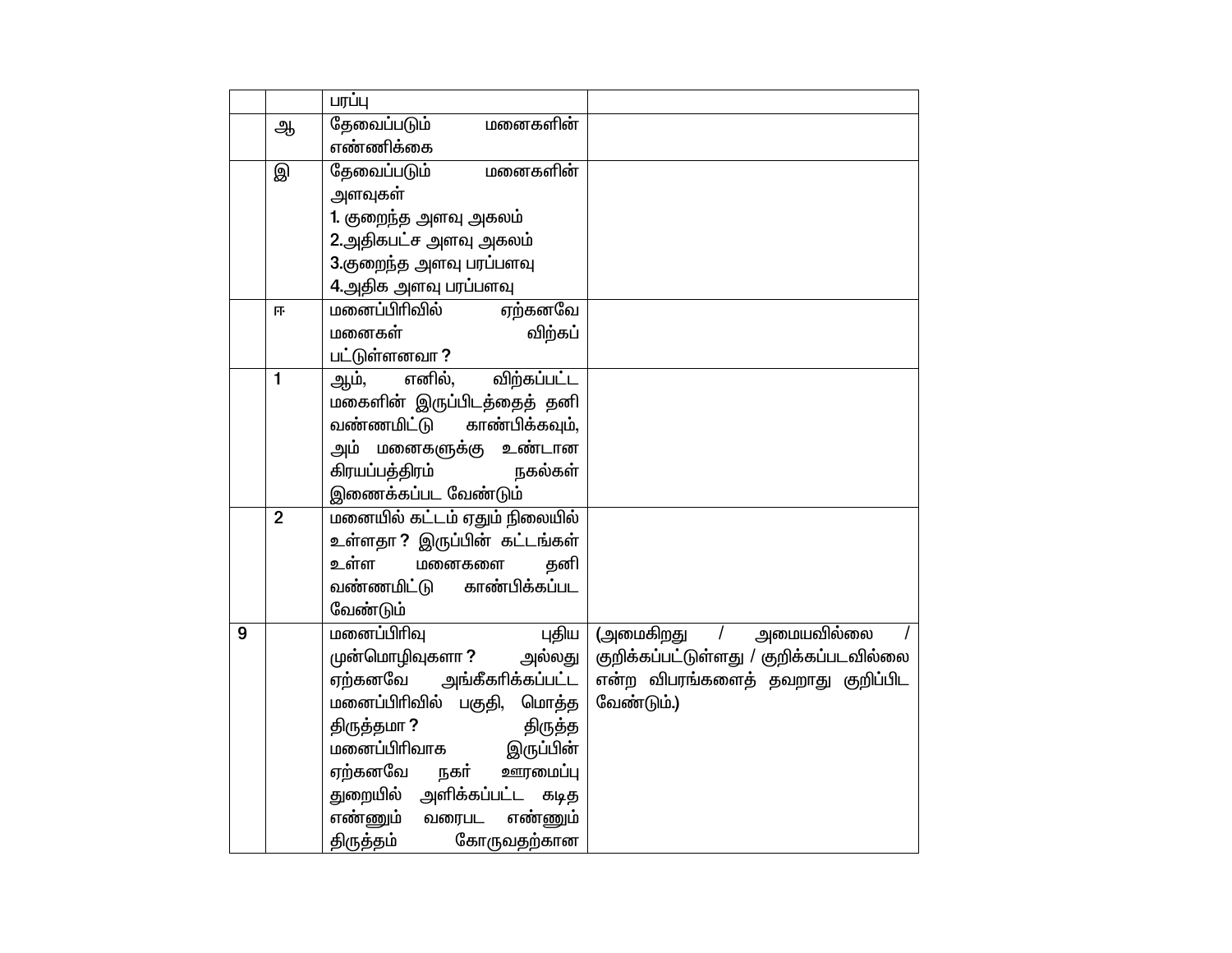|    |           | விரிவான<br>காரணமும்                        |  |
|----|-----------|--------------------------------------------|--|
|    |           | குறிப்பிடப்பட வேண்டும்.                    |  |
|    |           | சுற்றுச்சார்பு (TOP SKETCH)                |  |
|    |           | வரைபடம் வரைபடத்தில்                        |  |
|    |           | மனைப்பிரிவு இட <mark>த்தில்</mark> நாற்புற |  |
|    |           | எல்லைகளில் இருந்தும் 90 மீ                 |  |
|    |           | சுற்றளவிற்குள்<br>(300)<br>அடி)            |  |
|    |           | .<br>கீழ்கண்டவை இருப்பின் அவை              |  |
|    |           | குறிக்கப்பட்டு தூர அளவு                    |  |
|    |           | குறிக்கப்பட்டு காட்டப் பட்டு               |  |
|    |           | உள்ளனவா எனக் குறிப்பிடப்பட                 |  |
|    |           | வேண்டும்                                   |  |
| 10 | அ         | கட்டடங்கள்<br>பிரதான                       |  |
|    |           | அவைகளின் உபயோகங்கள்                        |  |
|    |           | ம <u>ற்ற</u> ும் பிரதான<br>நில             |  |
|    |           | உபயோகங்கள் (நன்செய்,                       |  |
|    |           | புன்செய் உபயோகம் உள்பட)                    |  |
|    |           |                                            |  |
|    | ஆ         | சுடுகாடு / இடுகாடு                         |  |
|    | இ         | இருப்புப்பாதை                              |  |
|    | 匝         | ஏாி,குளம், ஒடை, வாய்க்கால்                 |  |
|    |           | மற்றும் ஆறு போன்ற<br>நீர்                  |  |
|    |           | நிலைகள்                                    |  |
|    | உ         | உயா்ந்த, குறைந்த அழுத்த மின்               |  |
|    |           | கம்பிப்பாதை,தந்தி கம்பிபாதை                |  |
|    | <u>றள</u> | <mark>தடை செய்யப்பட்ட பகுதி</mark>         |  |
|    | எ         | விமான தளம் மற்றும் ஒட பாதை                 |  |
|    | ஏ         | புராதன சின்னம் பகுதி<br>என                 |  |
|    |           | அறிவிக்கப்பட்ட பகுதி                       |  |
|    |           |                                            |  |
|    | ஐ         | கனிம சுரங்கங்கள்<br>மற்றும்                |  |
|    |           | கல்தோண்டும் இடம்                           |  |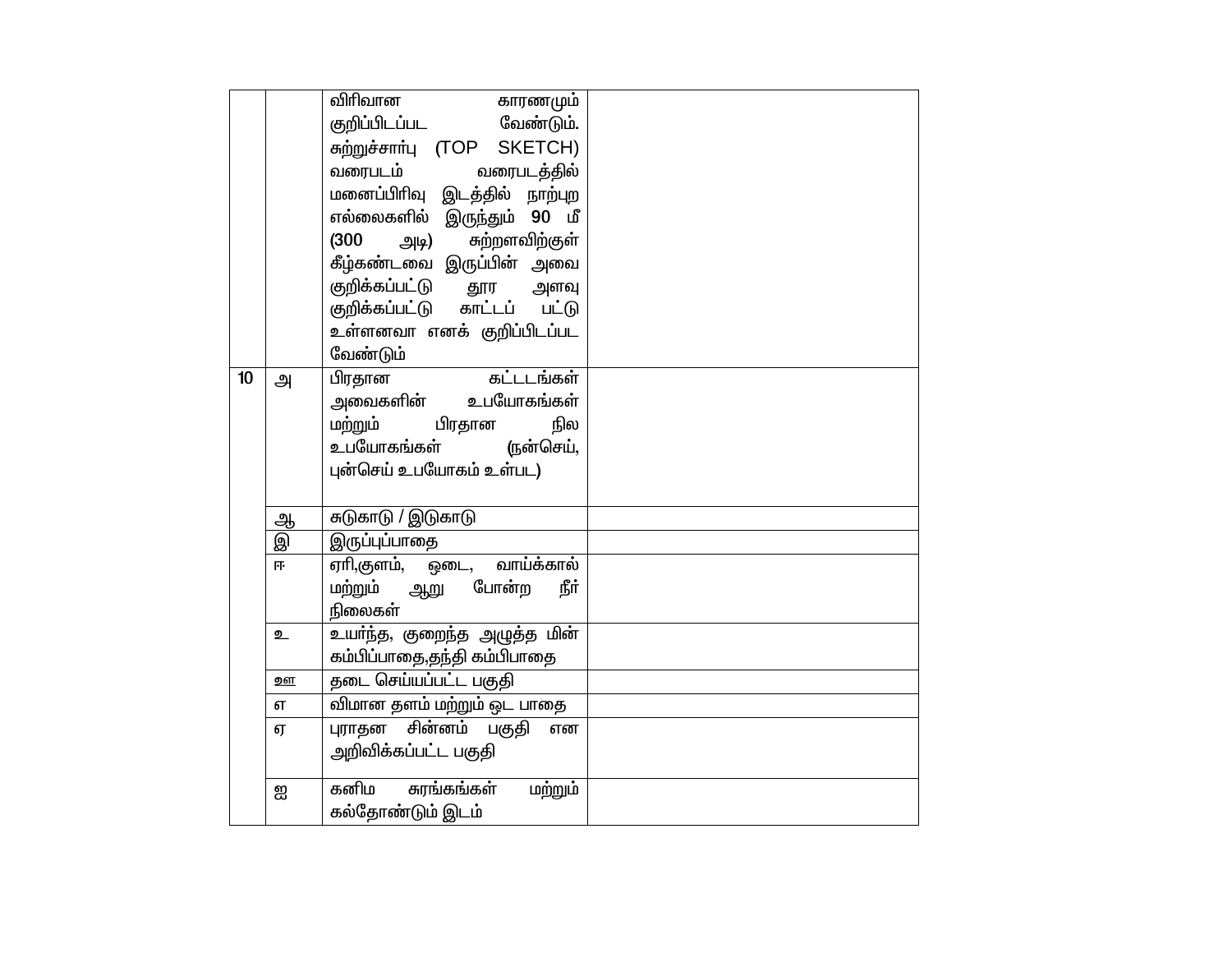|    | ஒ              | கடற்கரையிலிருந்து 200 மீ, 500       |  |
|----|----------------|-------------------------------------|--|
|    |                | மீ தூர இடைவெளியில் மனை              |  |
|    |                | அமைதல்                              |  |
|    | ଢ଼             | உபயோக<br>குடிநீா்<br>நகர            |  |
|    |                | த்திற்கென உள்ள ஆழ்குழாய்            |  |
|    |                | கிணறு                               |  |
|    | ஔ              | நிலையிலுள்ள அனைத்து இதர             |  |
|    |                | விபரங்கள்                           |  |
|    |                |                                     |  |
| 11 |                | பிரிவு<br>இடம்<br>மனைப்             |  |
|    |                | அமைந்துள்ள பகுதி விாிவு             |  |
|    |                | அபிவிருத்தி திட்டம் மற்றும்         |  |
|    |                | முழுமைத்திட்டம் ஆகியவற்றில்         |  |
|    |                | குடியிருப்பு மற்றும்<br>தொழிற்      |  |
|    |                | அறிவிக்கப்<br>பகுதியாக              |  |
|    |                | ்ட்<br>பட்டுள்ளதைத் தவிா்த்து வேறு  |  |
|    |                | பிரகடனப்<br>படுத்தப்பட்ட            |  |
|    |                | குடியிருப்பு பகுதியில் அல்லது       |  |
|    |                | தொழிற் பகுதியில் அமைகிறதா?          |  |
| 12 |                | மனைப்பிரிவு<br>இடத்திற்கான          |  |
|    |                | அனுகு பாதை பற்றிய விபரங்கள்         |  |
|    | அ              | <u>அணுகு பாதையின் பெயா்</u>         |  |
|    | <u>ஆ</u>       | அணுகு பாதையின் அகலம்                |  |
|    | இ              | அணுகு பாதையின் தன்மை (தார்,         |  |
|    |                | சரளை, மண்)                          |  |
|    | 匝              | பிரதான<br>எந்த<br>அணுகுபாதை         |  |
|    |                | பிரிந்து<br>சாலையிலிரு <u>ந்</u> து |  |
|    |                | செல்கிறது ?                         |  |
|    | உ              | அணுகு பாதையின் நீளம்                |  |
|    | ஊ              | <u>அணுகு</u> பாதையின் வகை மற்றும்   |  |
|    |                | பராமரிப்பு                          |  |
|    | 1              | <u>ஊராட்</u> சி சாலை                |  |
|    | $\overline{2}$ | ஊராட்சி ஒன்றிய சாலை                 |  |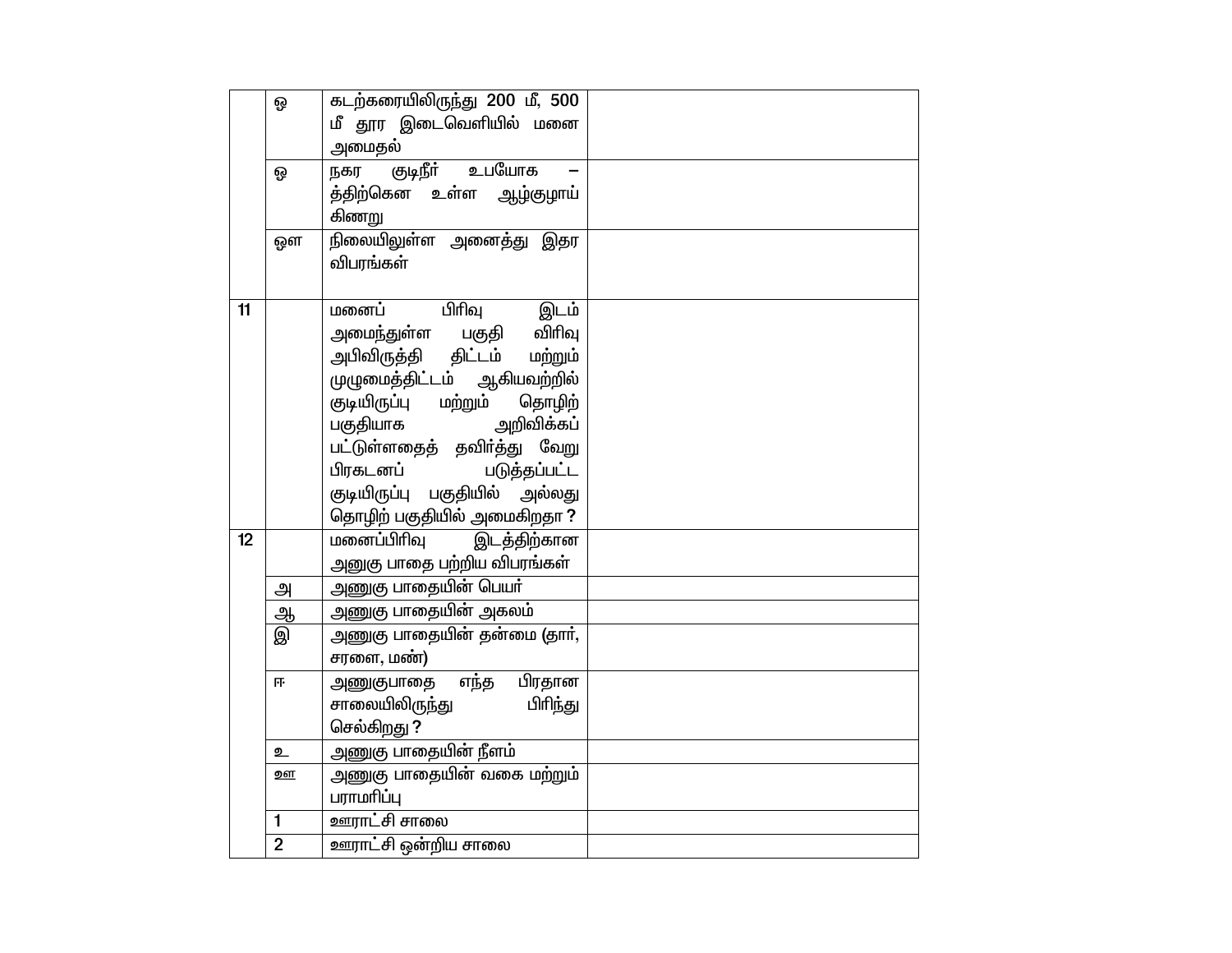|    | 3                       | பேரூராட்சி சாலை                        |
|----|-------------------------|----------------------------------------|
|    | $\overline{\mathbf{4}}$ | <u>மாநகராட்சி சாலை,</u><br>நகராட்சி    |
|    |                         | சாலை                                   |
|    | 5                       | நெடுஞ்சாலை                             |
|    | 6                       | தேசிய நெடுஞ்சாலை                       |
|    | $\overline{7}$          | புறவழிச்சாலை                           |
|    | 8                       | மனைப்பிரிவு சாலை                       |
|    | $\overline{9}$          | அங்கீகரிக்கப்பட்ட புறம்போக்கு          |
|    |                         | சாலை                                   |
|    | 10                      | தனியாா் சாலை, பாதை                     |
| 13 |                         | <mark>இம்மனைப்பிரிவு</mark> இடத்தினைச் |
|    |                         | சுற்றிலும் 200 மீ (600 அடி)            |
|    |                         | தூரத்திற்குள் நகர் ஊரமைப்பு            |
|    |                         | துறையால் ஏற்கனவே ஒப்புதல்              |
|    |                         | அளிக்கப்பட்ட மனைப்பிரிவு               |
|    |                         | ஏதேனும் உள்ளதா? ஆம் எனில்,             |
|    |                         | அம்மனைக்கு நகா் ஊரமைப்பு               |
|    |                         | துறையால் அளிக்கப்பட்ட                  |
|    |                         | ஒப்புதல் எண் நகர் ஊரமைப்பு             |
|    |                         | துறையின் கடித எண் மற்றும்              |
|    |                         | அம்மனைப்பிரிவு இடத்தில்                |
|    |                         | முகவரி தருக                            |
| 14 |                         | இம்மனைப்பிரிவு<br>இடம்                 |
|    |                         | அமைந்துள்ள உள்ளாட்சியில <mark>்</mark> |
|    |                         | கீழ்க்காணும் <b>சட்டங்கள்</b>          |
|    |                         | <u>அ</u> முலாக்கப்பட்டுள்ளனவா ?        |
|    |                         | என்பதையும்<br>பாதிப்பு                 |
|    |                         | உள்ளனனவா என்பதையும்                    |
|    |                         | குறிப்பிடவும்                          |
|    | அ                       | மாநகராட்சிகளின் சட்டம்                 |
|    |                         |                                        |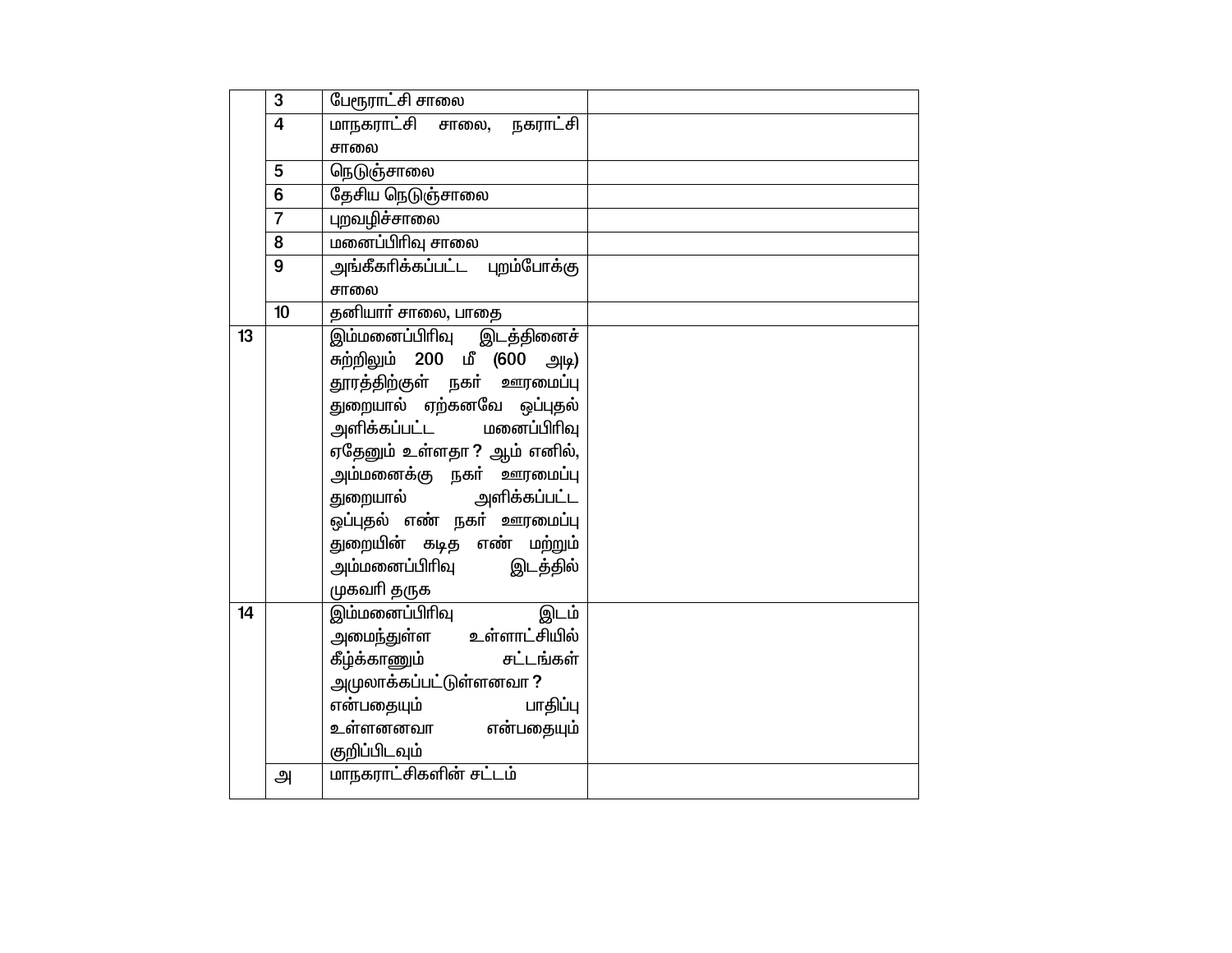|    | ஆ | 1920-ம் ஆண்டின் தமிழ்நாடு              |
|----|---|----------------------------------------|
|    |   | நகராட்சிகளின்<br>மாவட்ட                |
|    |   | சட்டத்தின் அத்தியாயங்கள் IX &          |
|    |   | மற்றும் விஸ்தாிப்பு<br>X.              |
|    |   | செய்யப்பட்டுள்ளதா ?<br>இடம்            |
|    |   | இடத்தில் அமைந்தால்<br>மலை              |
|    |   | நகராட்சி சட்ட அத்தியாயம் IX &          |
|    |   | $\mathsf{X}$<br>&<br>XA                |
|    |   | விரிவாகக்கப்பட்டுள்ளதா ?               |
|    | இ | 1920-ம்<br>ஆண்டின் தம <u>ிழ்</u> நாடு  |
|    |   | மாவட்ட நகராட்சிகளின் சட்டம்            |
|    | 匝 | 1997-ம் ஆண்டின் தமிழ்நாடு              |
|    |   | ஊராட்சிகள் சட்டம்                      |
|    | உ | அரசாணை எண். 44 P & D                   |
|    |   | நாள் 2.4.92 –ன் படி மனுதாரா்           |
|    |   | இடம்<br>மலைப்பகுதிக்குள்               |
|    |   | அமைகிறதா ?                             |
| 15 |   | இம்மனைப்பிரிவு இடம் விரிவு             |
|    |   | அபிவிருத்தி திட்டப்பகுதியில்           |
|    |   | அமைகிறதா ? ஆம் எனில்                   |
|    | அ | விரிவு அபிவிருத்தித் திட்டத்தின்       |
|    |   | பெயர்                                  |
|    | ஆ | திட்டத்திற்கு நகர் ஊரமைப்பு            |
|    |   | இயக்குநரின்<br>இணக்கம்                 |
|    |   | அளிக்கப்பட்டுள்ளதா ?                   |
|    |   | இருப்பின் விபரம் குறிப்பிட             |
|    |   | வேண்டும்                               |
|    | இ | அரசால்<br>திட்டத்திற்கு                |
|    |   | இயக்குநரால் இறுதி அங்கீகாரம்           |
|    |   | அளிக்கப் பட்டுள்ளதா ?                  |
|    |   | இருப்பின் விபரம் குறிப்பிட<br>வேண்டும் |
|    |   |                                        |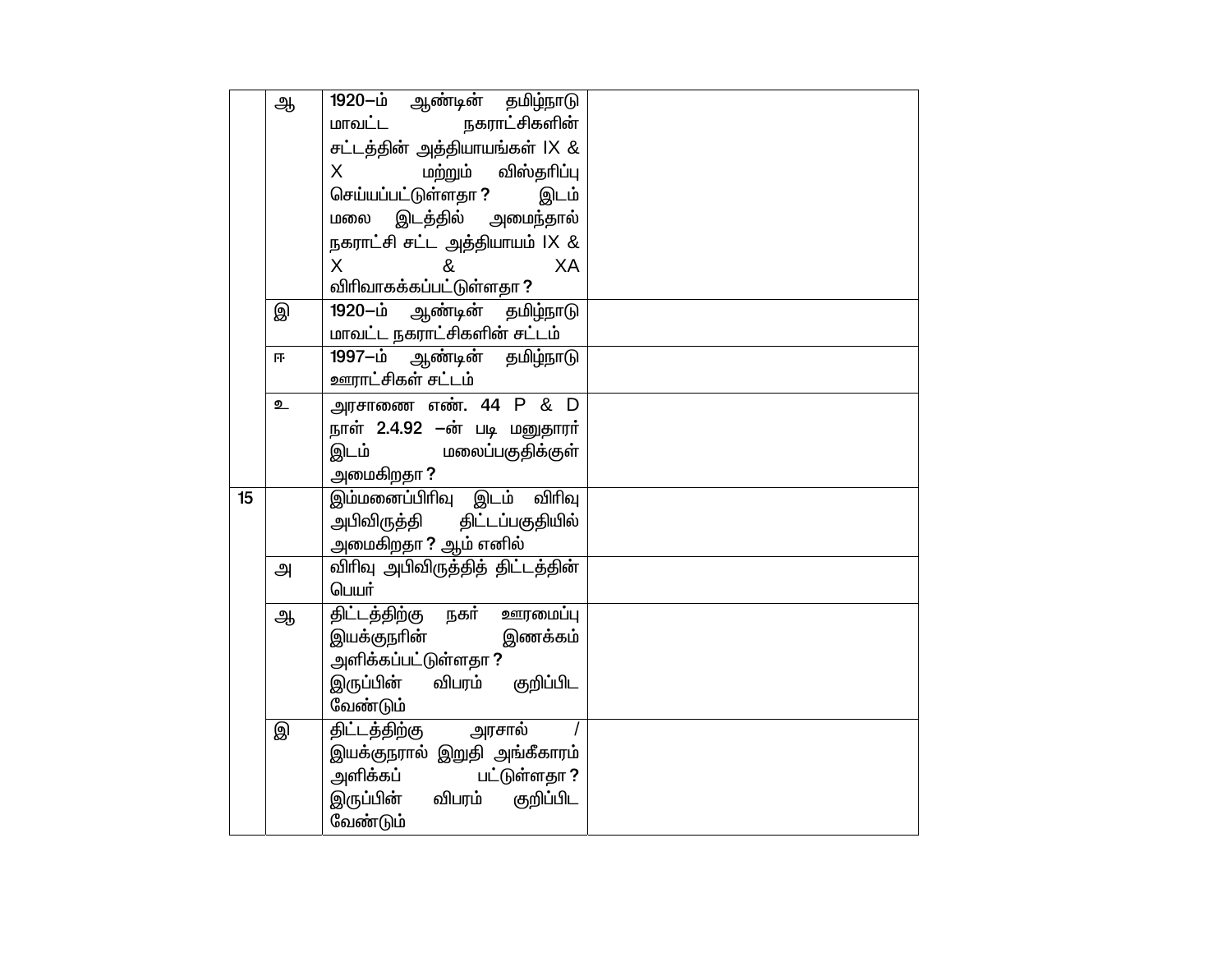|    | 匝 | இடத்தில் மனுதாரா் இடம் எ <u>ந்</u> த                    |
|----|---|---------------------------------------------------------|
|    |   | நில உபயோகத்தில் அமைகிறது ?                              |
|    | உ | திட்ட நில உபயோகத்திற்கு ஏற்ப                            |
|    |   | மனுதாராின் உத்தேச நிலப்பயன்                             |
|    |   | உள்ளதா ?                                                |
| 16 |   | <u>இம்மனைப்பிரிவு அ</u> மையும்                          |
|    |   | உள்ளாட்சியில் முழுமைத் திட்டம்                          |
|    |   | அமுலில் உள்ளதா ஆம் எனில்                                |
|    | அ | முழுமைத்திட்டம்<br>அரசின்                               |
|    |   | இணக்கம் / ஒப்புதல்                                      |
|    |   | அளிக்கப்பட்டதா ? இருப்பின்                              |
|    |   | விபரம் குறிப்பு வேண்டும்                                |
|    | ஆ | முழுமைத்திட்டத்தில் மனுதாரா்                            |
|    |   | இடம் எந்த நில உபயோகத்தில்                               |
|    |   | அமைகிறது ?                                              |
|    | இ | முழுமைத்திட்ட<br>நில                                    |
|    |   | உபயோகத்திற்கு<br>ஏற்ப                                   |
|    |   | மனுதாராின் உத்தேச நில பயன்                              |
| 17 |   | அமைகிறதா ?                                              |
|    |   | <u>இம்மனைப்பி</u> ரிவு அமையும்                          |
|    |   | இடத்தில் / இடத்திற்கு அருகில்<br>கீழ்க்கண்ட உத்தேசங்கள் |
|    |   | இருப்பின் அவற்றின் நில அளவு                             |
|    |   | விஸ்தீரணம்<br>எண்<br>முகவரி                             |
|    |   | ஆகியவற்றைக் குறிப்பிடவும்                               |
|    | அ | பிரகனப்படுத்தப்பட்ட தொழிற்                              |
|    |   | பகுதி உள்ளதா ?                                          |
|    | ஆ | தொழிற்பகுதி பிரகடனத்துக்காக                             |
|    |   | உத்தேசிக்கப்பட்டுள்ளதா ?                                |
|    | இ | தொழிற்பகுதிக்கு<br>நிலக்                                |
|    |   | கையகப்படுத்த                                            |
|    |   | உத்தேசிக்கப்பட்டுள்ளதா ?                                |
| 18 |   | தடைசெய்யப்பட்ட பகுதி                                    |
|    |   |                                                         |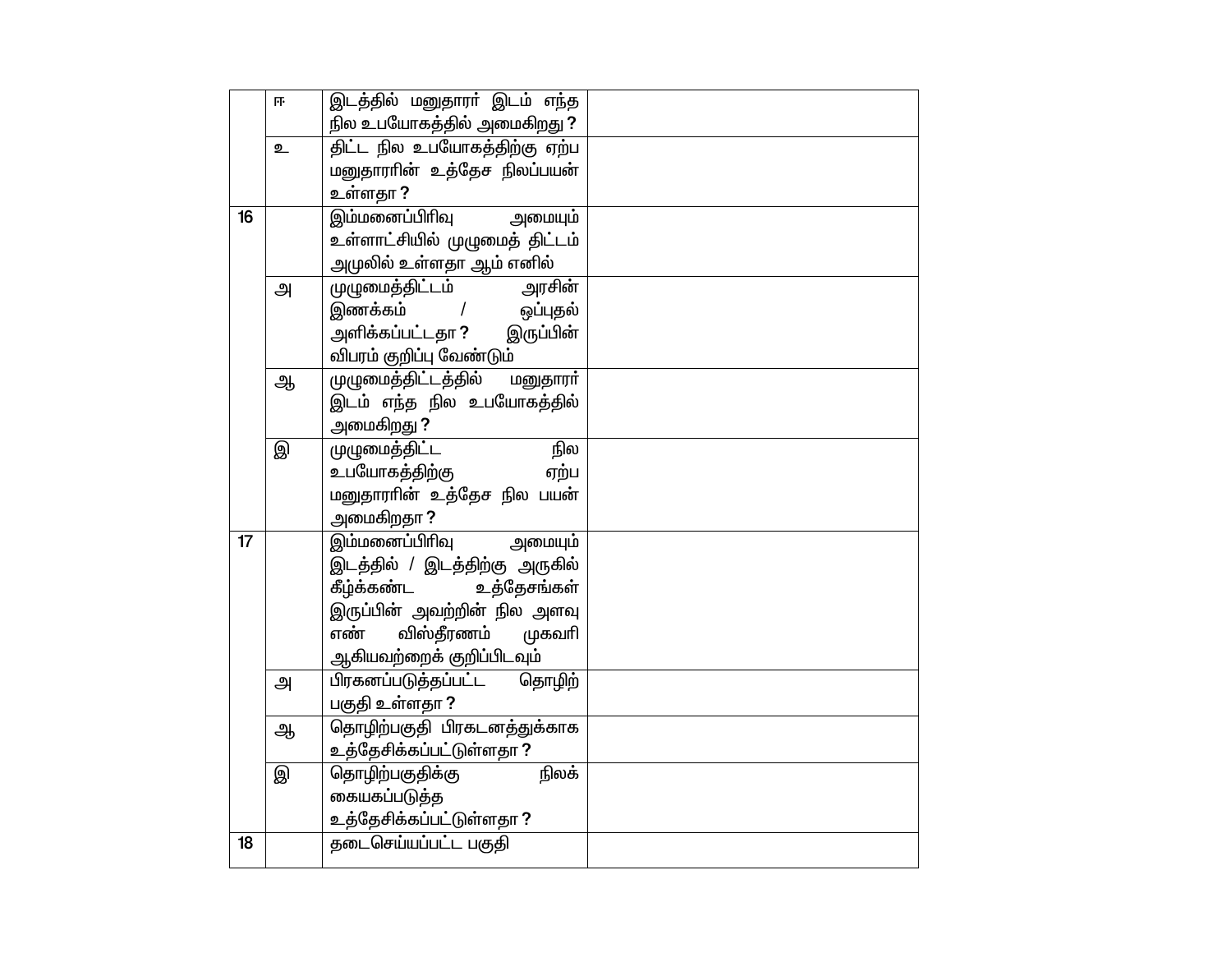|    | அ              | தடைசெய்யப்பட்ட<br>இடம்                  |                            |          |
|----|----------------|-----------------------------------------|----------------------------|----------|
|    |                | பகுதியில் அமைகிறதா?                     |                            |          |
|    | ஆ              | <u>இடம் நன்செய் நிலப்பகுதியில்</u>      |                            |          |
|    |                | அமைகிறதா ?                              |                            |          |
|    | இ              | எல்லையி<br>இடம் கடற்கரை                 |                            |          |
|    |                | லிருந்து 200 மீ <i>/</i><br>500<br>ட மீ |                            |          |
|    |                | இடைவெளிக்குள் அமைகிறதா ?                |                            |          |
|    | 匝              | <u>இடம் புராதனச் சின்னம் பகுதி</u>      |                            |          |
|    |                | என அறிவிக்கப்பட்ட பகுதியில்             |                            |          |
|    |                | அமைகிறதா ?                              |                            |          |
|    | றள             | மீட்டருக்குள்<br>குப்பை<br>90           |                            |          |
|    |                | கொட்டும் இடம் உள்ளதா ?                  |                            |          |
| 19 |                | மனைப்பிரிவு ஒதுக்கீடு மாற்றம்           |                            |          |
|    |                | குறித்து புகாரோ<br>அல்லது               |                            |          |
|    |                | நீதிமன்றத்தில்<br>வழக்கோ                |                            |          |
|    |                | உள்ளதா ? இருப்பின்<br>விபரம்            |                            |          |
|    |                | குறிப்பிடப்பட வேண்டும்                  |                            |          |
| 20 |                | மிக அவசியம்                             | இணைக்கப்பட்டுள்ளது         | அல்லது   |
|    |                | கீழே<br>கண்டவை                          | இணைக்கப்பட வில்லை          | என்பதைத் |
|    |                | இணைக்கப்பட்டுள்ளனவா                     |                            |          |
|    |                | என்பதை தவறாது சாி பாா்க்க               | தவறாது குறிப்பிட வேண்டும்) |          |
|    |                | வேண்டும்                                |                            |          |
|    | $\mathbf{1}$   | மனுதாராின் விண்ணப்பம் ரூ.2/-            |                            |          |
|    |                | வில்லை<br>நீதிமன்ற                      |                            |          |
|    |                | ஒட்டப்பட்டதுடன்                         |                            |          |
|    |                | இணைக்கப்பட்டு உள்ளதா ?                  |                            |          |
|    | $\overline{2}$ | மனைப்<br>மனுதாரருக்கும்                 |                            |          |
|    |                | பிரிவிற்கும் உள்ள சம்பந்தத்தைக்         |                            |          |
|    |                | காட்டும் அத்தாட்சிகள் (பத்திரம்)        |                            |          |
|    |                | இணைக்கப்பட்டுள்ளதா <b>?</b>             |                            |          |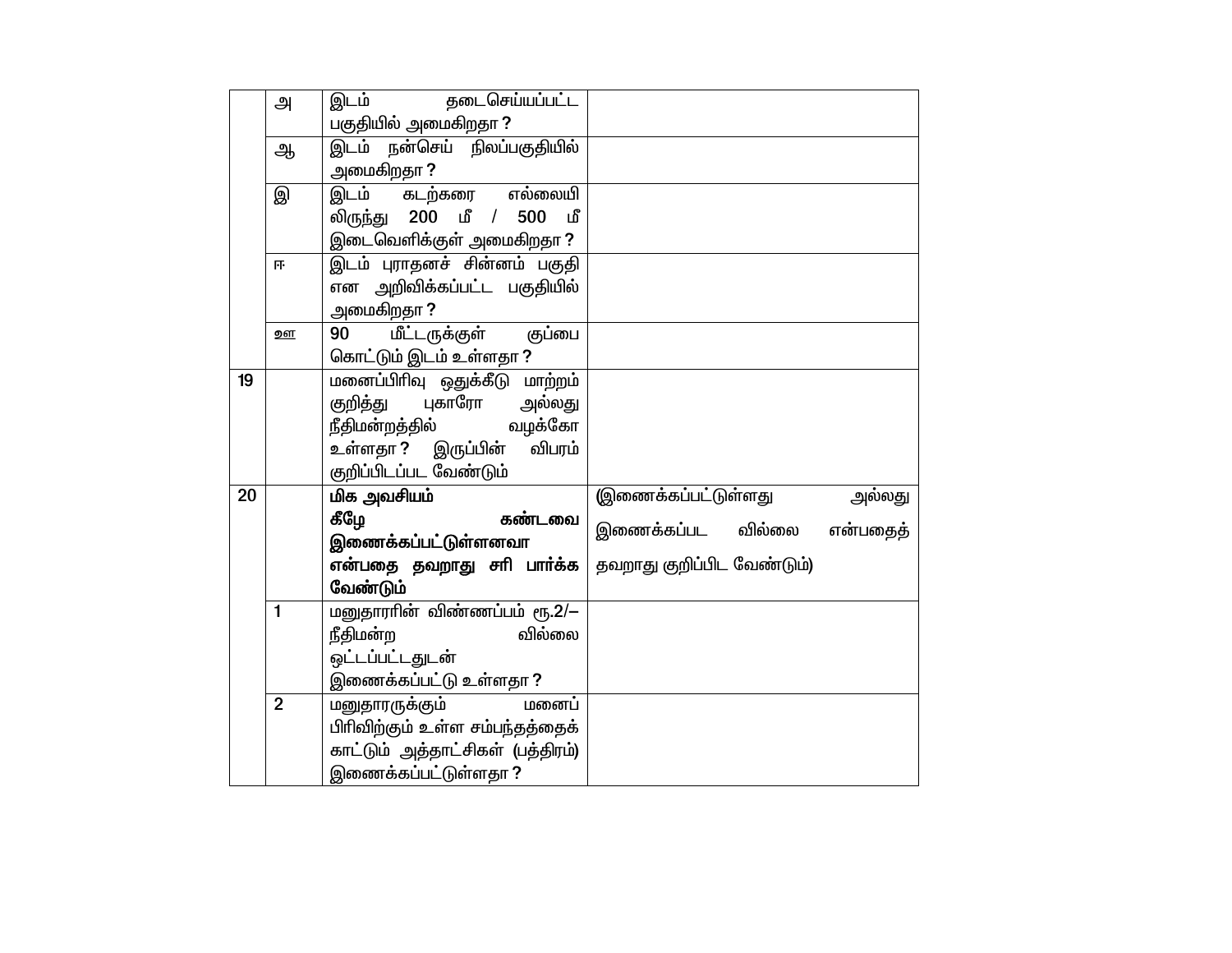| 3              | மனைப்பிரிவு அமையும் இடம்              |  |
|----------------|---------------------------------------|--|
|                | மற்றும் அணுகு வழிச்சாலை               |  |
|                | ்<br>ஆகியவற்றிக்கான நில அளவு          |  |
|                | புத்தக வரைபடத்தின் (எப்.எம்.பி.       |  |
|                | நகல் இணைக்கப்பட்டுள்ளதா ?)            |  |
| 4              | உள்ளாட்சி அதிகாரியின்                 |  |
|                | சான்றுகள் <b>இணைக்க</b> ப்            |  |
|                | பட்டுள்ளதா ?                          |  |
| 5              | <u>வட்டாட்சியாிடமிருந்து</u><br>பெற்ற |  |
|                | ருலச்சான்று                           |  |
|                | இணைக்கப்பட்டுள்ளதா ?                  |  |
| 6              | <u>இடம் ஊராட்சி</u><br>பகுதியில்      |  |
|                | அமைந்தால் ஊராட்சி கட்ட விதி           |  |
|                | மற்றும் 3(4)<br>ன்படி<br>3(1)         |  |
|                | மனுதாராின் விண்ணப்பம்                 |  |
|                | இணைக்கப்பட்டுள்ளதா ?                  |  |
| $\overline{7}$ | <u>இடம் ஊராட்</u> சி பகுதிக்குள்      |  |
|                | அமைந்தால் மனுதாரரால்                  |  |
|                | அளிக்கப்பட வேண்டிய 5 உறுதி            |  |
|                | மொழிகள் இணைக்கப்                      |  |
|                | பட்டுள்ளதா ?                          |  |
| 8              | மனைப்பிரிவு<br>வரைபடம்<br>5           |  |
|                | நகல்கள்<br>இணைக்கப்                   |  |
|                | பட்டுள்ளதா ?                          |  |
| 9              | சுற்றுசாா்பு வரைபடம் 5 நகல்கள்        |  |
|                | இணைக்கப் பட்டுள்ளதா ?                 |  |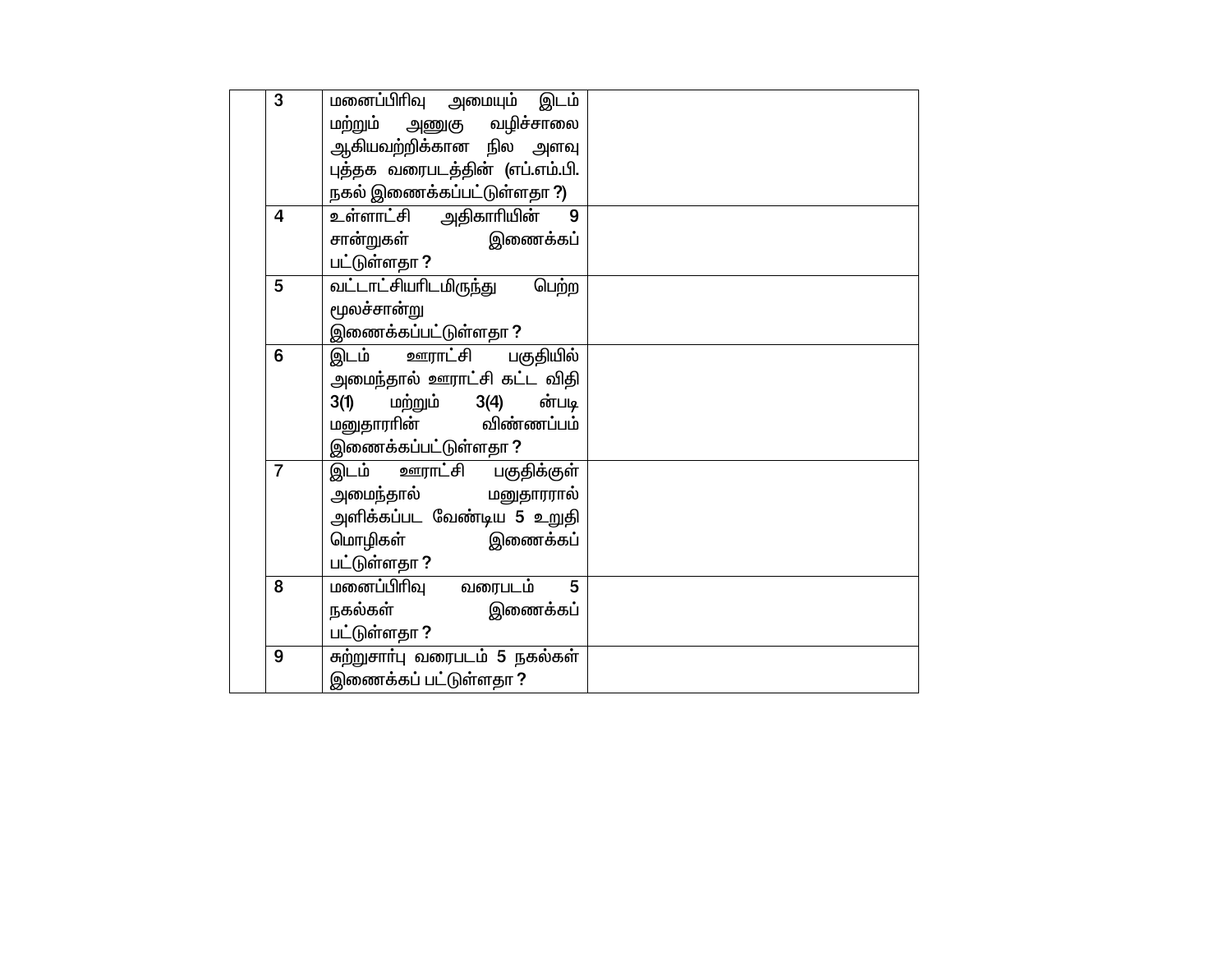| 10 | மனைப்பிரிவு இடம் விரிவு<br>அபிவிருத்தி திட்டப்பகுதியில்<br>அமைந்தால் நகரமைப்பு<br>அலுவலா் / நகரமைப்பு ஆய்வா்<br>கையொப்பத்துடன் கூடிய விரிவு<br>அபிவிருத்தி திட்ட வரைபட<br>சுருக்க நகல்<br>3                                                                                       |  |
|----|-----------------------------------------------------------------------------------------------------------------------------------------------------------------------------------------------------------------------------------------------------------------------------------|--|
|    | இணைக்கப்பட்டுள்ளதா <b>?</b>                                                                                                                                                                                                                                                       |  |
| 11 | மனைப்பிரிவு இடம் முழுமைத்<br>திட்டப்பகுதியில் அமைந்தால்<br>முழுமைத்திட்ட உத்தேச நில<br>உபயோகங்கள் பற்றிய குறிப்பு<br>மற்றும் முழுமைத் திட்ட சுருக்க<br>வரைபட நகல் இணைக்கப்<br>பட்டுள்ளதா ?                                                                                        |  |
| 12 | <u>மனைப்பிரிவு இடத்தின் ஊடே</u><br>உயா் குறைந்த அழுத்த மின்<br>கம்பிப்பாதை அமைந்திருந்தால்<br>அதனை மனுதாரா் தன் சொந்தச்<br>செலவில் மனைப்பிரிவு சாலை<br>வழியே மாற்றியமைப்பதாக ரூ.5/-<br>முத்திரத்தாளில் எழுதி<br>அத்தாட்சிகள் உடன் ஒப்பமிட்ட<br>உறுதிமொழி இணைக்கப்<br>பட்டுள்ளதா ? |  |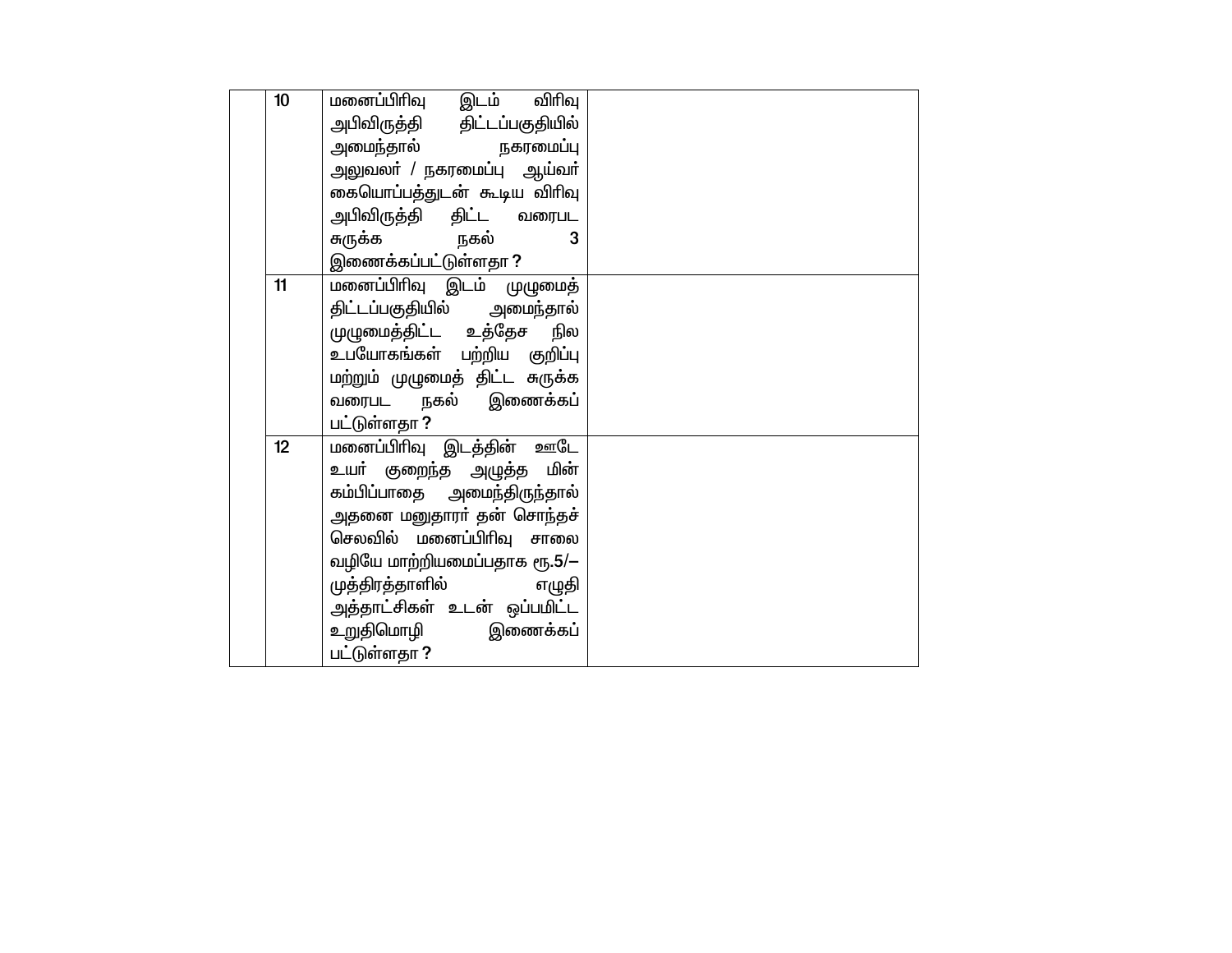| 13 | மனைப்பிரிவு<br>இடத்திற்கு                            |  |
|----|------------------------------------------------------|--|
|    | அருகில்<br>ஏரி,                                      |  |
|    | குளம்,ஓடை,வாய்க்கால்,<br>ஆறு                         |  |
|    | அமைந்திருந்தால் அவற்றின்                             |  |
|    | வெள்ளப்<br>பெருக்கால்                                |  |
|    | மனைப்பிரிவு இடத்தில் பாதிப்பு                        |  |
|    | இல்லை<br>என்பதற்கான                                  |  |
|    | பொதுப்பணி துறையின்                                   |  |
|    | சம்பந்தப்பட்ட துறையின் சான்று                        |  |
|    | இணைக்கப் பட்டுள்ளதா ?                                |  |
| 14 | உத்தேச சாலை அமைப்பினால்                              |  |
|    | வாய்க்காலில்<br>கால்வாயில்                           |  |
|    | பாலங்கள்<br>அமைக்க                                   |  |
|    | உத்தேசிக்கப்பட்டால்,                                 |  |
|    |                                                      |  |
|    | அனுமதி பெற்று மனுதாராின்                             |  |
|    | சொந்த செலவிலேயே பாலம்                                |  |
|    | கட்டிக்கொள்வதாக ரூ.5/—<br>முத்திரைத் தாளில் எழுதி    |  |
|    |                                                      |  |
|    | மனுதாரா் கையொப்பமிட்ட                                |  |
|    | உரு<br>உறுதிமொழி இணைக்கப்                            |  |
|    | பட்டுள்ளதா ?                                         |  |
| 15 | வில்லங்கமில்லை என்பதற்கான                            |  |
|    | சான்றிதழ்                                            |  |
| 16 | இணைக்கப்பட்டுள்ளதா <b>?</b>                          |  |
|    | நகரமைப்பு அலுவலாின்/<br>ஆய்வாின் / நிா்வாக           |  |
|    |                                                      |  |
|    | அதிகாரியின் / ஆணையாின்                               |  |
|    | பாிந்துரை மற்றும் விாிவான                            |  |
|    | நேராய்வுத் தொழில் நுட்பக்<br>குறிப்புகள்<br>இணைக்கப் |  |
|    | பட்டுள்ளதா ?                                         |  |
|    |                                                      |  |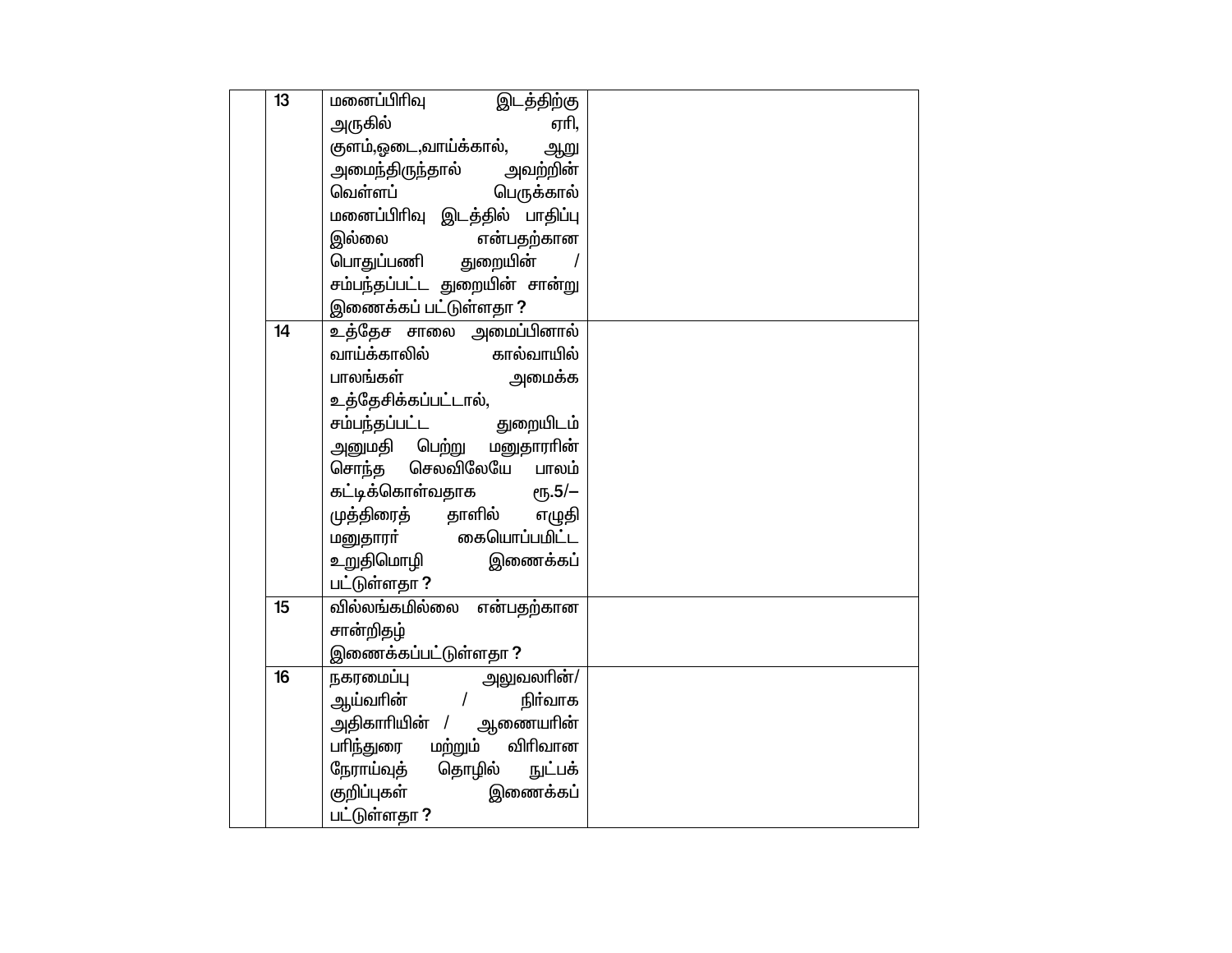ஆணையா் / செயல் அலுவலா்/ ஆணையா் மாநகராட்சி /<br>நகராட்சி / ஊராட்சி ஒன்றியம் / நிா்வாக அலுவலகா்<br>பேரூராட்சி

இடம்– நாள்—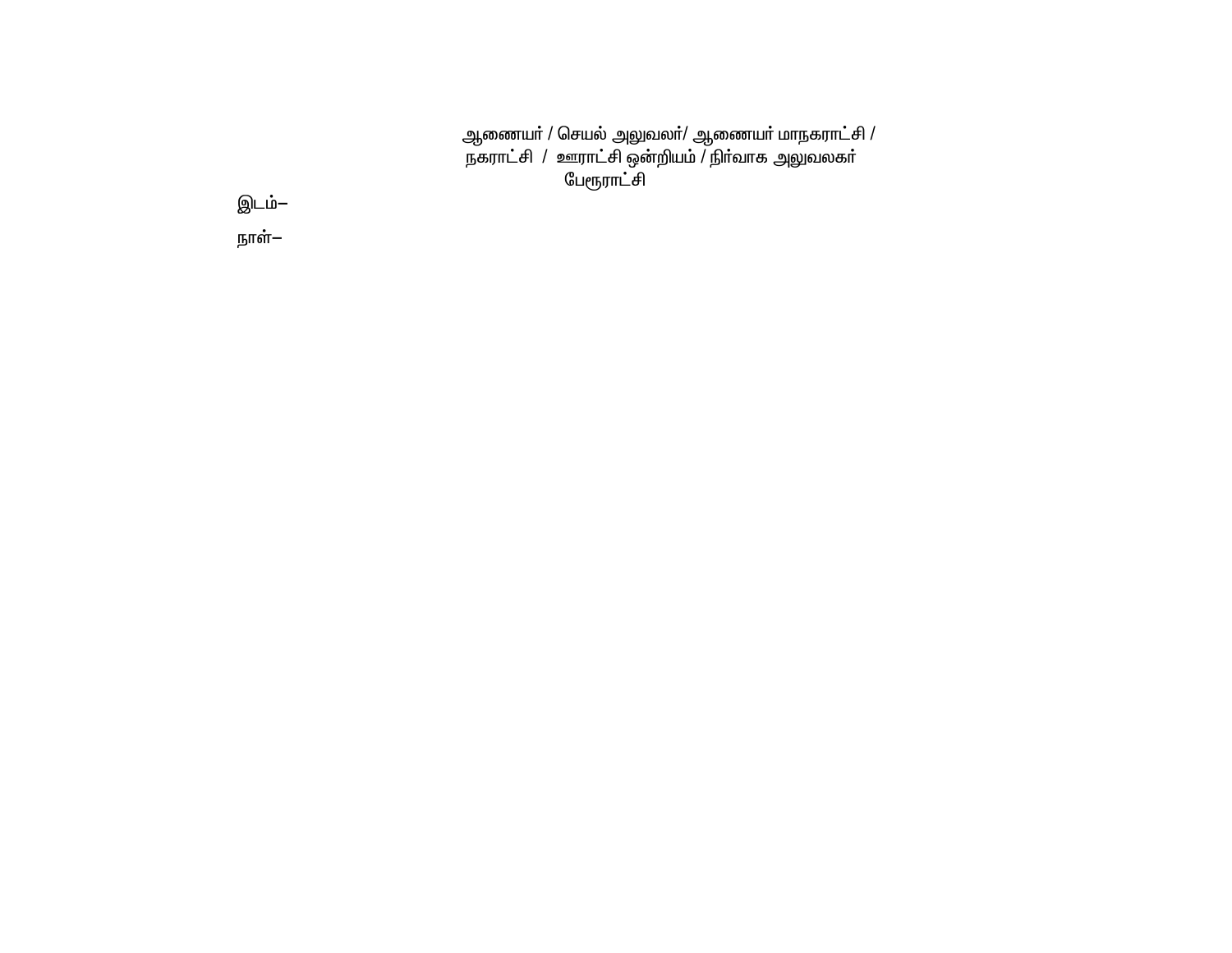# **IMPORTANT APPLICATION FORMATS FOR OBTAINING PLANNING PERMISSON ETC.**

The Director of Town and Country Planning, 807, Anna Salai, Chennai 2, accords technical sanction to the layout , advises on appeal against the orders on the refusal of building plans by the local authorities and forward to the Government with the recommendations on the request application for change of Master Plan land use. Regarding the Detailed Development Plan change of land use, the Director accords sanction.

The department does not entertain any application directly from the public for the above mentioned activities. It entertains application of the individuals only through local authorities namely, local bodies, Special Village Panchayat/Panchayat Union/Municipality/Corporation. The applications are received at Head office only through Regional Deputy Director of Town and Country Planning and Planning Authorities. Three types of applications are available.

1.Form to get technical sanction to the layout.

2.Form of the appeal against the orders of the refusal of building plan by the local authorities.

3.Form for change of land use in the existing use of Master Plan and Detailed Development Plan areas into other uses.

#### **1. PROCEDURE TO OBTAIN TECHNICAL SANCTION TO THE LAYOUTS :**

1. The applicant should submit application to the local body along with the Form No.1.

2. The local body or Local authorities in turn scrutinize and forward the same to the Director of Town and Country Planning, Chennai to get technical sanction.

3. If the layout application does not fulfill all the requirement either it may be returned or refused.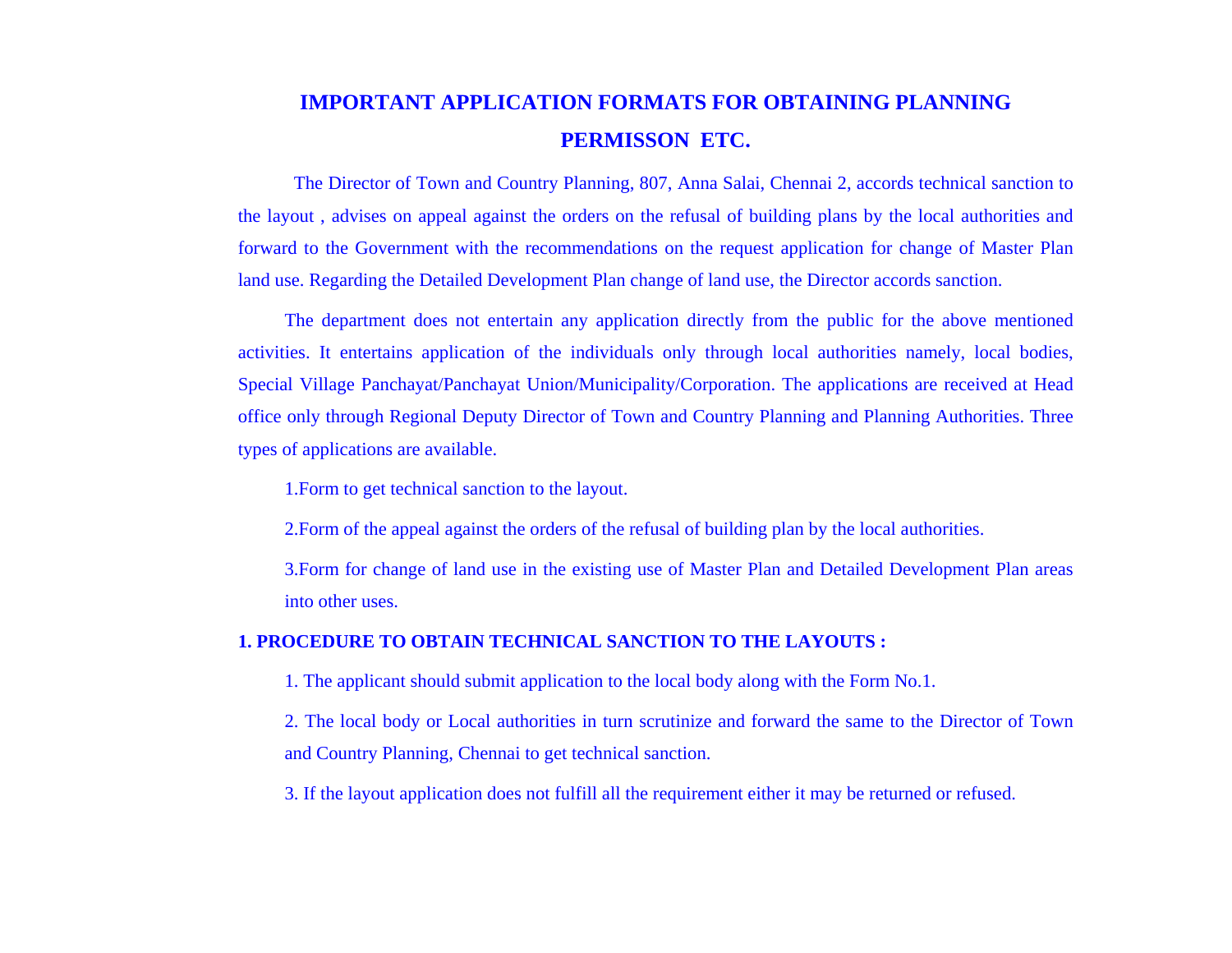4. After the approval of office copy of the layout map, the applicant is requested to pay at the rate of Rs.100/- per plot through State Treasuries/District treasuries/State Bank of India (Treasury Branch, Chennai) as Centage Charges. After receiving the centage charges and after handing over the layout road and parks to the concerned local bodies, approved layout map shall be sent to the local body, from the local body get the applicant may get approved maps.

#### **PAYMENT OF CENTAGE CHARGES:**

#### **HEAD OF ACCOUNT :**

- 0217 Union Development 03 IDSMT 800. Other receipts A.A. Director of Town Planning.
- 1. Collection of payments for services rendered (0217-03-800 AA 0102).For this, the forms to be used are given in Annexure I (both English and Tamil version).

# **2. APPLICATION FORM FOR THE APPEAL AGAINST THE ORDERS OF THE REFUSAL OF BUILDING PLAN BY THE LOCAL AUTHORITIES: PROCEDURE:**

1.The applicant should submit application to get licence to construct building along with the plan and other documents either to local body or to the Local Planning Authority.

2. If the two authorities reject the building licence for the construction activity on technical grounds the applicant may refer an appeal against the orders of the local body or Local Planning Authority through submission of appeal application. The appeal building plan should be submitted to the Director of Town and Country Planning through the local body and Local Planning Authority.

# **3. FORM FOR CHANGE OF LAND USE IN THE EXISTING MASTER PLAN AND DETAILED DEVELOPMENT PLAN INTO OTHER USES**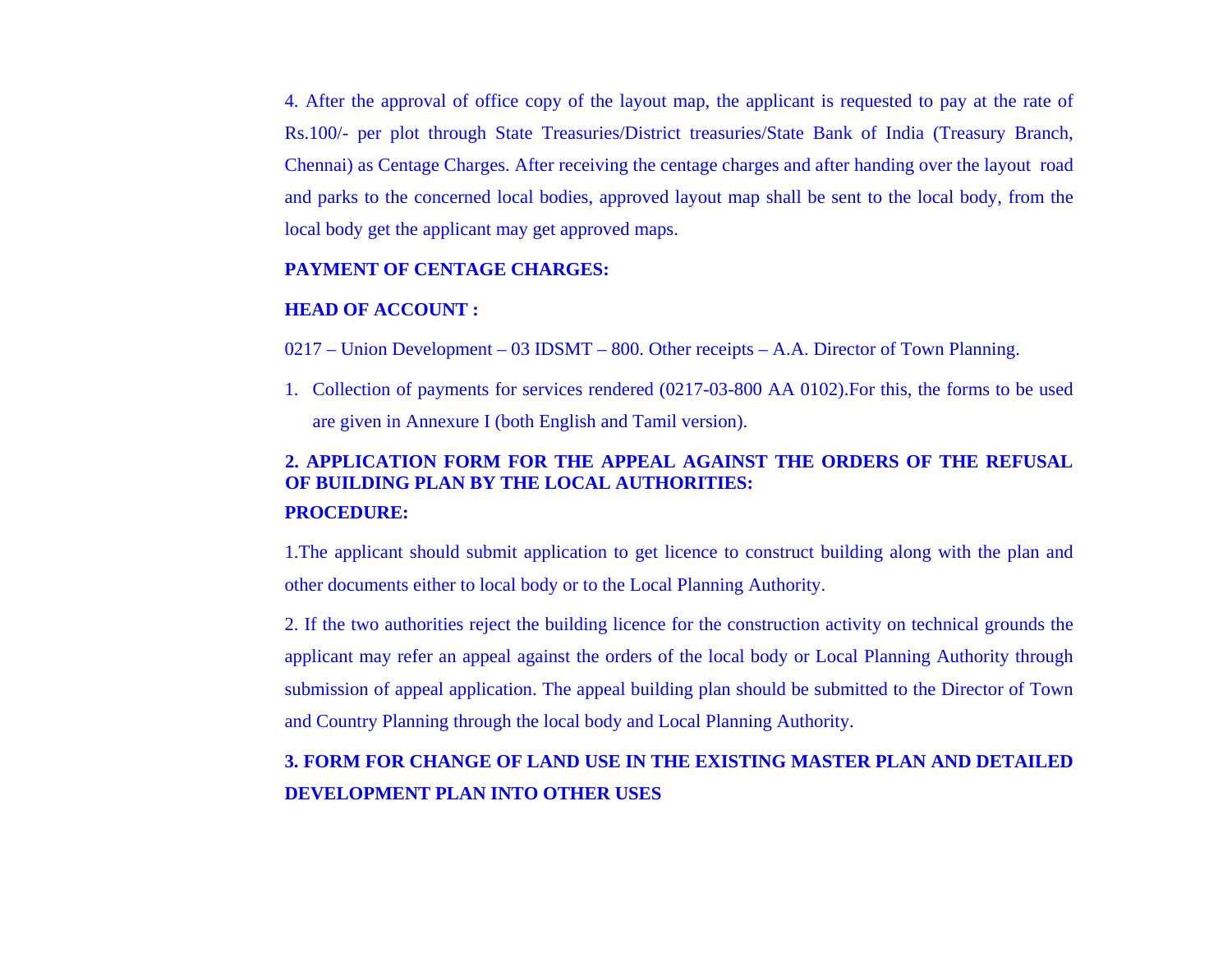Zoning Regulations are prescribed for the consented or approved Master Plan and Detailed Development Plan areas of Master Plan, he should submit application to the Secretary, Housing and Urban Development, Chennai-9, through Local Body/Local Planning Authority, Commissioner of Town and Country Planning, Chennai. For variation of D.D.Plan, he should submit application to the Commissioner of Town and Country Planning. A Payment of chalan for Rs.2500/- as publication charges should accompany along with the application. After proper scrutiny, the local authorities should forward the applications along with the checklist form. The checklist application form is also given.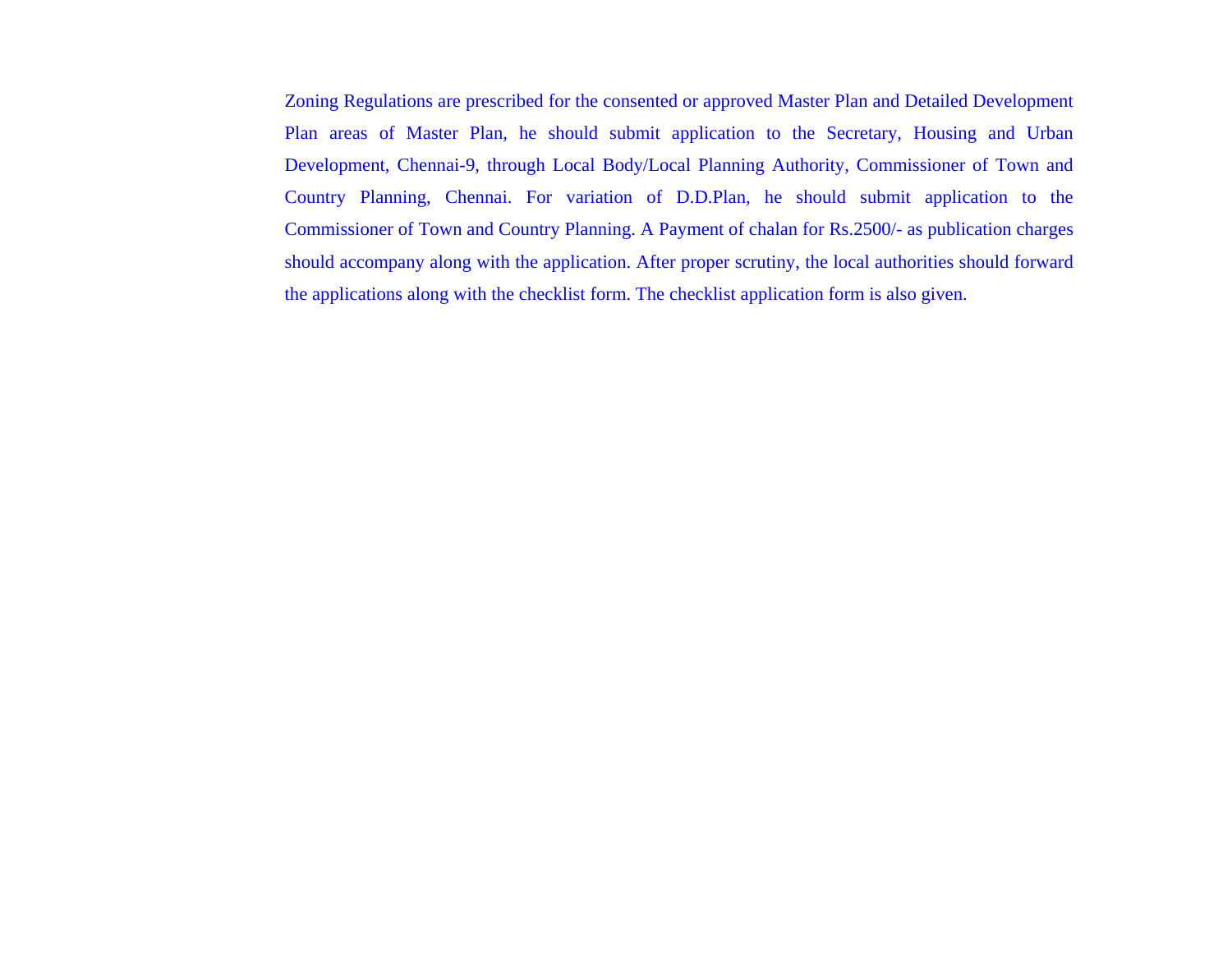#### **PROFORMA TO ACCOMPANY THE LAYOUT APPLICATION, SUBMITTED TO THE DIRECTOR OF TOWNAND COUNTRY PLANNING, CHENNAI – 600 002.**

- 1. Name of the local body :
- 2. Date of receipt of the application :
- 3. Name of the Local Planning Authority :
- 4. Applicant Name & Address

(with pincode) :

- 5. Layout by/Private/TNHB/ Co-operative society/Others :
- 6. Ownership particulars The Ownership of land by:
	- i) Inheritance/partition/sale deed/others :

ii) Sale deed (details) :

iii) Power agent (details) :

7. Site particulars:-

i) S.F.No./R.S.No. : ii) Block No./Ward No. : iii) Village name :

- 8. Extent of land:-
- a) Total area :
- b) No. of plots required :
- c) Size of the plot required:
	- i) Minimum size width :
	- ii) Maximum size/wodth :

iii) Minimum size extent :

iv) Maximum size extent :

d) Sale of plots if any in the proposed layout:- Yes / No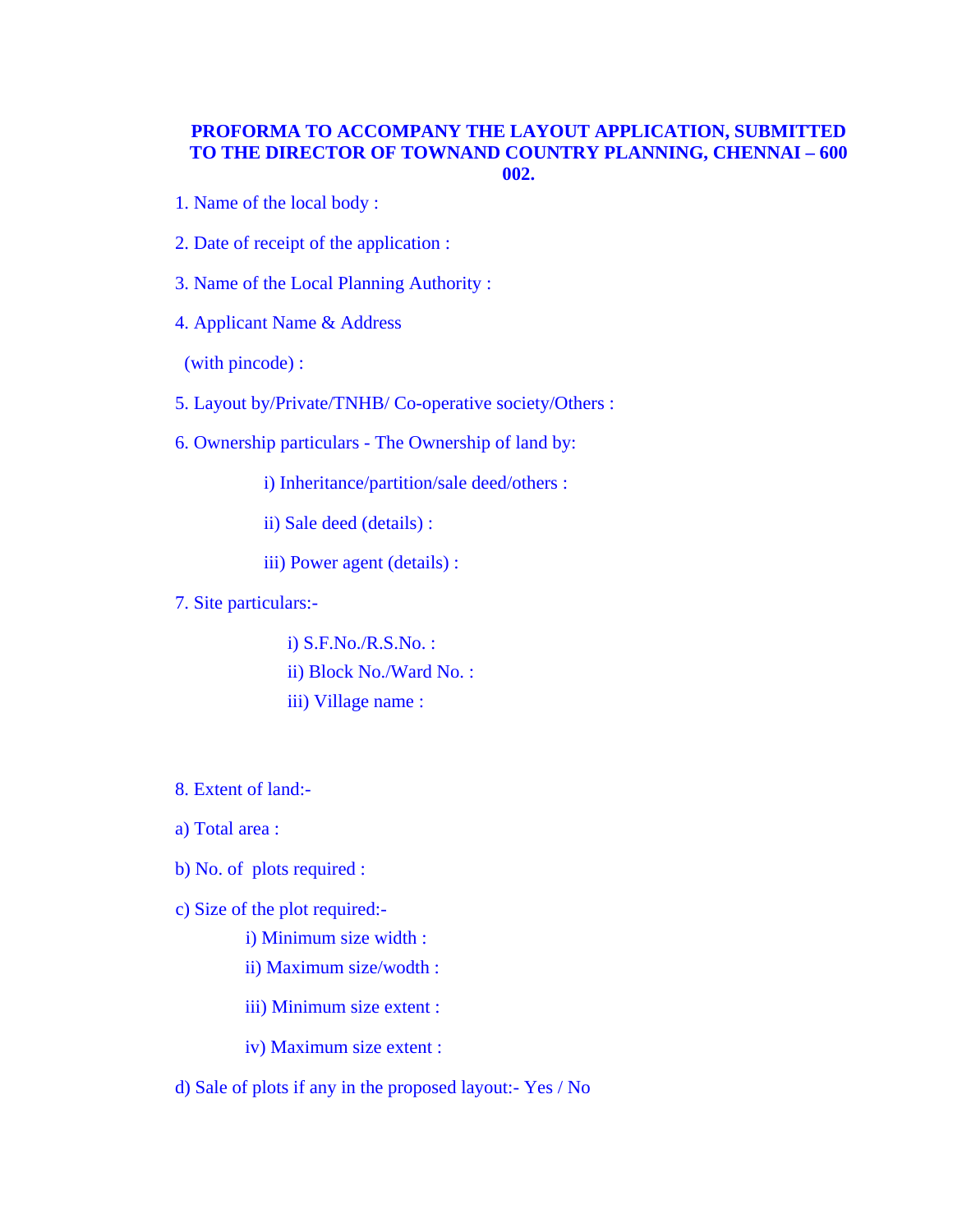If yes, the area should be shown separately with distinct colour marking and annexing the xerox copy of the sale deed, copy of plot/plots with separate colour marking.

9. Is the layout is a proposed new one or revision of the approved layout (part/total) If there is revision, give DTCP's approval reference number and Map No. and reason for revision.

10. The topo sketch to a radius of 90 metres (300ft) around the boundary of the site indicating the existing developments in and around the surrounding area ahould be annexed.

Give Yes or No for the following questions.

- a) Major building and their uses and major land use (wet/dry)
- b) Burial/cremation ground:
- c) Railway line
- d) Water bodies like tank, channels river etc.
- e) LT or HT line :
- f) Prohibited Area :
- g) Airfields/run way etc. :
- h) Declared heritage area :
- i) Quarrying/mining :
- j) Coastal area-layout lies in between :
- k) 200m to 500m :

11. Whether the layout land lies in the declared area of residential and industrial other than the Master Plan, D.D.Plan residential/industrial area. :

12. Approach road details for the proposed layout

i) Name of the road :

- i) Width of the road :
- iii) Nature of the road : Tar/WBM/MUD
- iv) Name of the connecting major road :
- I. Length of approach road with reference to major road :
- II. Type and ownership of the approach road:- :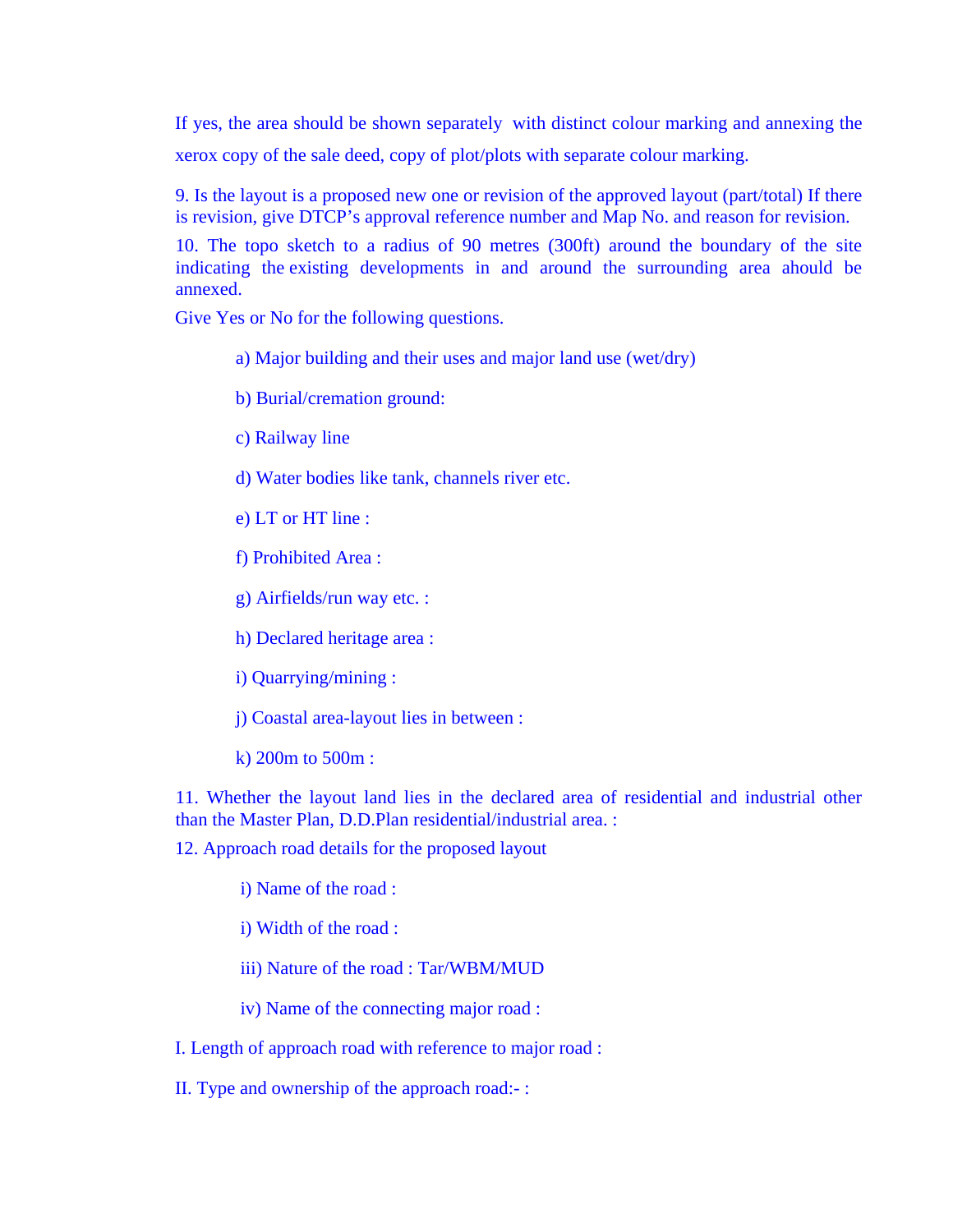a) Village :

b) Town Panchayat :

c) Panchayat Union :

d) Municipal/Corporation :

e) PWD/Byepass road :

f) Layout road :

g) Approved poromboke road :

h) Private road/path :

13. Whether there is any approved layout of this department in the surrounding area of the layout site under reference (200M) Yes / No. If yes give details of approval number, DTCP letter no and address of the layout.

14. State whether the following Acts enforced in the local body of the proposed layout site. : Yes / No

I. Corporation Act :

I II. Tamilnadu District Municipalities Act 1920 :

III. Tamilnadu District Municipalities Act 1920 Whether chapter IX and X extended :

 IV. If the site lies in Hill Area, the Tamilnadu District Municipality Act 1920 chapters IX, X, and XI extended.:

V. Tamilnadu Panchayat Act 1958 :

 VI. G.O.No.44, Planning and Development dated 2.4.91as per the G.O. state whether the applicant land lies in the hill area.

15. The site under reference lies in the D.D.Plan area :

a) Name of the D.D.Plan :

b) Stage of the D.D.Plan Consented/ If so give details :

c) Approved by the Government/ DTCP if so give details :

d) Land use contemplated in the D.D.Plan :

e) Confirms to the D.D.Plan provisions :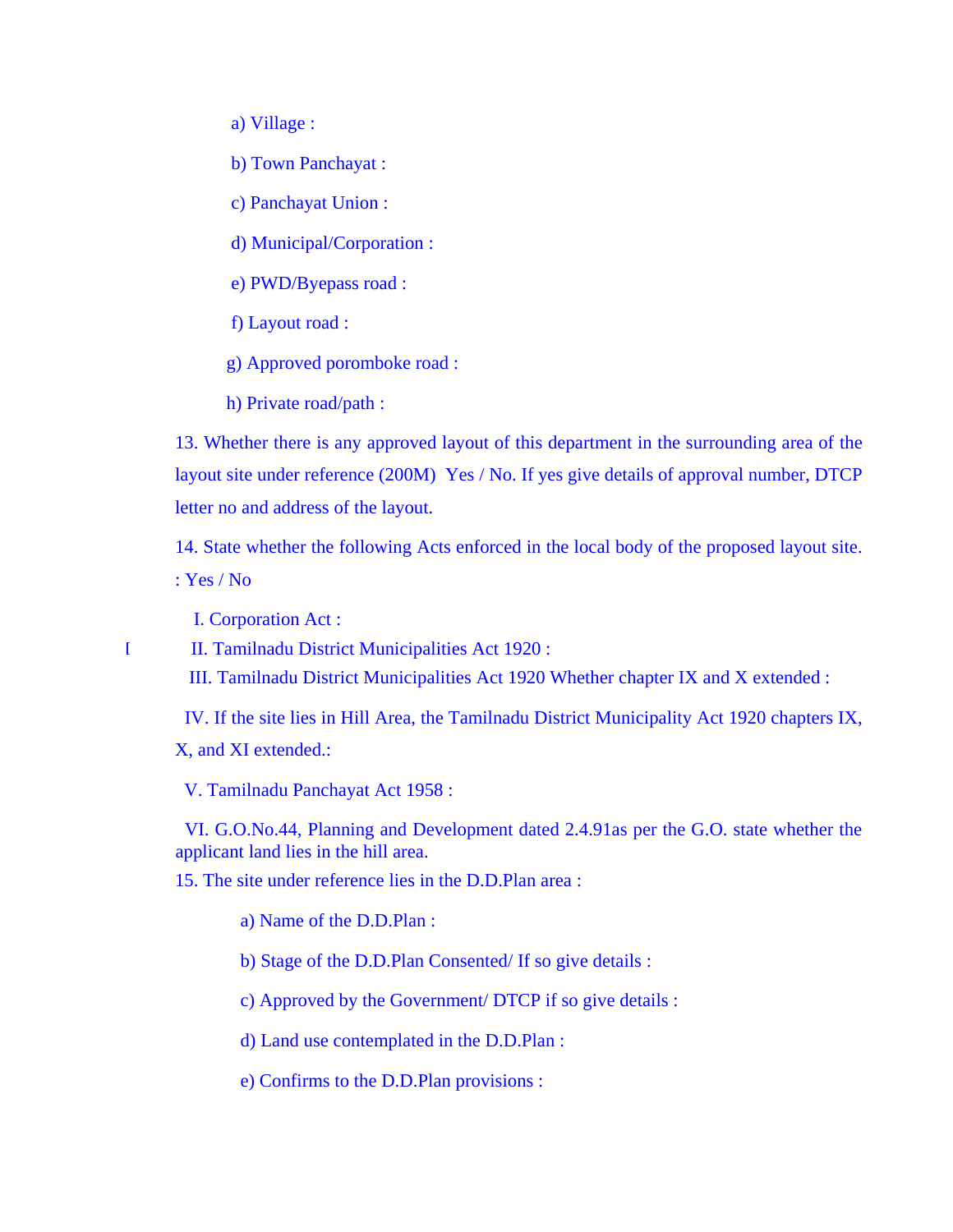16. Whether the site under reference have Master Plan, if so, give details : Yes/No.

a) State of the Master Plan consented/ Approved :

b) Land use zone by the Master Plan :

c) Confirms to the land use zone :

17. Whether the proposed layout has the following activities, if so, give details namely S.F.No. Extend and Address etc :

i) Declared industrial area : Yes/No

ii) Proposal to declare industrial area : Yes/No

iii) Proposal for 4(1) notification : Yes/No

18. Prohibited zone details:- Whether the site under reference lies,

i) In the prohibited area :

ii) In the wet land :

iii) In between 200m. to 500m. coastal area

iv) Heritage area :

v) Garbage site within 90 meters. :

19. Whether the site under reference has any public complaint/litigation, if so, give details:

i) Applicant's application with Rs.2/- Court fee Stamp :Yes/No

ii) Documental evidence for the proposed site : Yes/No

iii) Approach road details marked in the FMB sketch : Yes/No

iv) Local body certificate : Yes/No

v) Tashildar's original certificate : Yes/No

 vi) If the land lies in the village Panchayat, applications under Rule 3(1) and 3(4) are submitted: Yes/No

 vii) If the land lies in the village Panchayat as per the Tamilnadu Town Panchayat Act 1970,whether the applicant submitted the 9 certificates. : Yes/No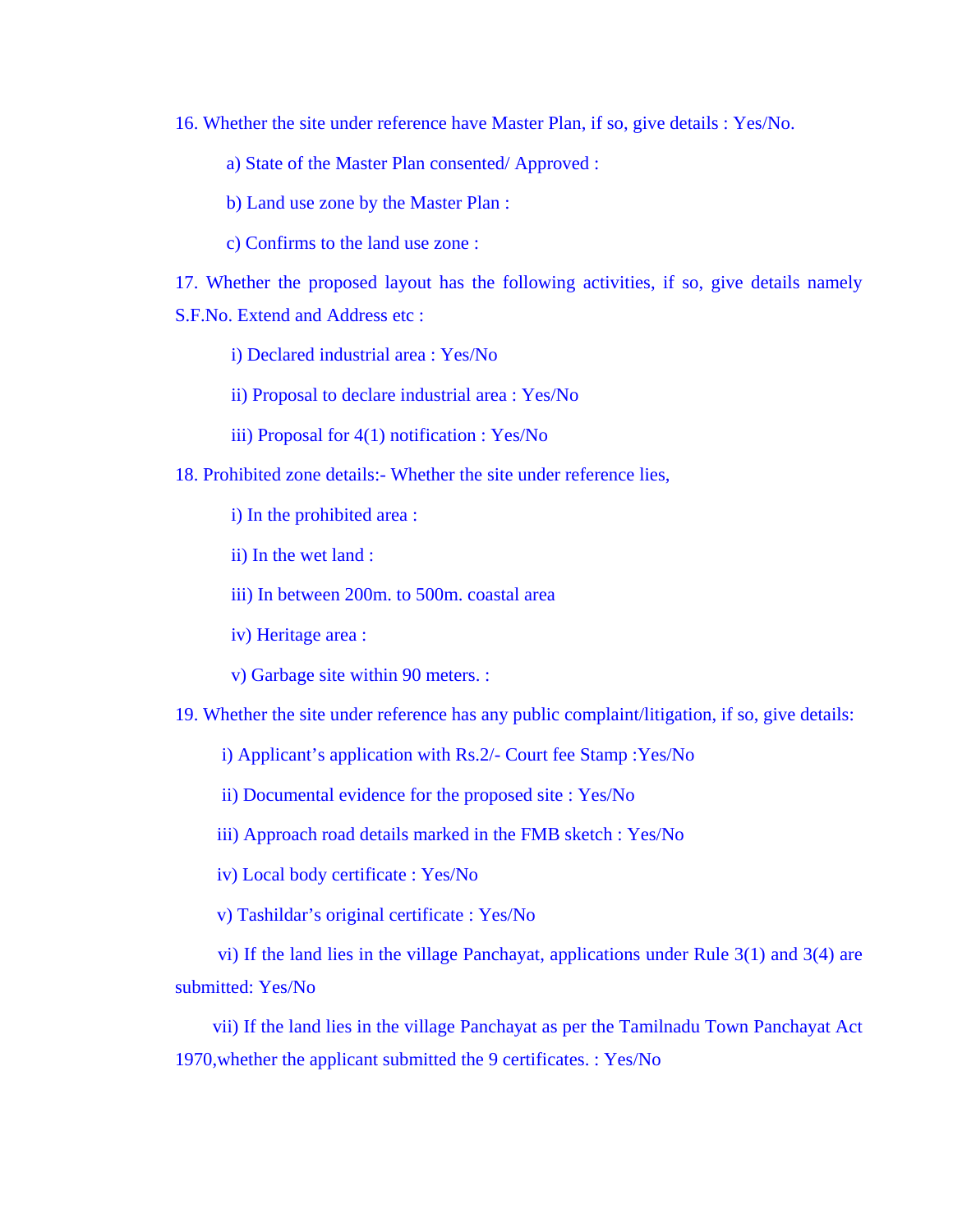viii) Whether 5 copies of the proposed layout map annexed: Yes/No

ix) Topo sketch : Yes/No

x) 3 copies of D.D.Plan extract map with signature of TPO/TPI Yes/No

20. If the site lies in the Master Plan area, land use details and Master plan extract map should be annexed; Yes/No

21. If the proposed layout site has any LT/HT electric lines, the applicant's willingness to realign the line at his cost should be given in the Indemnity Bond of Rs.5/- stamp paper (annexed) : Yes/No

22. A No Objection Certifiate should be obtained from PWD/ respective authority if the proposed site lies near the water bodies (annexed) : Yes/No

23. If the applicant proposed to construct bridges across the channels at his own cost, permission should be obtained from the appropriate authority, The same may be given by declaration bond of Rs.5/- stamp paper (whether this bond annexed) : Yes/No

24. Whether the certificate of no encumbrance is annexed; Yes/No

25. Whether the recommendation and detailed inspection reports of the TPO/TPI/EO/ Commissioner are annexed; Yes/No

Place the contract of the contract of the contract of the contract of the contract of the contract of the contract of the contract of the contract of the contract of the contract of the contract of the contract of the cont

Commissioner/Executive Officer

Corporation/Municipality/

Date: Panchayat Union/Town Panchayat.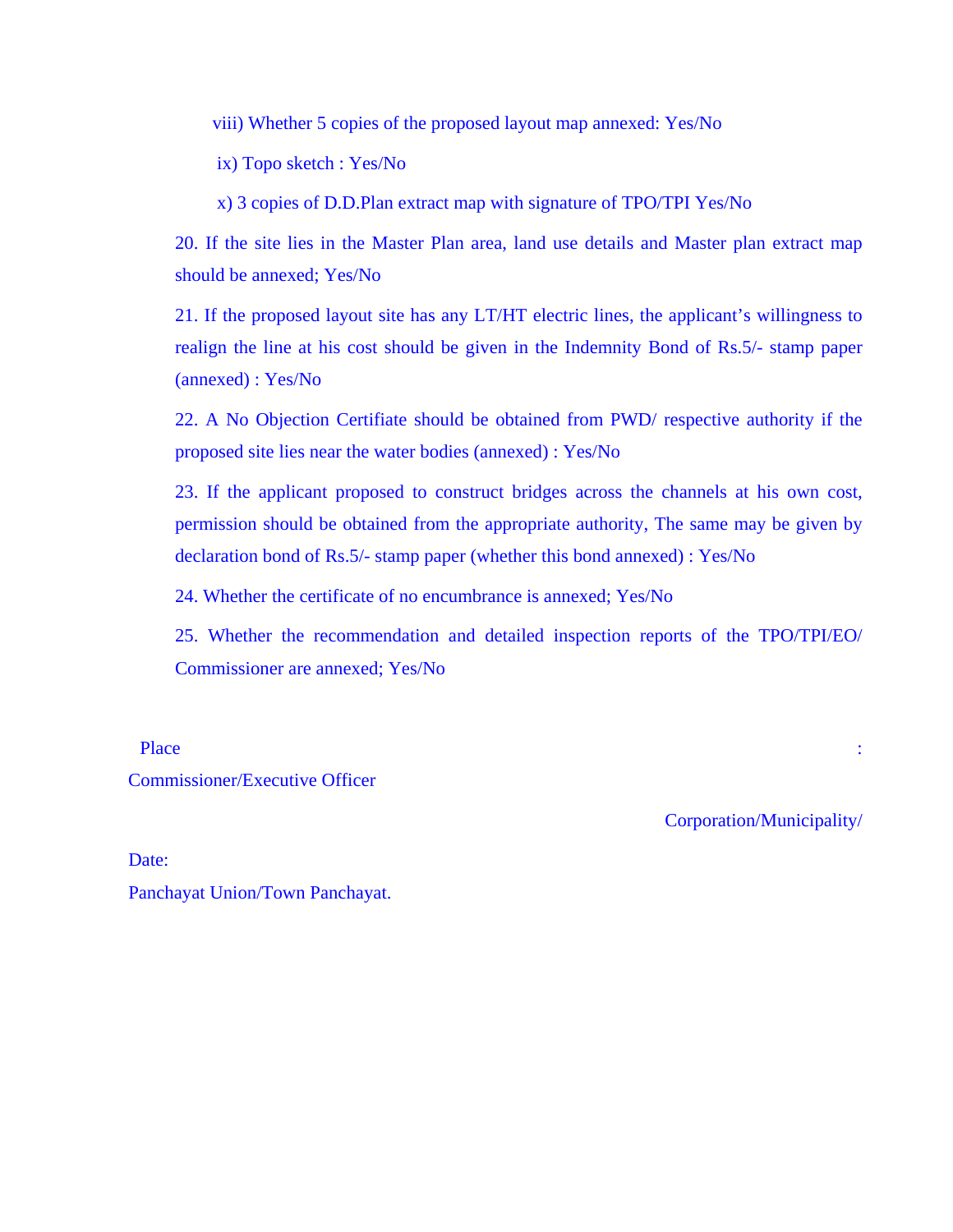# திட்டக் குழுமங்களின்/நகா் ஊரமைப்பு இயக்ககத்தின் அனுமதி கோரும் மனைப்பிரிவு<br>விண்ணப்பத்துடன் இணைக்கப்பட வேண்டிய வினா விடைப் படிவம்.<br>(உள்ளாட்சியினால் நிரப்பப்பட வேண்டும்)

| 1.               | உள்ளாட்சியின் பெயர் (அஞ்சல்                   | t  |  |
|------------------|-----------------------------------------------|----|--|
|                  | குறியீட்டு எண்ணுடன்)                          |    |  |
| 2.               | <u>உள்ளாட்சியில் விண்ணப்பம்</u>               | t  |  |
|                  | பெறப்பட்ட நாள்                                |    |  |
| 3.               | உள்ளூர் திட்டக் குழுமத்தின்                   | t  |  |
|                  | பெயர்                                         |    |  |
| 4.               | மனுதாராின் பெயரும், கடிதப்                    | t  |  |
|                  | போக்குவரத்து முகவரியும்                       |    |  |
|                  | (அஞ்சல் குறியீட்டு எண்ணுடன்)                  |    |  |
| 5.               | மனைப்பிரிவு/(தனியார்,                         |    |  |
|                  | வீட்டுவசதி வாரியம்/கூட்டுறவு                  |    |  |
|                  | சங்கம்/இதர)                                   |    |  |
| 6.               | மனுதாரா் மனைப்பிரிவு                          |    |  |
|                  | இடத்திற்கு உரிமம் குறித்த                     |    |  |
|                  | விவரம்                                        |    |  |
|                  | அ)                                            | t  |  |
|                  | பூர்வீகம்/பாகப்பிரிவினை/கிரையப்               |    |  |
|                  | பத்திரம் மூலம் உரிமையாளரா ?                   |    |  |
|                  | ஆ <mark>) கிரைய ஒப்பந்தப் பத்திரத்தின்</mark> | ř, |  |
|                  | மூலம் உரிமையாளரா ?                            |    |  |
|                  | இ) அதிகாரம் பெற்ற பிரதிநிதியா                 | t  |  |
| $\overline{7}$ . | மனைப்பிரிவு இடத்தின்                          | t  |  |
|                  | விவரங்கள்                                     |    |  |
|                  | (அ) நி.அ.எண். (அல்லது)                        | t  |  |
|                  | ந.அ.எண்.                                      |    |  |
|                  |                                               |    |  |
|                  | (ஆ) பிளாக் எண். மற்றும் வார்டு                | t  |  |
|                  | எண்.                                          |    |  |
|                  |                                               |    |  |
|                  | (இ) தலை கிராமத்தின் பெயர்                     | t  |  |
| 8.               | (அ) மனைப்பிரிவு இடத்தின்                      |    |  |
|                  | மொத்தப் பரப்பளவு                              |    |  |
|                  | <mark>(ஆ) தேவைப்படும் மனைகளின்</mark>         |    |  |
|                  | எண்ணிக்கை                                     |    |  |
|                  | <mark>(இ) தேவைப்படும் மனைகளின்</mark>         |    |  |
|                  | அளவுகள்                                       |    |  |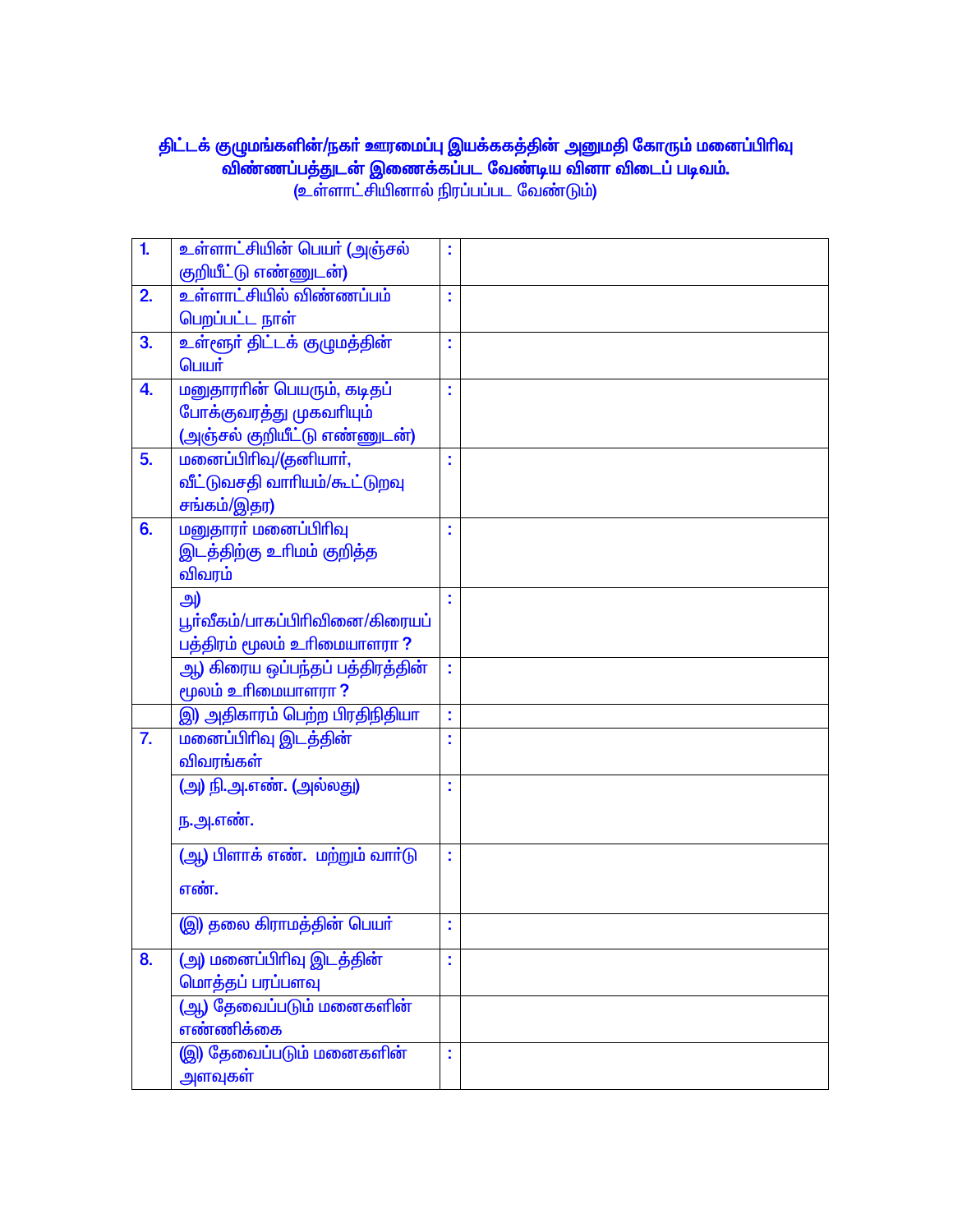|    | (1) குறைந்த அளவு அகலம்                                                                                        | Ì  |  |
|----|---------------------------------------------------------------------------------------------------------------|----|--|
|    | (2) அதிகபட்ச அளவு அகலம்                                                                                       | t  |  |
|    | (3) குறைந்த அளவு பரப்பளவு                                                                                     | Ì  |  |
|    | (4) அதிக அளவு பரப்பளவு                                                                                        | ř, |  |
|    | (ஈ) மனைப்பிரிவில் ஏற்கனவே<br>மனைகள் விற்கப்பட்டுள்ளனவா?                                                       | t  |  |
|    | (1) ஆம் எனில், விற்கப்பட்ட<br>மனைகளின் இருப்பிடத்தைத்<br>தனி வண்ணமிட்டு                                       |    |  |
|    | காண்பிக்கவும்.<br><mark>அம்மனைகளுக்குண்டான</mark>                                                             |    |  |
|    | கிரயபத்திர நகல்கள்<br>இணைக்கப்பட வேண்டும்                                                                     |    |  |
|    | (2) மனைகளில் கட்டிடம் ஏதும்<br>நிலையில் உள்ளதா ? இருப்பின்<br>கட்டடங்கள் உள்ள மனைகளை<br><b>தனி வண்ணமிட்டு</b> | t  |  |
|    | காண்பிக்கப்பட வேண்டும்                                                                                        |    |  |
| 9. | மனைப்பிரிவு புதிய                                                                                             |    |  |
|    | முன்மொழிவா ? அல்லது                                                                                           |    |  |
|    | ஏற்கனவே அங்கீகரிக்கப்பட்ட                                                                                     |    |  |
|    | மனைப்பிரிவில் பகுதி/மொத்த                                                                                     |    |  |
|    | திருத்தமா ? திருத்த                                                                                           |    |  |
|    | மனைப்பிரிவாக இருப்பின்                                                                                        |    |  |
|    | ஏற்கனவே நகர் ஊரமைப்புத்                                                                                       |    |  |
|    | துறையில் அளிக்கப்பட்ட கடித                                                                                    |    |  |
|    | எண்ணும் வரைபட எண்ணும்                                                                                         |    |  |
|    | திருத்தம் கோருவதற்கான                                                                                         |    |  |
|    | விரிவான காரணமும்                                                                                              |    |  |
|    | குறிப்பிடப்பட வேண்டும்.                                                                                       |    |  |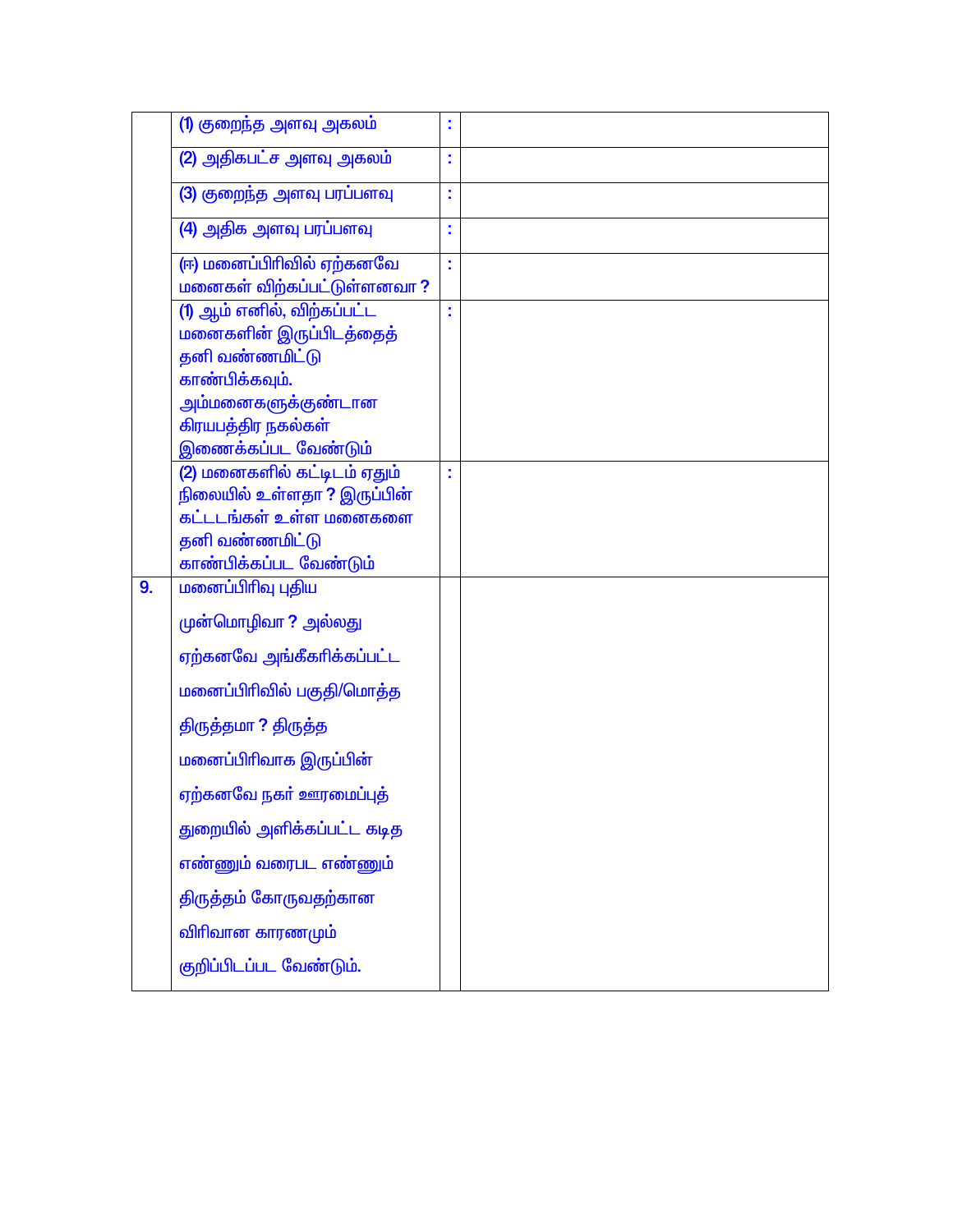| 10. | சுற்றுச் சார்பு (Topo sketch)                  | t  | அமைகிறது/அமையவில்லை                        |
|-----|------------------------------------------------|----|--------------------------------------------|
|     | வரைபடம் வரைபடத்தில்                            |    | குறிக்கப்பட்டுள்ளது/குறிக்கப்படவில்லை என்ற |
|     | மனைப்பிரிவு இடத்தின் நாற்புற                   |    |                                            |
|     | எல்லைகளில் இருந்தும் 90மீ. (300                |    | <u>விவரங்களை தவறாது குறிப்பிடப்பட</u>      |
|     | <mark>அடி) சுற்றளவிற்குள்</mark>               |    | வேண்டும்.                                  |
|     | <mark>கீழ்கண்டவை இருப்பின் அவை</mark>          |    |                                            |
|     | குறிக்கப்பட்டு தூர அளவு                        |    |                                            |
|     | காட்டப்பட்டுள்ளனவா ? எனக்                      |    |                                            |
|     | குறிக்கப்பட வேண்டும்                           |    |                                            |
|     | (அ) பிரதான<br>கட்டடங்கள்                       | ř. |                                            |
|     | அவைகளின்<br>உபயோகங்கள்                         |    |                                            |
|     | மற்றும்<br>பிரதான<br>நில                       |    |                                            |
|     | உபயோகங்கள்<br>ருன்செய்,                        |    |                                            |
|     | புன்செய் உபயோகம் உட்பட)                        |    |                                            |
|     | (ஆ) சுடுகாடு, இடுகாடு                          |    |                                            |
|     | இ) இருப்புப் பாதை                              | t  |                                            |
|     | (ஈ) குளம், ஏாி, ஓடை, வாய்க்கால்                | t  |                                            |
|     | மற்றும் ஆறு போன்று நீர்                        |    |                                            |
|     | நிலைகள்                                        |    |                                            |
|     | (உ) உயர்ந்த/குறைந்த அழுத்த                     |    |                                            |
|     | மின் கம்பிப் பாதை/தந்தி                        |    |                                            |
|     | கம்பிப்பாதை                                    |    |                                            |
|     | <u>(ஊ) தடை செய்யப்பட்ட பகுதி</u>               |    |                                            |
|     | (எ) விமான தளம் மற்றும்                         | t  |                                            |
|     | ஓடுபாதை                                        |    |                                            |
|     | (ஏ) புராதன சின்னப் பகுதி என                    | Ì  |                                            |
|     | அறிவிக்கப்பட்ட பகுதி                           |    |                                            |
|     | (ஐ) கனிம சுரங்கங்கள் மற்றும்                   |    |                                            |
|     | <mark>கல்தோண்டும் இடம்</mark>                  |    |                                            |
|     | (ஒ) கடற்கரையிலிருந்து                          |    |                                            |
|     | 200மீ/500மீ. தூர இடைவெளியில்                   |    |                                            |
|     | மனை அமைத்தல்                                   |    |                                            |
|     | (ஓ) நகர குடிநீர்                               |    |                                            |
|     | உபயோகத்திற்கென உள்ள                            |    |                                            |
|     | <u>ஆழ்குழாய் கிணறு</u>                         |    |                                            |
|     | (ஒள) நிலையிலுள்ள அனைத்து                       |    |                                            |
|     | இதர விவரங்கள்                                  |    |                                            |
| 11. | மனைப்பிரிவு இடம் அமைந்துள்ள                    |    |                                            |
|     | பகுதி விரிவு அபிவிருத்தித்                     |    |                                            |
|     | திட்டம் மற்றும் முழுமைத் திட்டம்               |    |                                            |
|     | ஆகியவற்றில் குடியிருப்பு மற்று <mark>ம்</mark> |    |                                            |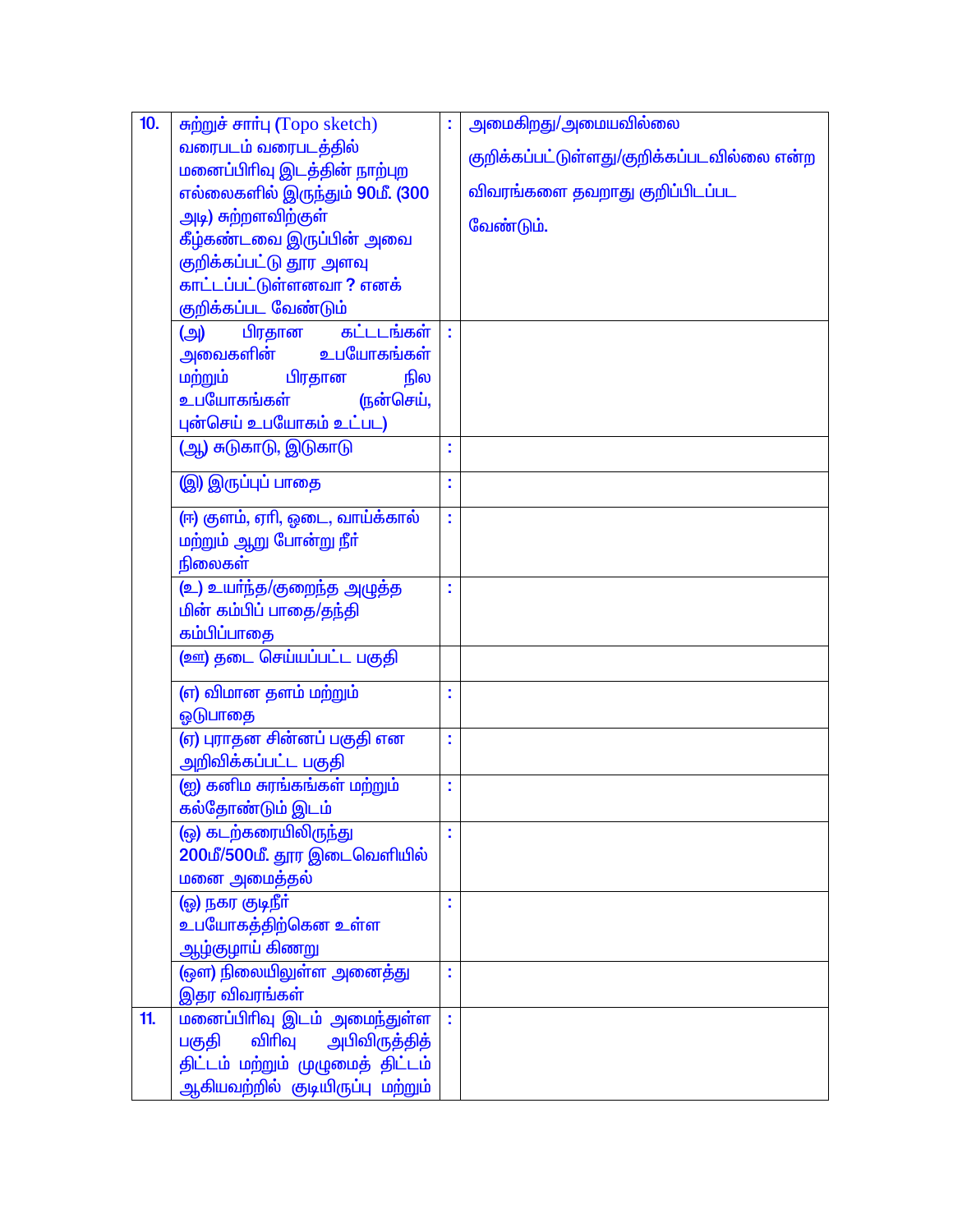|     | தொழிற்<br>பகுதியாக                     |    |  |
|-----|----------------------------------------|----|--|
|     | அறிவிக்கப்ட்டுள்ளதைத்                  |    |  |
|     | தவிர்த்து<br>வேறு                      |    |  |
|     | பிரகடனப்படுத்தப்பட்ட                   |    |  |
|     | குடியிருப்புப் பகுதியில் அல்லது        |    |  |
|     | தொழிற்பகுதியில் அமைகிறதா?              |    |  |
| 12. | மனைப்பிரிவு<br>இடத்திற்கான             |    |  |
|     | அணுகுபாதை பற்றிய விபரங்கள்             |    |  |
|     | (அ) அணுகுபாதையின் பெயர்                | t  |  |
|     | (ஆ) அணுகுபாதையின் அகலம்                | t  |  |
|     |                                        |    |  |
|     | இ) அணுகுபாதையின் தன்மை,                | ł, |  |
|     | தார், சரளை, மண்                        |    |  |
|     | (ஈ) அணுகுபாதை எந்த <mark>பிரதான</mark> | ÷  |  |
|     | சாலையிலிருந்து<br>பிரிந்து             |    |  |
|     | செல்கிறது                              |    |  |
|     | (உ) அணுகுபாதையின் நீளம்                | Ì. |  |
|     | (ஊ) அணுகுபாதையின்<br>வகை               | ř, |  |
|     | மற்றும் பராமரிப்பு                     |    |  |
|     | (எ) மேற்படி சாலை உள்ளாட்சிக்கு         |    |  |
|     | செய்யப்பட்டு<br>ஒப்படைப்பு             |    |  |
|     | உள்ளாட்சியால் ஏற்கப்பட்டு              |    |  |
|     | பராமாிக்கப்பட்டு வரும் அணுகு           |    |  |
|     | பாதையா?                                |    |  |
|     | 1. ஊராட்சி சாலை                        |    |  |
|     | 2. ஊராட்சி ஒன்றிய சாலை                 |    |  |
|     |                                        | Ì  |  |
|     | 3. பேரூராட்சி சாலை                     | Ì  |  |
|     | 4. மாநகராட்சி சாலை, நகராட்சி           | ł, |  |
|     | சாலை                                   |    |  |
|     | 5. நெடுஞ்சாலைத் துறை சாலை              | t  |  |
|     | 6. தேசிய நெடுஞ்சாலை                    | t  |  |
|     | 7. புறவழிச்சாலை                        | t  |  |
|     | 8. மனைப்பிரிவு சாலை                    | t  |  |
|     | 9. அங்கீகரிக்கப்பட்ட புறம்போக்கு       | ċ, |  |
|     | சாலை                                   |    |  |
|     | 10. தனியார் சாலை, பாதை                 | ċ  |  |
| 13. | இம்மனைப்பிரிவு<br>இடத்தைச்             |    |  |
|     | சுற்றிலும்<br>200மீ.<br>(600)<br>அடி)  |    |  |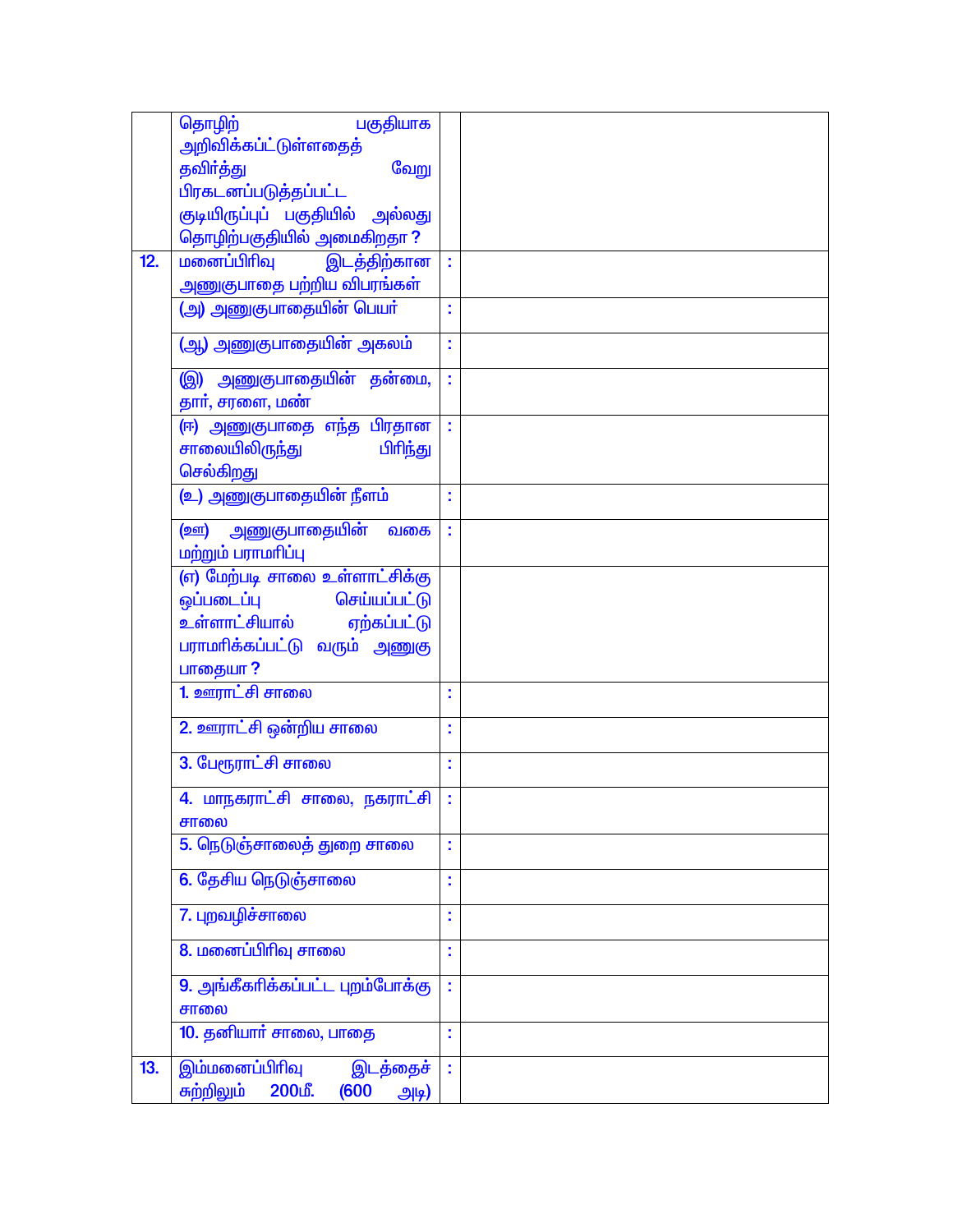|     | <del>தூரத்திற்குள் நகர் ஊரமைப்பு</del>                   |              |  |
|-----|----------------------------------------------------------|--------------|--|
|     | துறையால் ஏற்கனவே ஒப்புதல்                                |              |  |
|     |                                                          |              |  |
|     | ஏதேனும் உள்ளதா? ஆம் எனில்,                               |              |  |
|     | <u>அ</u> ம் மனைக்கு நகா் ஊரமைப்புத்                      |              |  |
|     | துறையால் அளிக்கப்பட்ட ஒப்புதல்                           |              |  |
|     |                                                          |              |  |
|     | எண். நகர் ஊரமைப்பு துறையின்                              |              |  |
|     | கடித எண் மற்றும் அம்                                     |              |  |
|     | மனைப்பிரிவு இடத்தின் முகவரி                              |              |  |
|     | தருக.                                                    |              |  |
| 14  | இம்மனைப்பிரிவு<br>இடம்                                   |              |  |
|     | அமைந்துள்ள உள்ளாட்சியில்                                 |              |  |
|     | கீழ்காணும் சட்டங்கள்                                     |              |  |
|     | <u>அமுலாக்கப்பட்டுள்ளனவா</u>                             |              |  |
|     | என்பதையும் பாதிப்பு உள்ளனவா                              |              |  |
|     | என்பதையும் குறிப்பிடவும்                                 |              |  |
|     | <u>அ. மாநகராட்சிகளின் சட்டம்</u>                         | ċ            |  |
|     | ஆ. 1920-ம் ஆண்டின் தமிழ்நாடு                             | t            |  |
|     | மாவட்ட நகராட்சிகள் சட்டம்                                |              |  |
|     | இ. 1920-ம் ஆண்டின் தமிழ்நாடு                             |              |  |
|     | மாவட்ட நகராட்சிகள் சட்டத்தின்                            |              |  |
|     | அத்தியாயங்கள் IX & X மற்றும்                             |              |  |
|     | விஸ்தரிப்பு செய்யப்பட்டுள்ளதா?                           |              |  |
|     | இடம் மலை <u>இ</u> டத்தில்                                |              |  |
|     | அமைந்தால் நகராட்சி சட்ட                                  |              |  |
|     | அத்தியாயம் IX, $X \& X$ I                                |              |  |
|     | விரிவாக்கப்பட்டுள்ளதா ?                                  |              |  |
|     | ஈ. 1958-ம் ஆண்டின் தமிழ்நாடு                             |              |  |
|     |                                                          | ÷            |  |
|     | ஊராட்சிகள் சட்டம்                                        | $\mathbf{r}$ |  |
|     | <mark>உ. அரசாணை எண்.44, பி <math>\&amp;</math> டி</mark> |              |  |
|     | 2.4.91-ன்படி<br>நாள்                                     |              |  |
|     | மனுதாரா்<br>இடம்                                         |              |  |
|     | மலைப்பகுதிக்குள் அமைகிறதா ?                              |              |  |
| 15. | <u>இம்மனைப்பிரிவு இடம் விரிவு</u>                        |              |  |
|     | அபிவிருத்தி திட்டப் பகுதியில்                            |              |  |
|     | அமைகிறதா ? ஆம் எனில்                                     |              |  |
|     | விரிவு<br><mark>அபிவிருத்தி</mark><br>அ)                 |              |  |
|     | திட்டத்தின் பெயர்                                        |              |  |
|     | ஆ <mark>) திட்டத்திற்கு நகர் ஊரமைப்பு</mark>             |              |  |
|     | இணக்கம்<br>இயக்குநாின்                                   |              |  |
|     | அளிக்கப்பட்டுள்ளதா, இருப்பின்                            |              |  |
|     | விவரம் குறிப்பிட வேண்டும்.                               |              |  |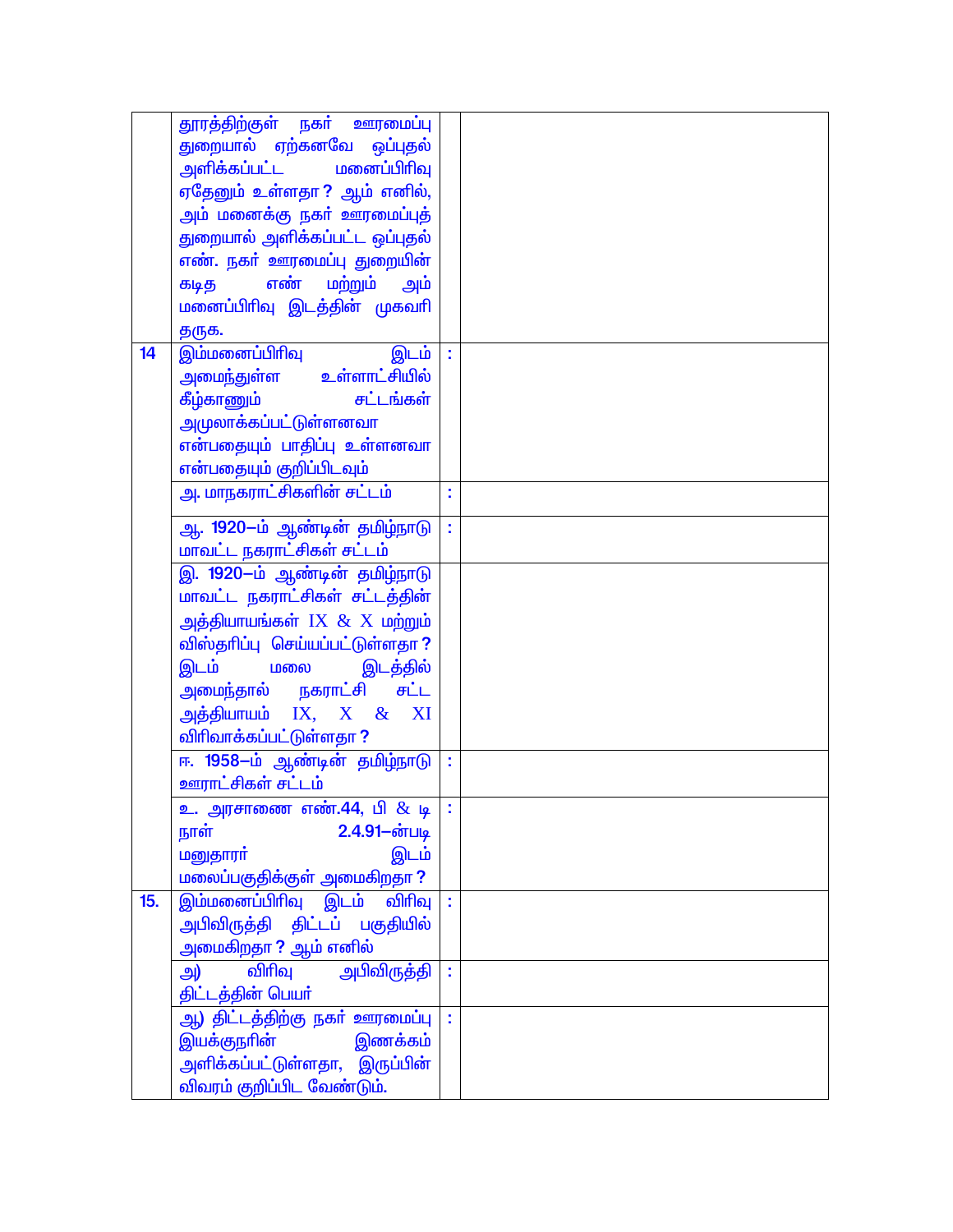|     | இ) திட்டத்திற்கு அ <mark>ரசால்,</mark>  :         |    |  |
|-----|---------------------------------------------------|----|--|
|     | இயக்குநரால் இறுதி அங்கீகாரம் <mark> </mark>       |    |  |
|     | அளிக்கப்பட்டுள்ளதா, இருப்பின்                     |    |  |
|     | விவரம் குறிப்பிட வேண்டும்.                        |    |  |
|     | ஈ) திட்டத்தில் மனுதாரா் இடம் :                    |    |  |
|     | எந்த நில உபயோகத்தில்                              |    |  |
|     | அமைகிறது ?                                        |    |  |
|     | உ) திட்ட நில உயோகத்திற்கு ஏற்ப                    | ÷  |  |
|     | மனுதாராின் உத்தேச நிலப்பயன்                       |    |  |
|     | உள்ளதா ?                                          |    |  |
| 16. | இம்மனைப்பிரிவு அமையும்                            |    |  |
|     | <u>உள்ளாட்சியில் முழுமைத்திட்டம்</u>              |    |  |
|     | அமுலில் உள்ளதா ? ஆம் எனில்                        |    |  |
|     | <mark>அ) முழுமைத் திட்டம் அரசின்</mark>           | ř, |  |
|     | இணக்கம்/<br><u>ஒப்புத</u> ல்                      |    |  |
|     | அளிக்கப்பட்டதா ? இருப்பின்                        |    |  |
|     |                                                   |    |  |
|     | <mark>விவரம் குறிப்பிட வேண்டும்</mark>            |    |  |
|     | ஆ) முழுமைத் திட்டத்தில்<br>மனுதாரா் இடம் எந்த நில | ř, |  |
|     |                                                   |    |  |
|     | உபயோகத்தில் அ <u>மைகிறது</u> ?                    |    |  |
|     | இ) முழுமைத் திட்ட நில                             |    |  |
|     | உபயோகத்திற்கு<br>ஏற்ப                             |    |  |
|     | மனுதாராின் உத்தேச நிலப் பயன்                      |    |  |
|     | மாற்றம் அமைகிறதா ?                                |    |  |
| 17. |                                                   |    |  |
|     | இடத்தில்/இடத்திற்கு அருகில்                       |    |  |
|     | கீழ்கண்ட உத்தேசங்கள்                              |    |  |
|     | இருப்பின் அவற்றின் நில அளவு                       |    |  |
|     | எண், விஸ்தீரணம், முகவரி                           |    |  |
|     | ஆகியவற்றைக் குறிப்பிடவும்.                        |    |  |
|     | <u>பிரகடனப்படுத்தப்பட்ட</u><br>அ)                 |    |  |
|     | தொழிற்பகுதி உள்ளதா ?                              |    |  |
|     | தொழிற்பகுதி<br>ஆ)                                 |    |  |
|     | பிரகடனத்துக்காக                                   |    |  |
|     | உத்தேசிக்கப்பட்டுள்ளதா ?                          |    |  |
|     | தொழிற்பகுதிக்கு<br>நிலம்<br>இ)                    |    |  |
|     | கையகப்படுத்த                                      |    |  |
|     | உத்தேசிக்கப்பட்டுள்ளதா ?                          |    |  |
| 18. | தடை செய்யப்பட்ட பகுதி                             | t  |  |
|     | அ) தடை செய்யப்பட்ட பகுதியில்                      | ř, |  |
|     | இடம் அமைகிறதா?                                    |    |  |
|     | <mark>ஆ) இடம் நன்செய் நிலப்பகுதியில்</mark>       | ř, |  |
|     | அமைகிறதா <b>?</b>                                 |    |  |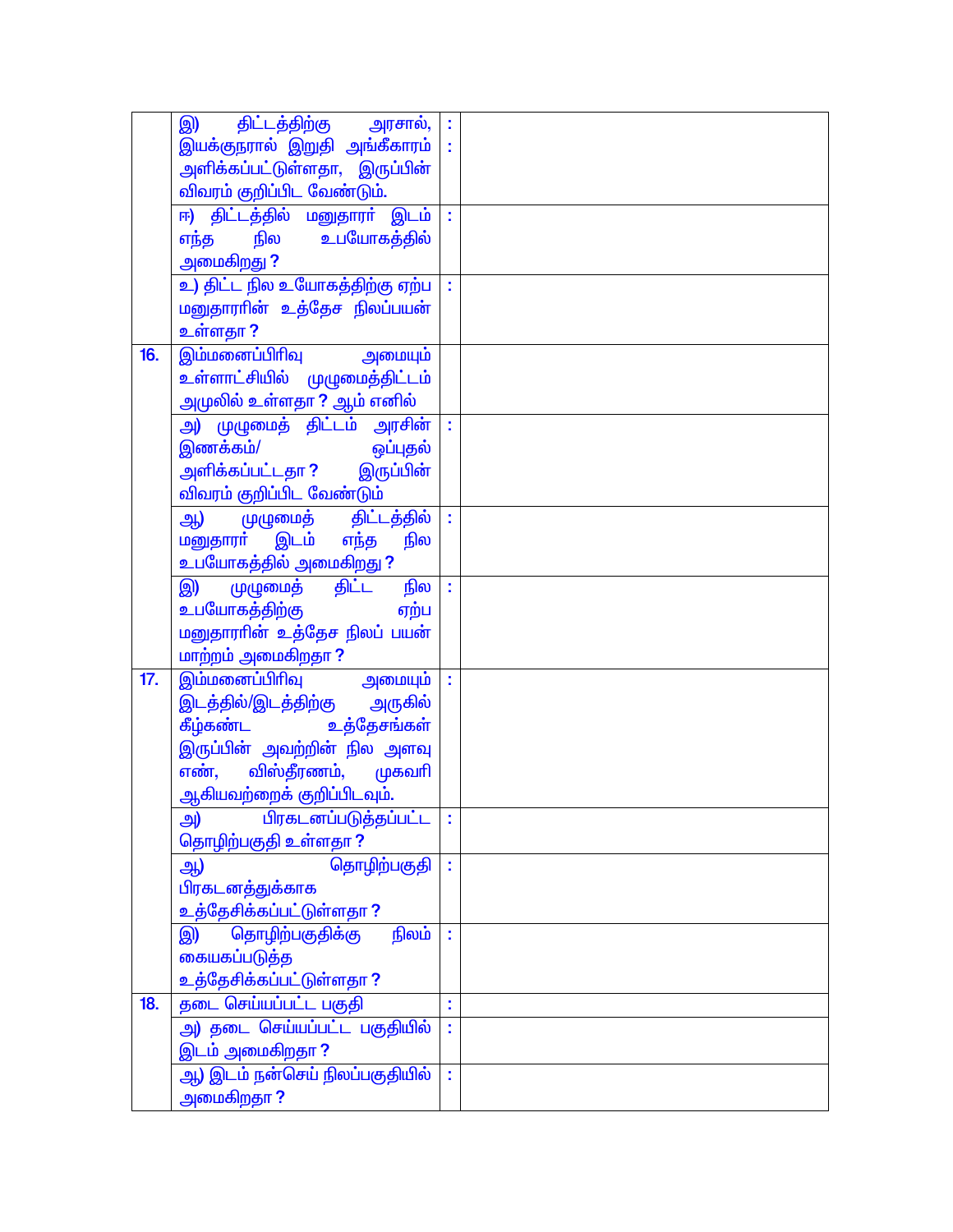|     | இடம்<br>கடற்கரை<br>இ)                                                                                                                         | t  |                                         |
|-----|-----------------------------------------------------------------------------------------------------------------------------------------------|----|-----------------------------------------|
|     | 200மீ./500<br>எல்லையிலி <u>ருந்</u> து                                                                                                        |    |                                         |
|     | மீட்டர்<br>இடைவெளிக்குள்                                                                                                                      |    |                                         |
|     | அமைகிறதா ?                                                                                                                                    |    |                                         |
|     | ஈ) இடம் புராதன சின்னப் பகுதி                                                                                                                  |    |                                         |
|     | என அறிவிக்கப்பட்ட பகுதியில்                                                                                                                   |    |                                         |
|     | அமைகிறதா?                                                                                                                                     |    |                                         |
|     | உ) 90 மீ-க்குள் குப்பை கொட்டும்                                                                                                               | t  |                                         |
|     | இடம் உள்ளதா ?                                                                                                                                 |    |                                         |
| 19. | மனைப்பிரிவு/ஒதுக்கீடு<br><u>உ. கேட்டி கேட்டி கேட்டி கேட்டி கேட்டி கேட்டி கேட்டி கேட்டி கேட்டி கேட்டி கேட்டி கேட்டி கேட்டி கேட்டி கேட்டி க</u> | ř, |                                         |
|     | மாற்றம்/குறித்து புகாரோ அல்லது                                                                                                                |    |                                         |
|     | <mark>நீதிமன்றத்தில்</mark><br>வழக்கோ                                                                                                         |    |                                         |
|     | <mark>உள்ளதா?  இருப்பின்</mark><br>விவரம்                                                                                                     |    |                                         |
|     | குறிப்பிட வேண்டும்                                                                                                                            |    |                                         |
| 20. | <u>மிக அவசியம்</u>                                                                                                                            |    |                                         |
|     | கண்டவை<br>கீழே                                                                                                                                |    | இணைக்கப்பட்டுள்ளது/இணைக்கப்படவில்லை     |
|     | இணைக்கப்பட்டுள்ளனவா?                                                                                                                          |    | என்பதைத் தவறாது குறிப்பிடப்பட வேண்டும். |
|     | சரிபார்க்கப்பட<br>என்பதை                                                                                                                      |    |                                         |
|     | வேண்டும்.                                                                                                                                     |    |                                         |
|     | 1. மனுதாராின் விண்ணப்ம் ரூ.2/-                                                                                                                |    |                                         |
|     | வில்லை<br>நீதிமன்ற                                                                                                                            |    |                                         |
|     | ஒட்டப்பட்டதுடன்                                                                                                                               |    |                                         |
|     | இணைக்கப்பட்டுள்ளதா ?                                                                                                                          |    |                                         |
|     | 2.<br>மனுதாரருக்கும்                                                                                                                          |    |                                         |
|     | உள்ள<br><u>மனைப்பிரிவிற்கும்</u>                                                                                                              |    |                                         |
|     | சம்பந்தத்தைக் காட்டும்                                                                                                                        |    |                                         |
|     | அத்தாட்சிகள்<br>(பத்திரம்)                                                                                                                    |    |                                         |
|     | இணைக்கப்பட்டுள்ளதா ?                                                                                                                          |    |                                         |
|     | 3. மனைப்பிரிவு அமையும் இடம்                                                                                                                   | ċ  |                                         |
|     | மற்றும் அணுகுவழி<br>சாலை                                                                                                                      |    |                                         |
|     | ஆகியவற்றிற்கான நில அளவு                                                                                                                       |    |                                         |
|     | புத்தக வரைபடத்தின் (எப்.எம்.பி.)                                                                                                              |    |                                         |
|     |                                                                                                                                               |    |                                         |
|     | .<br>நகல் இணைக்கப்பட்டுள்ளதா <mark>?</mark><br><mark>4. உள்ளாட்சி அதிகாரியின்</mark><br>9                                                     |    |                                         |
|     | <mark>சான்றுகள்</mark>                                                                                                                        |    |                                         |
|     | இணைக்கப்பட்டுள்ளதா ?                                                                                                                          |    |                                         |
|     | 5. வட்டாட்சியரிடமிருந்து<br>பெற்ற                                                                                                             | t  |                                         |
|     | மூலச்<br>சான்று                                                                                                                               |    |                                         |
|     | இணைக்கப்பட்டுள்ளதா ?                                                                                                                          |    |                                         |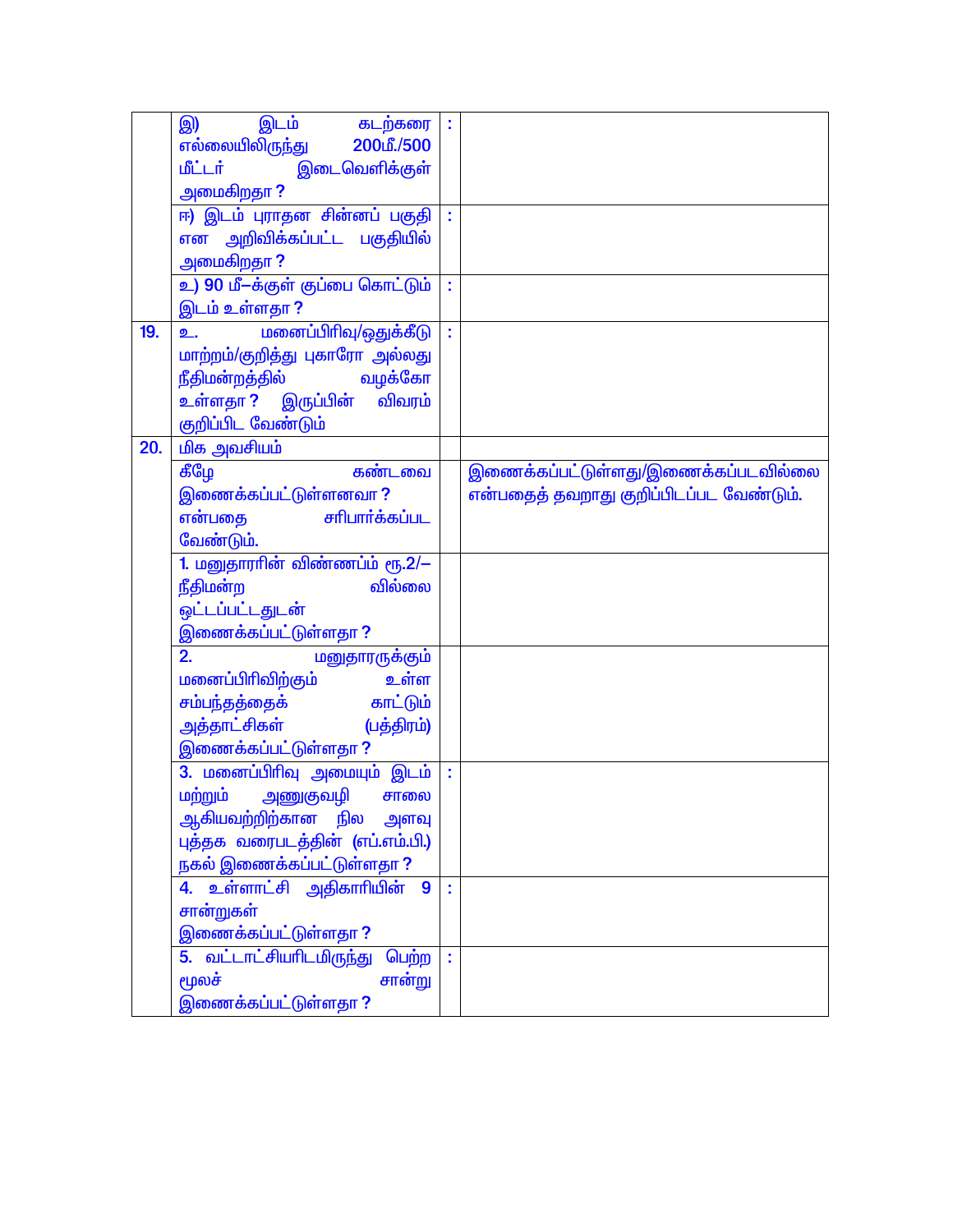| 6. இடம் ஊராட்சி பகுதியில் :                       |  |
|---------------------------------------------------|--|
| அமைந்தால் ஊராட்சி கட்டிட விதி                     |  |
| 3(1) மற்றும் 3(4)-ன்<br>Lilq                      |  |
| மனுதாராின் விண்ணப்பம்                             |  |
| <u>இணைக்கப்பட்டுள்ளதா ?</u>                       |  |
|                                                   |  |
| 7. இடம் ஊராட்சி பகுதிக்குள்                       |  |
|                                                   |  |
| அளிக்கப்பட வேண்டிய<br>9                           |  |
| உறுதிமொழிகள்                                      |  |
| இணைக்கப்பட்டுள்ளதா ?                              |  |
|                                                   |  |
| 8. மனைப்பிரிவு வரைபடம்<br>$\overline{\mathbf{5}}$ |  |
| நகல்கள்                                           |  |
| <u>இணைக்கப்பட்டுள்ளதா ?</u>                       |  |
| 9. சுற்றுச் சார்பு வரைபடம் 5                      |  |
| நகல்கள்                                           |  |
|                                                   |  |
| <u>இணைக்கப்பட்டுள்ளதா ?</u>                       |  |
| 10. மனைப்பிரிவு இடம், விரிவு                      |  |
| அபிவிருத்தி திட்டப் பகுதியில்                     |  |
| அமைந்தால் நகரமைப்பு                               |  |
| அலுவலா்/ நகரமைப்பு ஆய்வா்                         |  |
| கையொப்பத்துடன் கூடிய விரிவு                       |  |
|                                                   |  |
| அபிவிருத்தி திட்ட வரைபட                           |  |
| <mark>சுருக்க</mark> நகல்<br>$\mathbf{3}$         |  |
| இணைக்கப்பட்டுள்ளதா ?                              |  |
| 11. மனைப்பிரிவு இடம் முழுமைத்                     |  |
| திட்டப் பகுதியில் அமைந்தால்                       |  |
| முழுமைத்திட்ட உத்தேச நில                          |  |
|                                                   |  |
| <mark>உபயோகங்கள் பற்றிய குறிப்ப</mark> ு          |  |
| மற்றும் முழுமைத்திட்ட சுருக்க                     |  |
| நகல்<br>வரைபட                                     |  |
| <u>இணைக்கப்பட்டுள்ளதா ?</u>                       |  |
| 12. மபை்பிரிவு இடத்தின் ஊடே                       |  |
| உயர்/ குறைந்த அழுத்த மின <mark>்</mark>           |  |
|                                                   |  |
| கம்பிப்பாதை அமைந்திருந்தால்                       |  |
| அதனை மனுதாரா் தன் சொந்த                           |  |
| செலவில் மனடைப்பிரிவு சாலை                         |  |
| வழியே மாற்றி அமைப்பதற்கான                         |  |
| ரூ.5/– முத்திரைத்தாளில் எழுதி                     |  |
| <mark>அத்தாட்சிகள் உடன்</mark> ஒப்பமிட்ட          |  |
|                                                   |  |
| உறுதிமொழி                                         |  |
| இணைக்கப்பட்டுள்ளதா ?                              |  |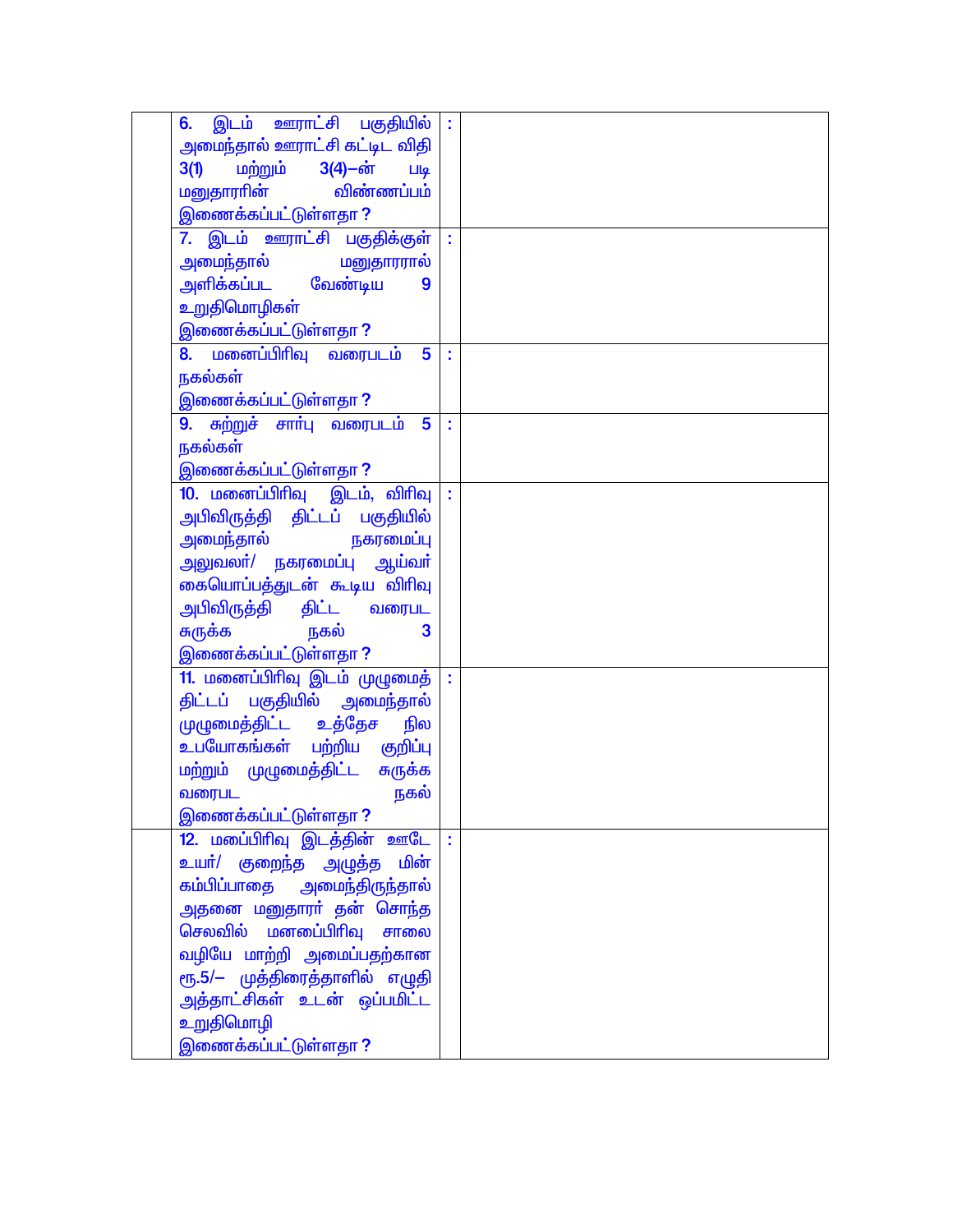| மனைப்பிரிவு<br>இடத்திற்கு<br>13.        |  |
|-----------------------------------------|--|
| அருகில் ஏாி, குளம், ஓடை,                |  |
| வாய்க்கால்,<br>ஆறு                      |  |
| அமைந்திருந்தால் அவற்றின <mark>்</mark>  |  |
| வெள்ளப்<br>பெருக்கால்                   |  |
| மனைப்பிரிவு இடத்தில் பாதிப்பு           |  |
| இல்லை<br>என்பதற்கான                     |  |
| பொதுப்பணித்துறை/                        |  |
| சம்பந்தப்பட்ட துறையின் சான்று           |  |
| இணைக்கப்பட்டுள்ளதா ?                    |  |
| உத்தேச<br>14.<br>சாலை                   |  |
| அமைப்பினால் வாய்க்காலில <mark>்</mark>  |  |
| கால்வாயில் பாலங்கள் அமைக்க              |  |
| உத்தேசிக்கப்பட்டால்                     |  |
| சம்பந்தப்பட்ட<br>துறையிடம்              |  |
| அனுமதி பெற்று மனுதார <mark>ா</mark> ின் |  |
| சொந்த செலவிலேயே பாலம்                   |  |
| கட்டிக் கொள்வதாக ரூ.5/–                 |  |
| முத்திரைத்தாளில்<br>எழுதி               |  |
| மனுதாரா் கையொப்ப <u>மி</u> ட்ட          |  |
| உறுதிமொழி                               |  |
| இணைக்கப்பட்டுள்ளதா ?                    |  |
| வில்லங்கமில்லை<br>15.                   |  |
| என்பதற்கான<br>சன்றிதழ்                  |  |
| இணைக்கப்பட்டுள்ளதா ?                    |  |
| 16.<br>நகரமைப்பு                        |  |
| அலுவலாின்/ஆய்வாின் நிர்வாக              |  |
| அதிகரியின்/ஆணையரின்                     |  |
| பரிந்துரை மற்றும்<br>விரிவான            |  |
| நேராய்வு தொழில்நுட்ப குறிப்புகள்        |  |
| <u>இணைக்கப்பட்டுள்ளதா ?</u>             |  |

ஆணையா்/செயல் அலுவலா்<br>மாநகராட்சி/நகராட்சி<br>பேருராட்சி/ஊராட்சி ஒன்றியம்.

இட<mark>ம்:</mark><br>நாள்: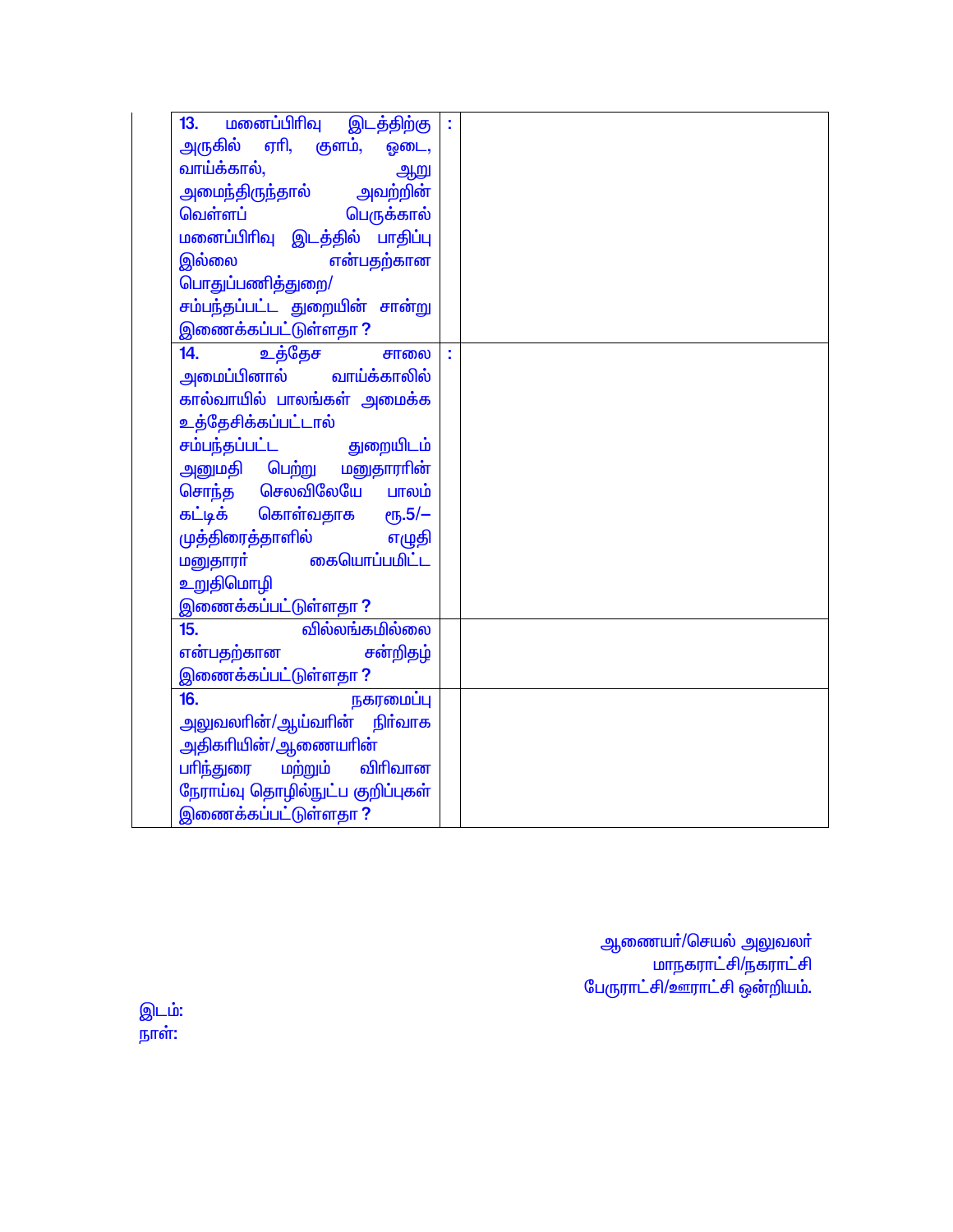<u>மனைப்பிரிவு விண்ணப்பங்களுடன் இணைத்து அனுப்பப்பட வேண்டிய உள்ளாட்சி</u> அதிகாரியால் வழங்கப்பட வேண்டிய 9 சான்றிதழ்கள்:

Certificate to be provided by the Executive authority of local bodies along with layout applications.

#### **CERTIFICATE**

 As per Director of Town and Country Planning letter Roc. No. 14619/88-BCC dated the  $7<sup>th</sup>$  April 1988.

Application for laying out in ………………………. village/ Panchayat

union/Town Panchayat/Municipality/Corporation.

- 1. Certified that the ownership for the land and the right of the application to obtain sanction of the layout for survey number …………………………………… with an extent of ……………… acres has been verified.
- 2. Certified that the application is accompanied by up-to-date information and full encumbrance certificate.
- 3. Certified that authenticated survey sketch (FMB) from the survey record has been obtained and enclosed.
- 4. Certified that the land in S.No……………………………………….. of ……………………… for which the layout approval is sought for is not affected by any proceedings under.
	- a) The Land acquisition Act 1894.
	- b) Land Reforms Act of 1961.
	- c) The Urban land ceiling Act 1978 and
- 5. Certified that no Government poromboke or land belonging to any public body or quasi Government agency is included in the layout proposed.
- 6. Certified that the access to the land is a proper public road which is regularly utilized and maintained as proper road.
- 7. Certified that the layout is not objectionable either because of water logging, bad drainage, unhealthy surrounding quarries, burial grounds nearby or suffer from unsuitability due to obstructions to and natural water course, drainage etc.
- 8. Certified that no scheme roads or clauses are affected by the layout.
- 9. Certified that the details of the location of the existing road from neighbouring layouts linking to this layout have been noted.

Signature of the Executive Officer/ Commissioner/ Town Panchayat/ Panchayat Union/Municipality/Corporation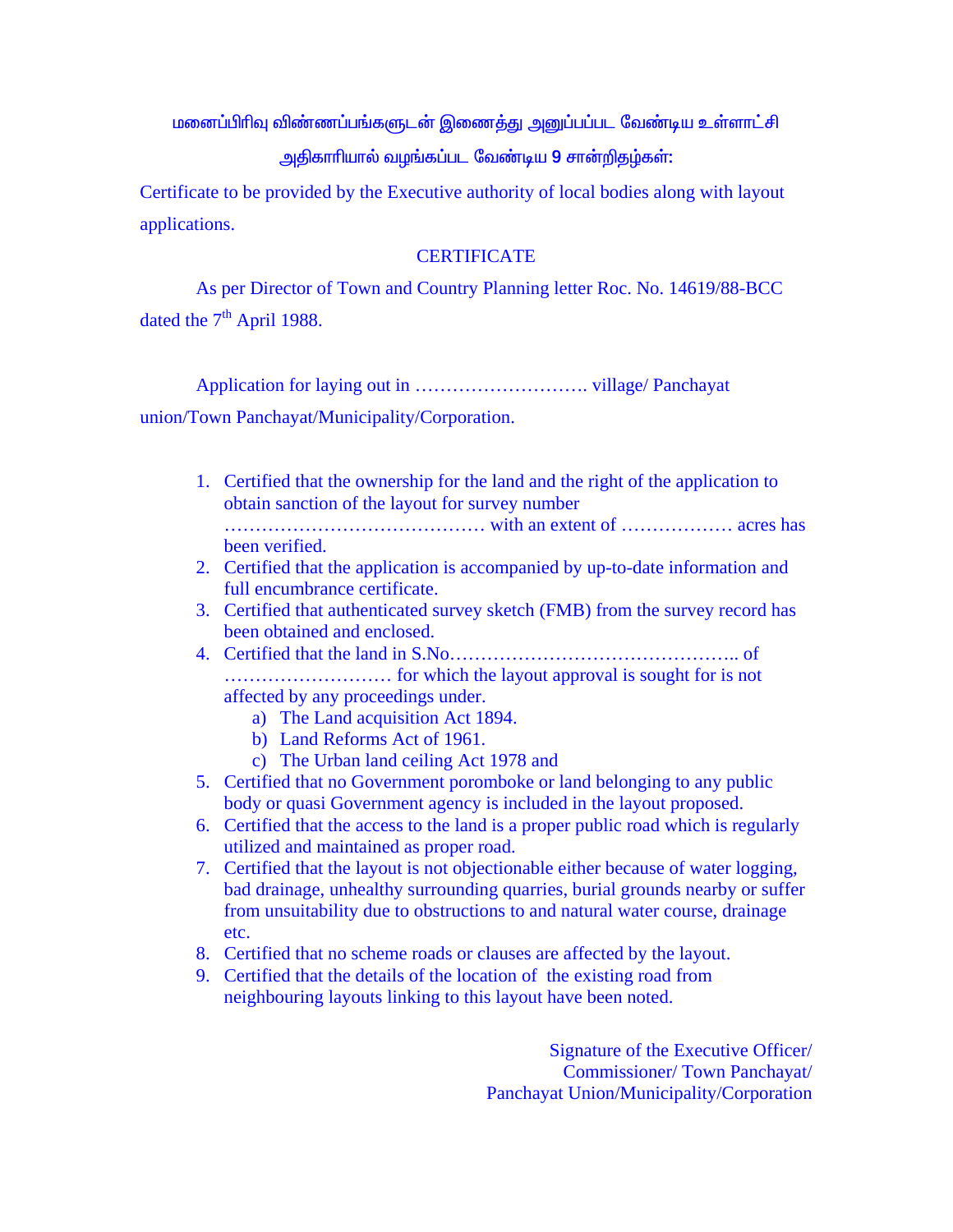# Application under Rule 3 (1) of the Tamil Nadu Panchayat Building Rules, 1970. (To be accompanied with the layout application)

# From

## Sir,

| I intend to layout the plot of land or lands in             |  |  |  |  |  |  |
|-------------------------------------------------------------|--|--|--|--|--|--|
|                                                             |  |  |  |  |  |  |
|                                                             |  |  |  |  |  |  |
| rule 3(1) of the Tamil Nadu Panchayat Building Rules, 1970. |  |  |  |  |  |  |

 I forward herewith in triplicate a layout plan/plans of the plot of the land to be sold out.

 I intend ………………….. sites for the housing purposes. I request that the layout plot may be approved and permission may be accorded to execute the said work.

Signature of the applicant.

Place:

Date:

**Rule 3(4)**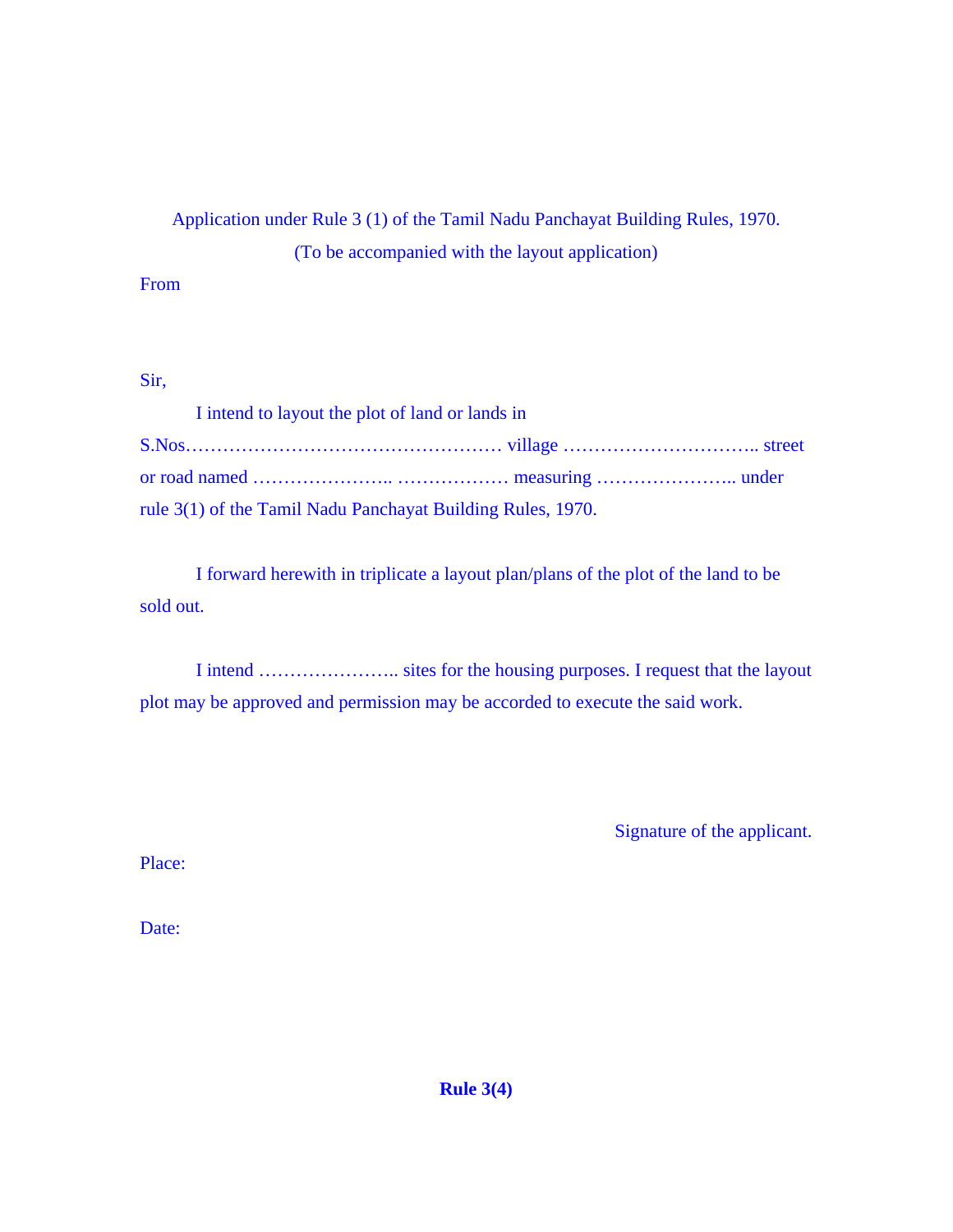# **(To be accompanied with the layout application)**

# From

To

Sir,

 I agree to relinguish the lands required for streets, lanes, passages and pathways in favour of the Executive Authority authorizing him, for making of such streets, lanes, passages and pathways.